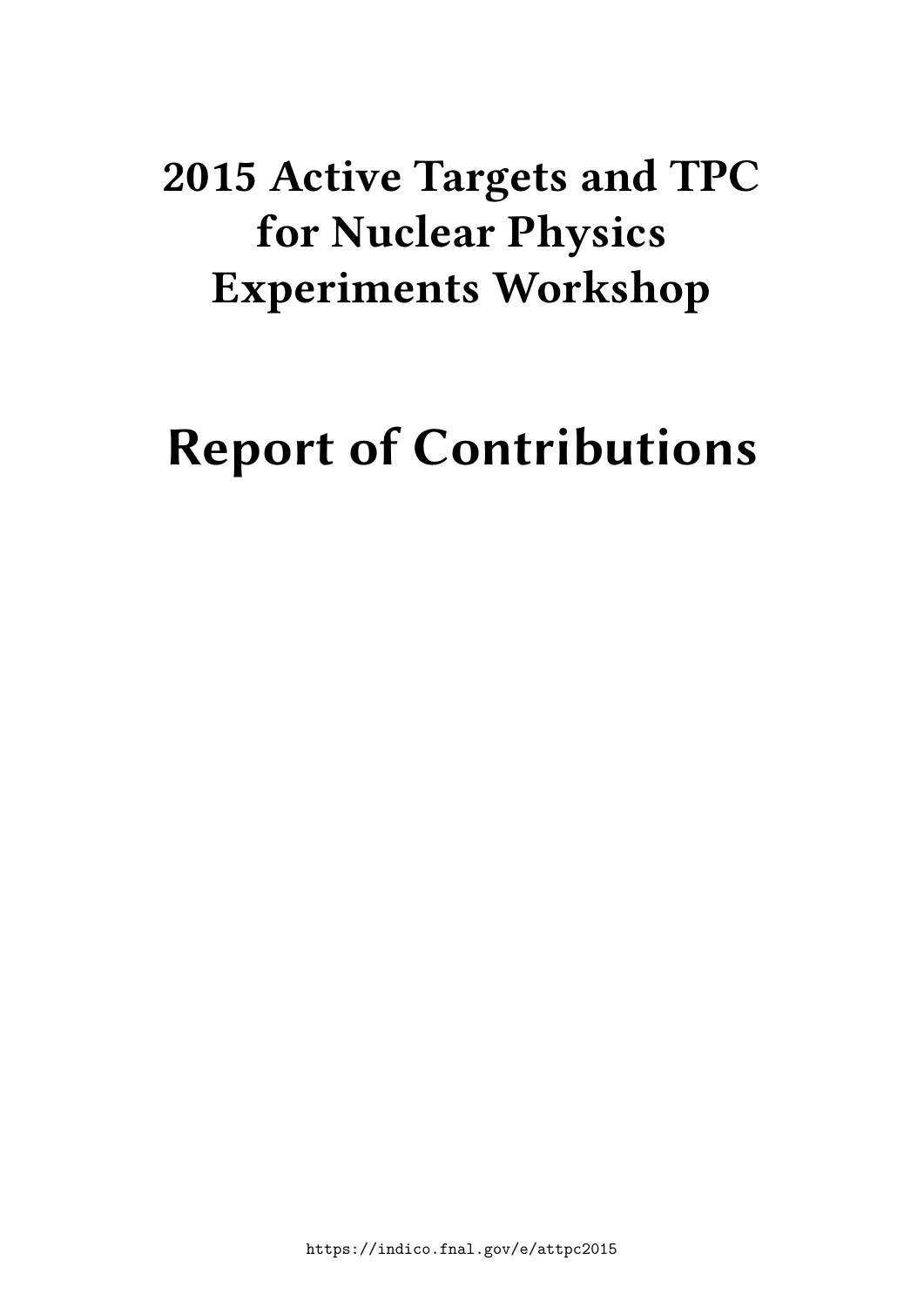Contribution ID: **2** Type: **Oral Presentation**

### **Measurement of the isoscalar monopole response in the neutron-rich 68Ni using Active Target MAYA**

*Monday, May 18, 2015 4:50 PM (25 minutes)*

The study of the Isoscalar Giant Monopole Resonance (ISGMR) in stable nuclei provided relevant information on both nuclear matter and nuclear structure in past decades. For instance the ISGMR centroid can be linked to the incompressibility modulus of the infinite nuclear matter. Values for exotic nuclei would help in constraining it. In unstable nuclei, only one measurement has been performed so far (56Ni) [1]. Moreover the existence of a soft mode is predicted by different theoritical models in neutron-rich isotopes but has never been observed. In order to study the evolution of the monopole response along an isotopic chain, measurements in neutron-rich Ni are called for.

To reach this goal, a dedicated experiment was performed at GANIL. A 68Ni beam at 50MeV/A and with an intensity of 4.104pps has been produced on LISE beamline. The inelastic scattering of deuteron and alpha particles on 68Ni in inverse kinematics has been studied. Due to the low energies of the recoiling particles, the use of an active target is suitable, so the experiment has been performed with the active target MAYA. It is the first attempt to measure the ISGMR in an unstable neutron-rich nucleus. Excitation energy spectra and angular distributions concerning the inelastic scattering reaction in deuterons gas and in alpha gas have been extracted and will be shown. The measurement of the ISGMR and a soft mode will be discussed, as well as the observation of the Isoscalar Giant Quadrupole Resonance (ISGQR). These results [2-3] are promising for the physics of Giant Resonances in exotic nuclei, but the resolution is limited, in this way the development of future active targets will be very helpful and will be discussed.

[1] C. Monrozeau et al., Phys. Rev. Lett. 100, 042501 (2008).

[2] M. Vandebrouck et al., Phys. Rev. Lett. 113, 032504 (2014).

[3] M. Vandebrouck et al., « Measurement of the Isoscalar Giant Resonances in the Neutron-rich Nucleus 68Ni » in preparation.

**Primary authors:** Prof. KHAN, Elias (IPNO); Dr GIBELIN, Julien (LPC Caen); Dr VANDEBROUCK, Marine (GANIL)

**Co-authors:** Dr FERNANDEZ-DOMINGUEZ, B. (Universidade de Santiago de Compostela); Dr STODEL, C. (GANIL); Dr BEAUMEL, D. (IPNO); Dr SUZUKI, D. (IPNO); Dr DELAUNAY, F. (LPC Caen); Prof. COLO, G. (INFN); Dr GRINYER, G.F. (GANIL); Dr BABA, H. (RIKEN); Dr SAVAJOLS, H. (GANIL); Dr THOMAS, J.C. (GANIL); Dr CACERES, L. (GANIL); Dr CAAMANO, M. (Universidade de Santiago de Compostela); Prof. HARAKEH, M.N. (KVI University of Groningen); Prof. KALAN-TAR-NAYESTANAKI, N. (KVI University of Groningen); Prof. KEELEY, N. (National Centre for Nuclear Research ul. Andrzeja Soł tana); Dr ACHOURI, N.L. (LPC Caen); Dr SORLIN, O. (GANIL); Dr ROUS-SEL-CHOMAZ, P. (CEA DSM); Prof. RAABE, R. (KU Leuven); Dr ROGER, T. (GANIL); Prof. GARG, U. (Univ. of Notre-Dame); Prof. MITTIG, Wolfgang (MSU-NSCL); Dr BLUMENFELD, Y. (IPNO); Dr PANCIN, julien (GANIL)

**Presenter:** Dr VANDEBROUCK, Marine (GANIL)

**Session Classification:** Session 4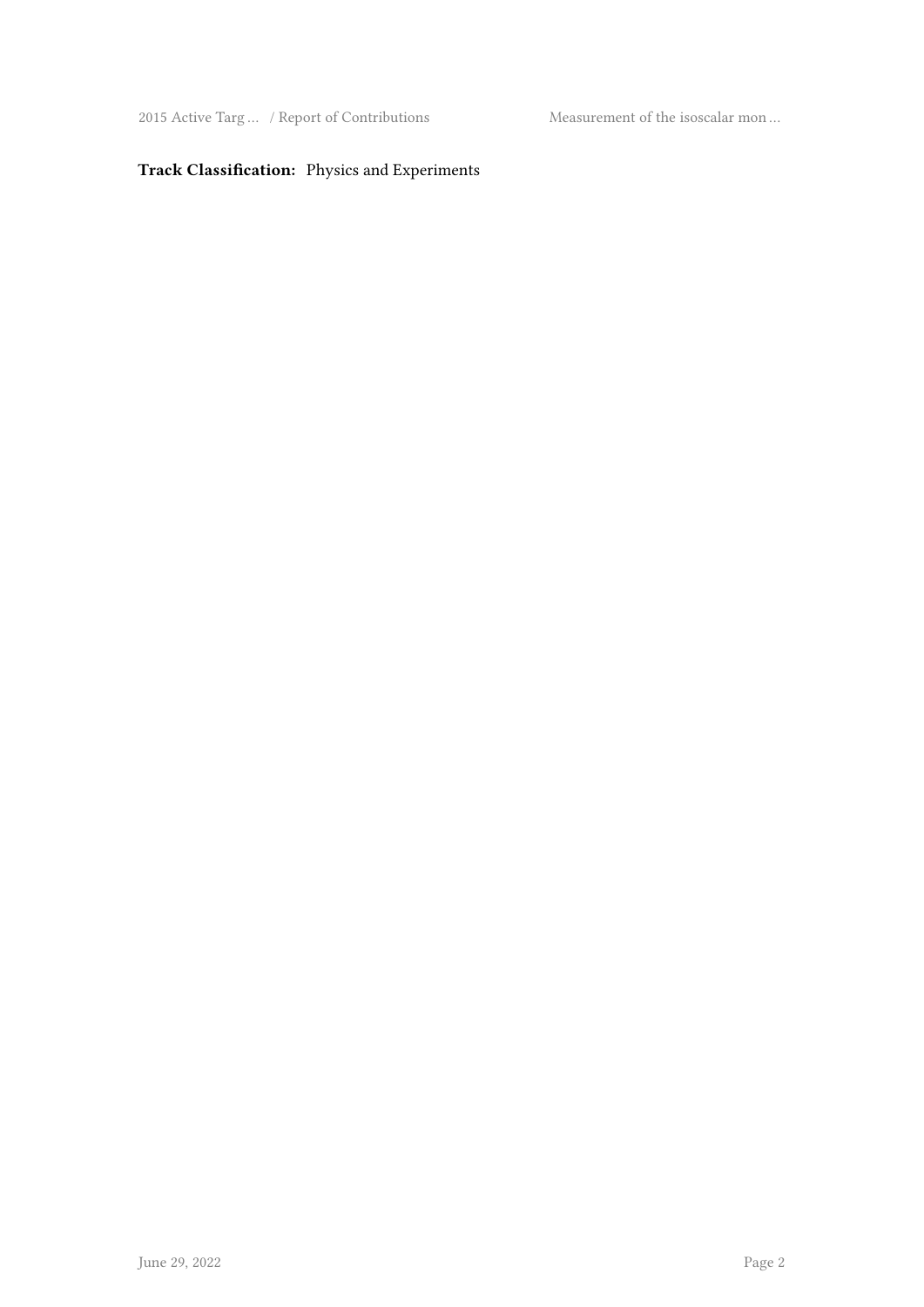Contribution ID: **3** Type: **Oral Presentation**

# **MINOS : performance and results from the first physics experiment at the RIBF**

*Tuesday, May 19, 2015 4:50 PM (25 minutes)*

MINOS is a new device composed of a thick liquid hydrogen target and a Time Projection Chamber (TPC), dedicated to the in-beam spectroscopy of very exotic nuclei in inverse kinematics by proton-induced knockout reactions at the Radioactive Isotope Beam Factory (RIBF) in Japan. This TPC enables the detection of the charged particles produced by knockout reactions and the reconstruction of the reaction vertex, thus ensuring a good Doppler correction for the measured gamma rays.

The TPC has been validated in beam at the HIMAC facility in Chiba in October 2013 and the MI-NOS device was coupled to the DALI2 scintillator array during the first experimental campaign aimed at the first gamma-spectroscopy of 66Cr, 70Fe, 72Fe and 78Ni at the RIBF in May 2014. The performance and tracking algorithm of the TPC will be presented, as well as first analysis results from the experimental campaign.

#### **Primary author:** Ms SANTAMARIA, Clementine (CEA Saclay)

**Co-authors:** Dr OBERTELLI, Alexandre (CEA Saclay); Dr CORSI, Anna Maria (CEA Saclay); MINOS, Collaboration (CEA Saclay); SEASTAR, Collaboration (CEA Saclay, RIKEN Nishina Center …); Dr LOUCHART, Corinne (TU Darmstadt); Dr TAKADA, Eiichi (NIRS-HIMAC); Dr NOWACKI, Frédéric (IPHC Strasbourg); Dr SASANO, Masaki (RIKEN Nishina Center); Dr DOORNENBAL, Pieter (RIKEN Nishina Center); Dr OTA, Shinsuke (Center for Nuclear Study, The University of Tokyo); Dr WERNER, Volker (TU Darmstadt)

**Presenter:** Ms SANTAMARIA, Clementine (CEA Saclay)

**Session Classification:** Session 8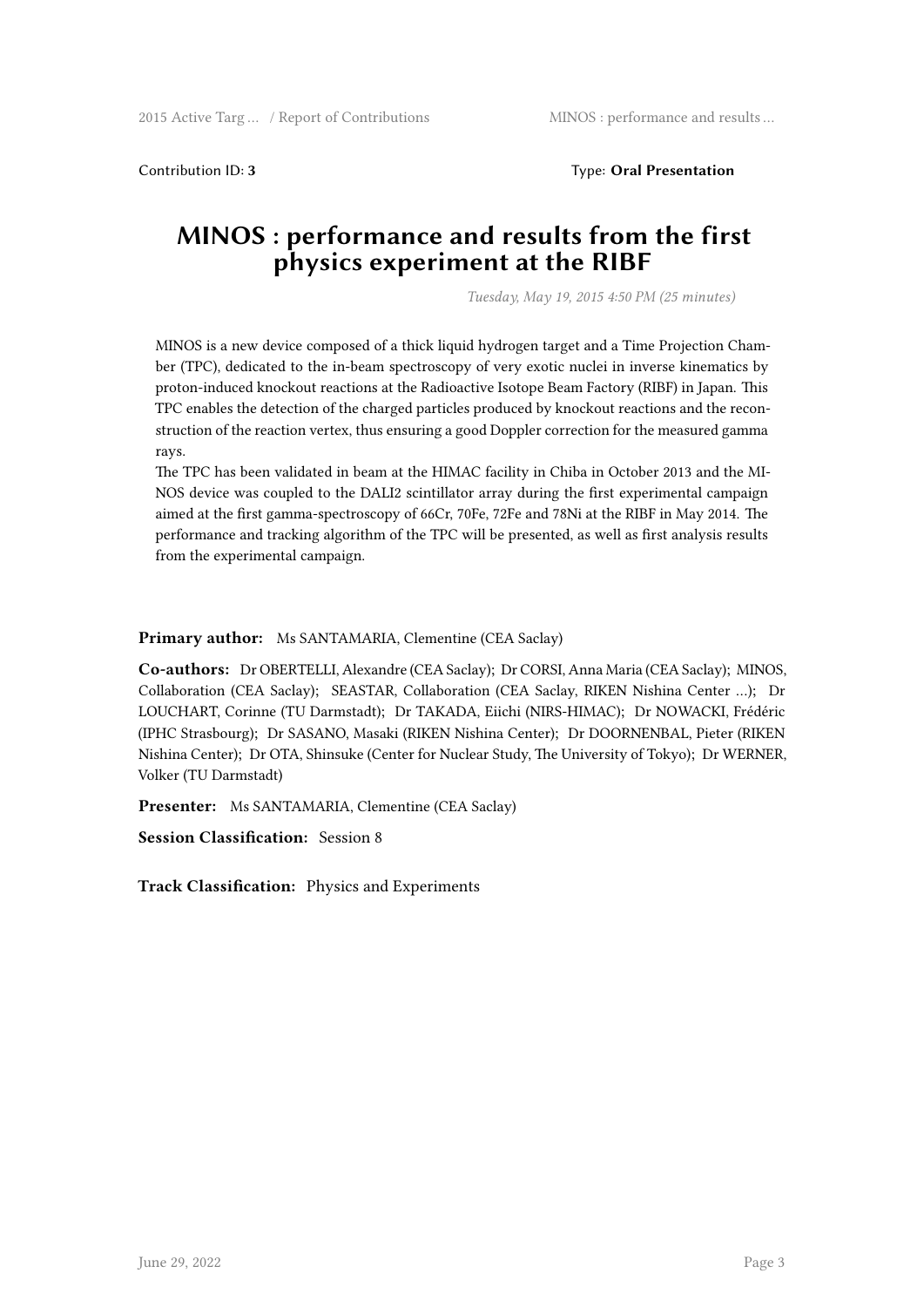Contribution ID: **4** Type: **Oral Presentation**

# **MAIKo active target for RI beam experiments**

*Tuesday, May 19, 2015 12:05 PM (25 minutes)*

An active target system MAIKo (Mu-PIC based Active target for Inverse Kinematics.) is under development at RCNP. This system is designed to perform missing mass spectroscopy with RI beam. Missing mass spectroscopy will be a powerful method to study high-excited states of unstable nuclei above particle decay thresholds. MAIKo is based on a time projection chamber (TPC). We utilize micro-pixel chamber  $(\mu$ -PIC) for the amplification and detection of the drifted electrons.  $\mu$ -PIC is a kind of micro-pattern gaseous detectors developed by the cosmic ray group at Kyoto University and has high position resolution.

In 2013, the first beam test experiment was carried out to study the detector performances such as angular resolution and gas gain under high beam rate. Scattering events were also acquired to develop a tracking algorithm. The first experiment with RI beam will be proposed in this summer. In the present talk, the detailed design of MAIKo TPC will be reported. The results of the test experiment will be also discussed.

**Primary author:** Mr FURUNO, Tatsuya (Department of Physics, Kyoto University)

**Co-authors:** Mr MURATA, Motoki (Department of Physics, Kyoto University); Prof. KAWABATA, Takahiro (Department of Physics, Kyoto University)

**Presenter:** Mr FURUNO, Tatsuya (Department of Physics, Kyoto University)

**Session Classification:** Session 6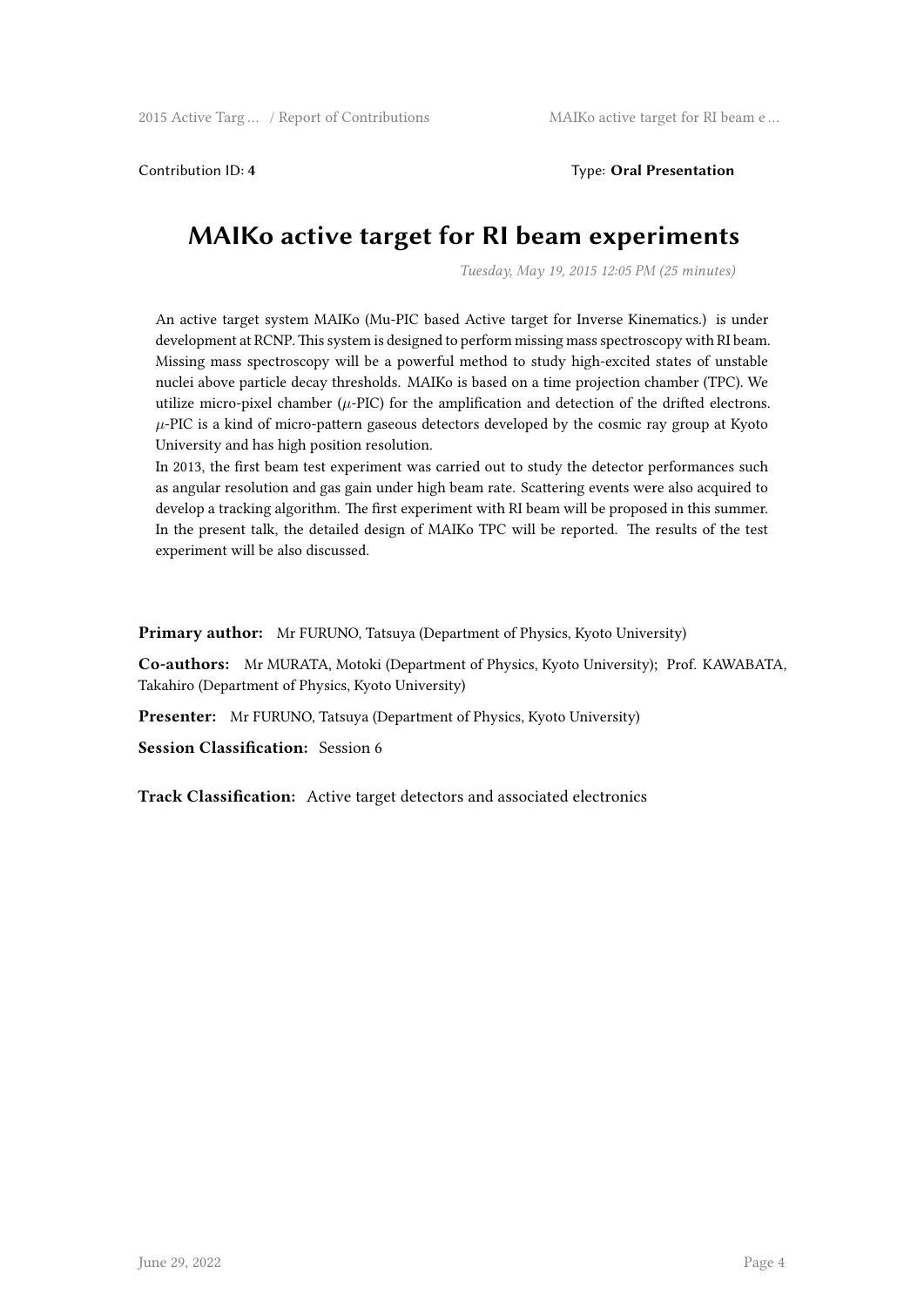Contribution ID: **5** Type: **Oral Presentation**

# **Toward Nuclear Astrophysics studies with Electronic TPC (eTPC) and gamma beams from ELI-NP**

*Monday, May 18, 2015 5:40 PM (25 minutes)*

The Extreme Light Infrastructure-Nuclear Physics (ELI-NP) – currently being built near Bucharest, Romania – will deliver monochromatic, brilliant and polarized gamma-ray beams (tunable energy from 1 to 20 MeV). We propose to use a gaseous active target detector to study (&alpha,&gamma) and (p,&gamma) nuclear reactions of current astrophysical interest by means of studying timeinverse processes induced by high energy photons. The advantage of such an approach stems from the fact that photons are not subject to the nuclear Coulomb barrier. The ultimate goal of such an active target detector is to measure cross sections and angular correlations for  $\langle \text{sup>16}\rangle$ (&gamma,&alpha) $\langle \text{sup>12}\rangle$ reaction at lower center-of-mass energies that were studied so far, and to provide input for astrophysical models of He-burning in massive stars. The charged products of photodisintegration reactions will be measured by means of a special Time Projection Chamber (eTPC) with innovative 3-coordinate (u-v-w) planar electronic readout acting as virtual pixels. The detector will be equipped with triple-GEM structure for gas amplification and will work at lower-than-atmospheric pressure. The eTPC detector is part of a broader effort of the Charged Particle Detection Working Group established at ELI-NP, and will be complemented by: an SSD detector (solid target) and a bubble chamber (liquid target). The concept of eTPC detector and preliminary results from a demonstrator detector will be presented in this talk.

**Primary author:** Dr CWIOK, Mikolaj (University of Warsaw)

**Co-authors:** Dr MAZZOCCHI, Chiara (University of Warsaw); Mr BIHALOWICZ, Jan (University of Warsaw); Prof. PFUTZNER, Marek (University of Warsaw); Prof. GAI, Moshe (UConn and Yale); Dr TESILEANU, Ovidiu (ELI-NP/IFIN-HH); Prof. MATULEWICZ, Tomasz (University of Warsaw); Prof. DOMINIK, Wojciech (University of Warsaw); Prof. JANAS, Zenon (University of Warsaw)

**Presenter:** Dr CWIOK, Mikolaj (University of Warsaw)

#### **Session Classification:** Session 4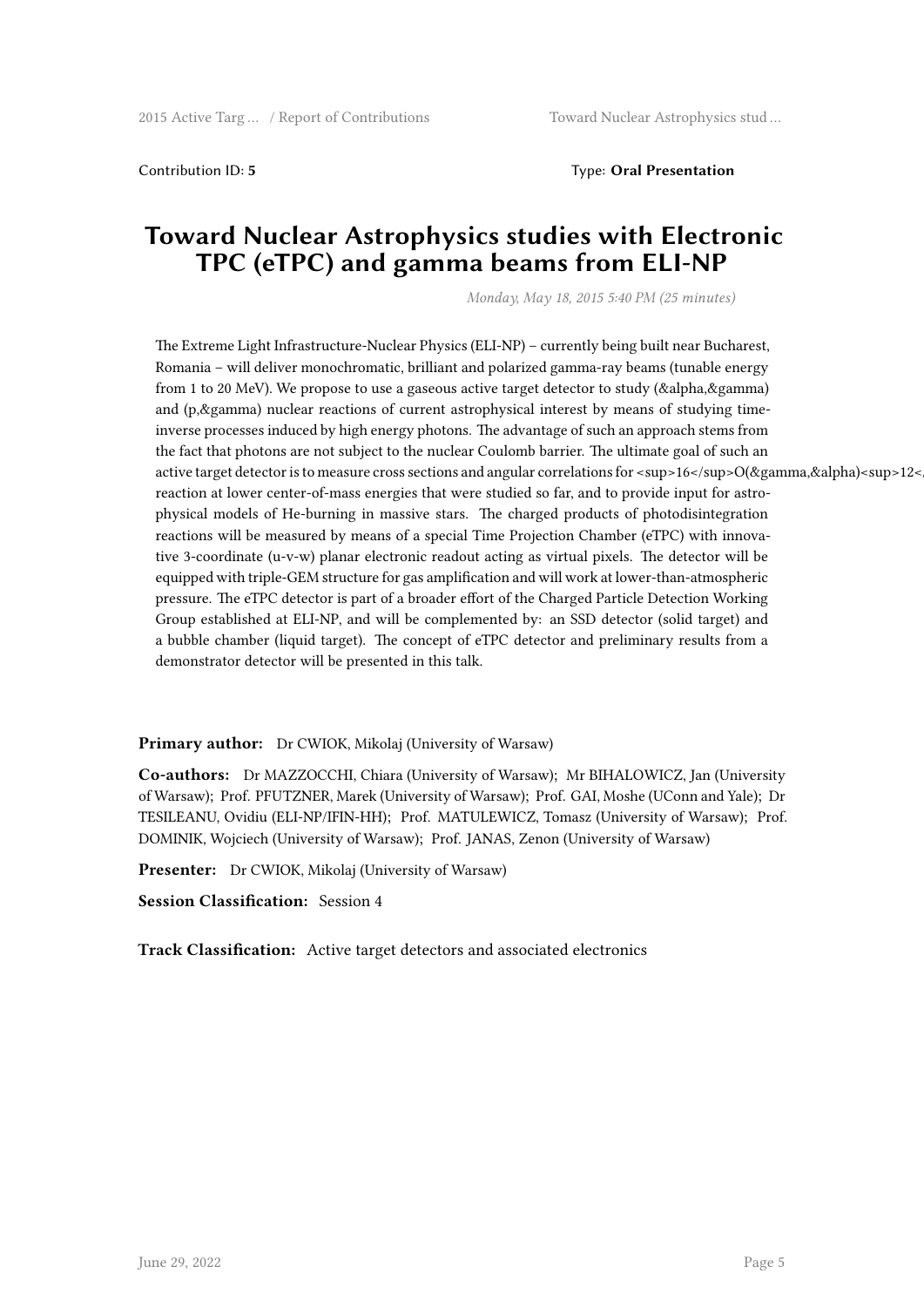Contribution ID: **6** Type: **Oral Presentation**

### **Nuclear Astrophysics With an Optical Readout TPC (O-TPC) at the HIγS Facility \***

*Monday, May 18, 2015 6:05 PM (25 minutes)*

An Optical Readout TPC (O-TPC) [1] has been used over the last four years for studies in Nuclear Astrophysics (and Nuclear Structure) with gamma-beams extracted from the HIγS facility at TUNL, Duke University [2]. The O-TPC operates with the gas mixture of CO2(80%) + N2(20%) at 100 torr [1], as well as with N2O(80%) + N2(20%) gas. Both carbon and oxygen contained in the CO2 gas were used as active targets. The O-TPC is intended primarily for measuring the photo-dissociation of 16O in the 16O(γ,α) reaction which is the time reverse of the 12C(α,γ) reaction, an essential ingredient of stellar evolution. The  $12C(y,3\alpha)$  reaction was also used to study the structure of 12C [3]. We are in the process of installing an isotopically enriched gas handling system with gas recycling that will be used for example with the 13CO2 gas in order to remove the background from the  $12C(\gamma,3\alpha)$  reaction. The new isotopically enriched gas system, the optical readout with a fast CCD camera and the first significant result on the 16O( $\gamma$ , $\alpha$ ) reaction measured with N2O gas will be discussed.

• This material is based upon work supported by the U.S. Department of Energy, Office of Science, Office of Nuclear Physics, under Award Numbers DE-FG02-94ER40870 and DE-FG02-97ER41033.

[1] M. Gai, M.W. Ahmed, S.C. Stave, W.R. Zimmerman, A. Breskin, B. Bromberger, R. Chechik, V. Dangendorf, Th. Delbar, R.H. France III, S.S. Henshaw, T.J. Kading, P.P. Martel, J.E.R. McDonald, P.-N. Seo, K. Tittelmeier, H.R. Weller and A.H. Young; JINST 5, 12004 (2010).

[2] H. R. Weller, M. W. Ahmed, H. Gao, W. Tornow, Y. K. Wu, M. Gai, and R. Miskimen, Prog. Part. Nucl. Phys. 62, 257 (2009).

[3] W.R. Zimmerman, M.W. Ahmed, B. Bromberger, S.C. Stave, A. Breskin, V. Dangendorf, Th. Delbar, M. Gai, S.S. Henshaw, J.M. Mueller, C. Sun, K. Tittelmeier, H.R. Weller, and Y.K. Wu; Phys. Rev. Lett. 110, 152502 (2013).

**Primary author:** Prof. GAI, Moshe (University of Connecticut and Yale)

**Co-authors:** Prof. WELLER, Henry (HIgS/TUNL at Duke University); Prof. AHMED, Mohammad (North Carolina Central University and TUNL)

**Presenter:** Prof. GAI, Moshe (University of Connecticut and Yale)

**Session Classification:** Session 4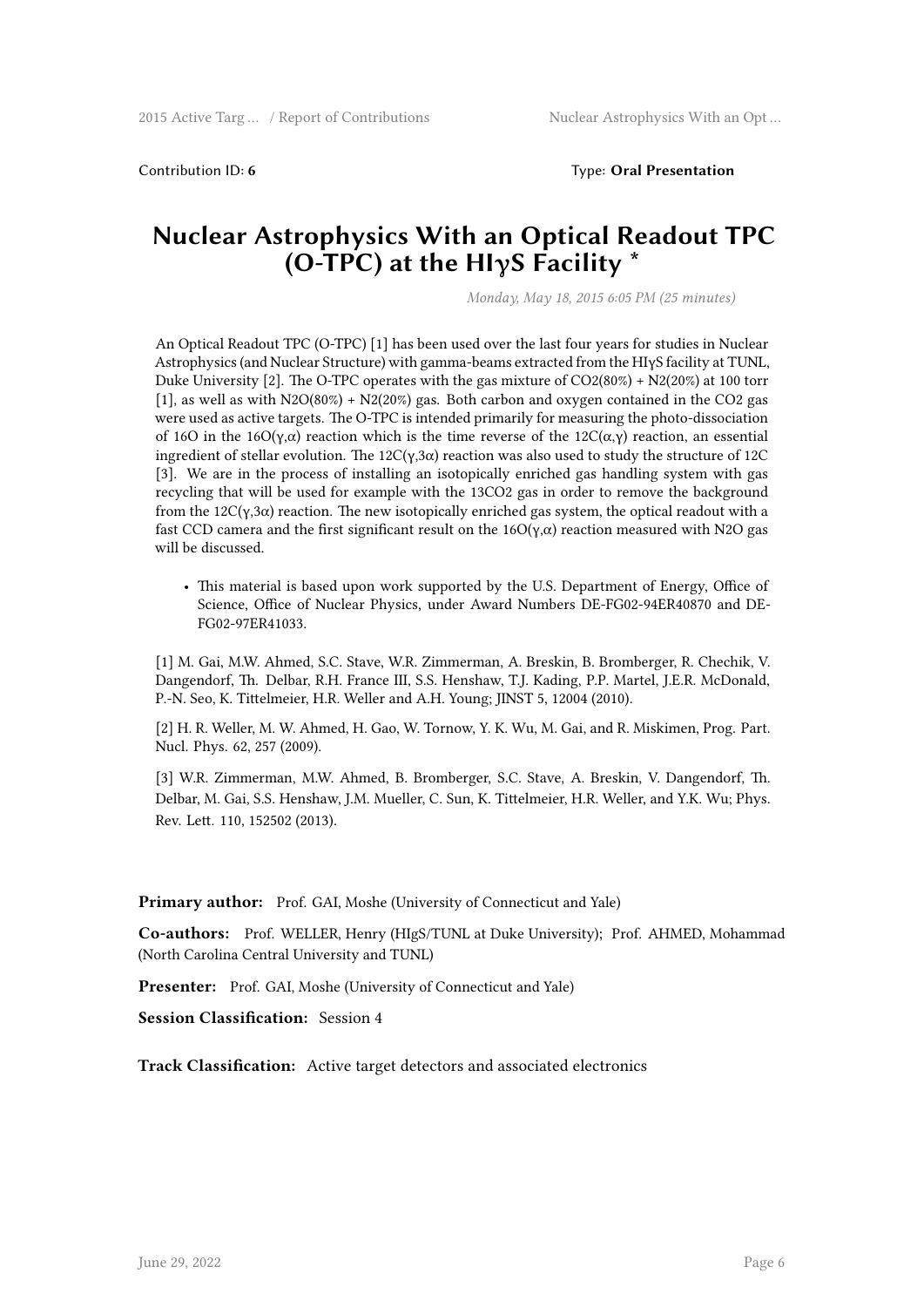Contribution ID: **7** Type: **Oral Presentation**

### **Hardware Performance of the NIFFTE fissionTPC for High Precision Measurements**

*Monday, May 18, 2015 2:25 PM (25 minutes)*

Nuclear physics and engineering communities call for new, high precision measurements to improve existing models for understanding fission and designing next generation reactors. The Neutron Induced Fission Fragment Tracking experiment (NIFFTE) has developed the fission Time Projection Chamber (fissionTPC) to measure neutron induced fission cross-sections with unrivaled precision. The fissionTPC is annually deployed at the Weapons Neutron Research facility at Los Alamos Neutron Science Center where it operates with a neutron beam passing through the drift volume, irradiating heavy actinide targets to induce fission. At the Lawrence Livermore National Laboratory, the fissionTPC measures spontaneous fission sources to characterize the detector, develop performance, and improve upon earlier measurements. The fissionTPC uses a MI-CROMEGAS amplification stage and has a two-chamber, compact cylindrical drift volume (15 cm diameter, 12 cm length) resulting in 4π acceptance of fission fragments. Nearly 6000 channels are readout at 50MHz using custom electronics, built from off-the-shelf components resulting in a cost of \$55 per channel. The fissionTPC is designed to handle ~MBq activity with a dynamic range that allows identification of particles from proton recoils to fission fragments, with energies from 10 keV to hundreds of MeV. This talk will further explore the fissionTPC system performance and developments to include: gain regimes, data acquisition, track reconstruction, particle identification and more.

**Primary author:** BUNDGAARD, Jeremy (Colorado School of Mines & the NIFFTE collaboration)

**Presenter:** BUNDGAARD, Jeremy (Colorado School of Mines & the NIFFTE collaboration)

**Session Classification:** Session 3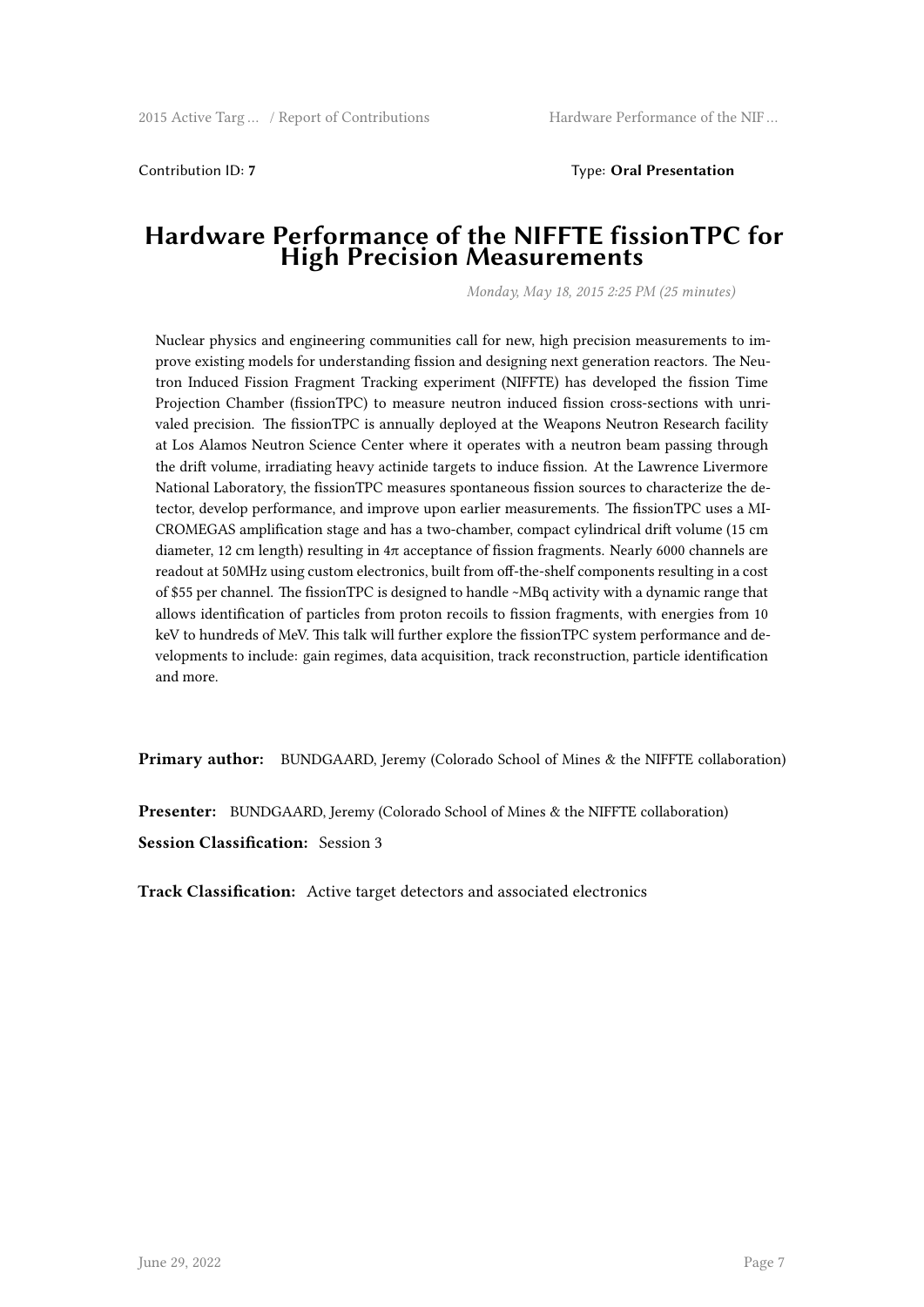Contribution ID: **8** Type: **Oral Presentation**

# **Photodisintegration measurement using MAIKo**

*Tuesday, May 19, 2015 12:30 PM (25 minutes)*

The photodisintegration of 4He have been extensively studied both from the experimental and theoretical aspects. The photodisintegration is mainly caused by an electric-dipole transition to the giant dipole resonance and the subsequent decay. This process is deeply related to the nucleosynthesis in the universe, therefore, it is very important from a view of astrophysics as well as nuclear physics. However, the experimental situation for this reaction is not satisfactory. Although much effort was devoted to measure the cross section for the photodisintegration reaction in 4He over the last four decades, the experimental data contradict each other, and new reliable experimental data are desired.

The active target is quite suitable to the photodisintegration measurement because it covers a large solid angle for charged particles emitted from the photonuclear reaction. Moreover, there is no limitation from the beam counting rate, which is the destined difficulty for the active target, because the active target is almost insensitive to gamma rays.

Recently, the active target MAIKo, which is jointly developed by Kyoto and RCNP, was successfully employed to measure the photodisintegration cross section for 4He. In the present talk, the details of the experimental setup and results will be reported.

**Primary author:** Prof. KAWABATA, Takahiro (Department of Physics, Kyoto University)

**Co-authors:** Mr FURUNO, Tatsuya (Department of Physics, Kyoto University); MURATA, motoki (Department of physics kyoto university)

**Presenter:** MURATA, motoki (Department of physics kyoto university)

**Session Classification:** Session 6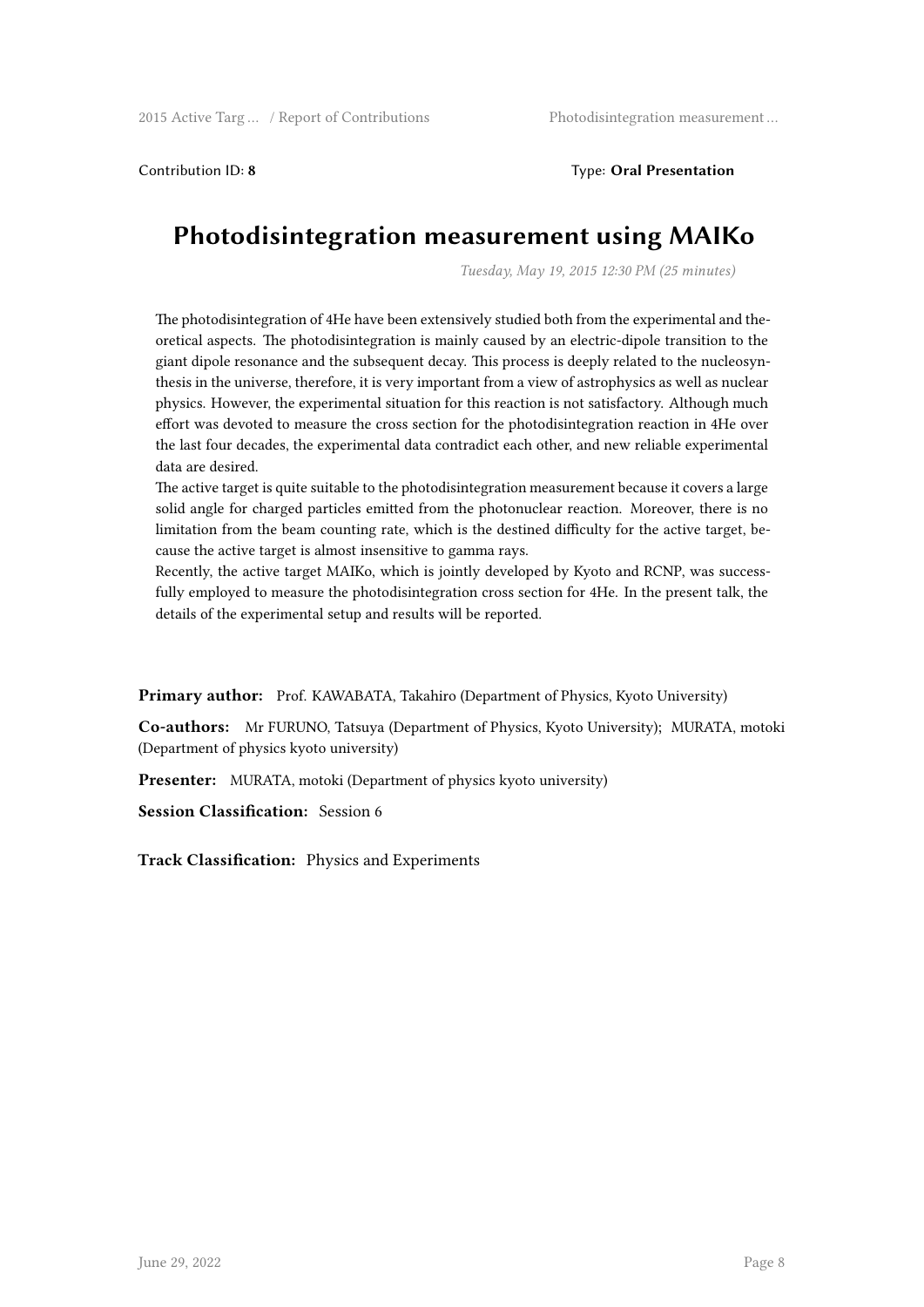Contribution ID: **9** Type: **Oral Presentation**

### **Exotic decay modes studied by means of the Warsaw Optical Time Projection Chamber**

*Monday, May 18, 2015 6:30 PM (25 minutes)*

The development of an Optical Time Projection Chamber (OTPC) at the University of Warsaw about a decade ago opened the possibility to investigate a broad range of rare decay modes with very high sensitivity. The detection of one decay event is sufficient to unambiguously identify the decay mode and establish its branching ratio.

The detector is a TPC with amplification stage formed by a stack of GEM foils and optical readout consisting of a CCD camera and a photomultiplier tube (PMT). The images recorded by the CCD camera together with the time distribution of light collected in the PMT allow to reconstruct the trajectory of the decay products [1,2]. Such an approach is ideally suited to study the decay by (multi-) particle emission of very exotic isotopes. It was originally designed to obtain the first unambiguous proof of the two-proton (2p) decay of 45Fe and to study the angular correlations between the protons [3].

The same methodology and detection set-up was successfully applied also to measure the 2p decay of 48Ni [2,4], to discover the beta-delayed 3 proton (β3p) emission decay branch in 45Fe [5], and 43Cr [6] at the NSCL, and in 31Ar at GSI Darmstadt [7,8],. Moreover, it was applied to measure the energy distribution of beta-delayed deuterons from the decay of 6He at ISOLDE [9] and to study the beta-delayed tritium-alpha-neutron decay of 8He at the JINR in Dubna [10]. A review of the results and an outlook on future studies will be presented.

- [1] M. Ćwiok et al., IEEE Trans. Nucl. Sci. 52 (2005) 1895.
- [2] M. Pomorski et al., Phys. Rev. C 90, 014311 (2014).
- [3] K. Miernik et al., Phys. Rev. Lett 99 (2007) 192501.
- [4] M. Pomorski et al., Phys. Rev. C 83 (2011) 061303(R).
- [5] K. Miernik et al., Phys. Rev. C 76 (2007) 041304(R).
- [6] M. Pomorski et al., Phys. Rev. C 83 (2011) 014306.
- [7] M. Pfützner et al., GSI-SR2012-PHN-ENNA-EXP-17, GSI Report 2013-1 (2012).
- [8] A. Lis et al., in preparation.
- [9] S. Mianowski et al., in preparation.
- [10] M. Pfützner et al., in preparation.

Primary author: Prof. JANAS, Zenon (Faculty of Physics, Uniwesity of Warsaw)

**Co-author:** WARSAW - DUBNA OTPC COLLABORATION, . (.)

Presenter: Prof. JANAS, Zenon (Faculty of Physics, Uniwesity of Warsaw)

**Session Classification:** Session 4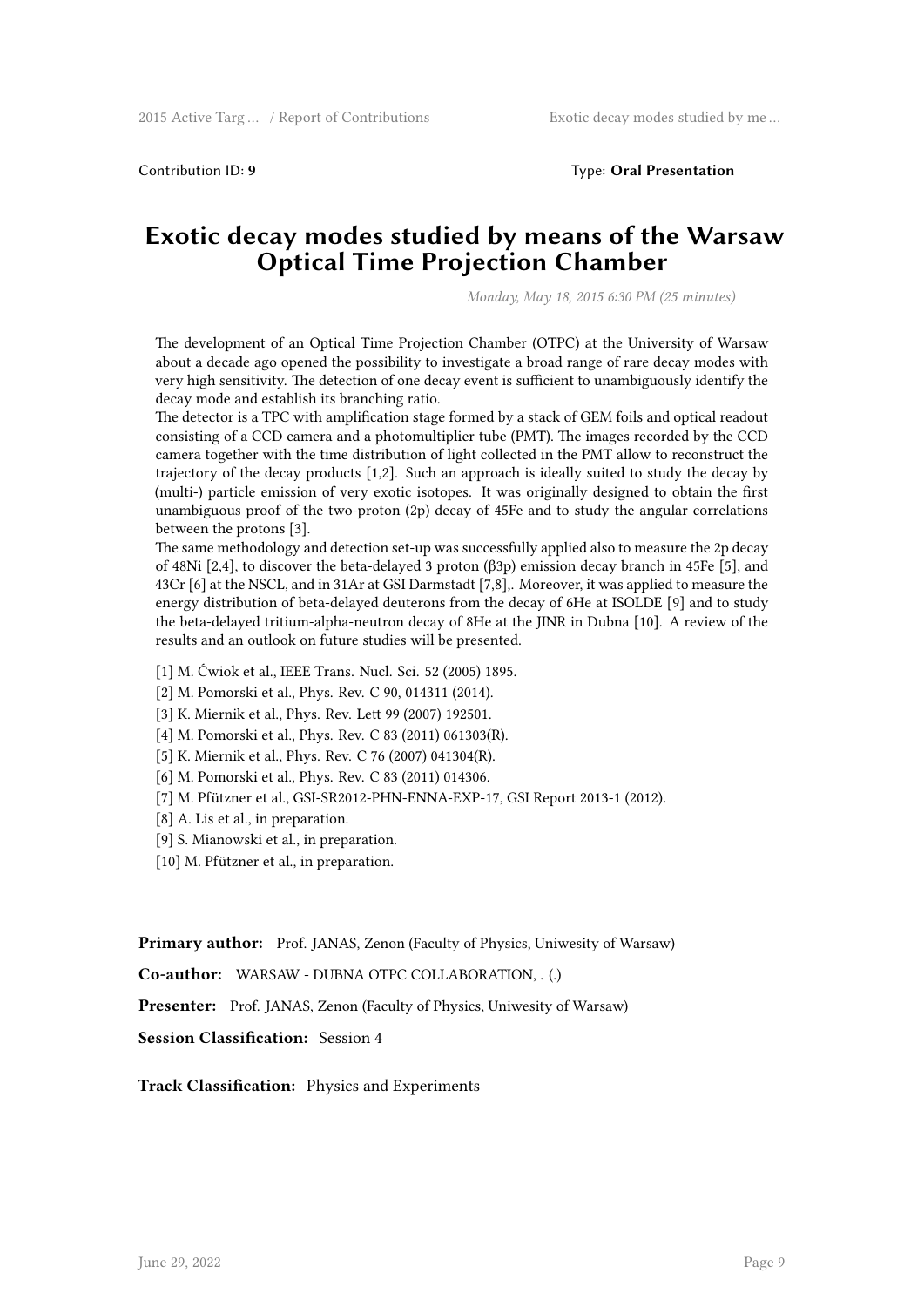Contribution ID: **10** Type: **Oral Presentation**

### **Precision Nuclear Data Measurements with the NIFFTE fissionTPC**

*Monday, May 18, 2015 2:50 PM (25 minutes)*

Nuclear data play a vital role in nuclear energy and defense applications. The community heavily relies on simulations and modelling, and therefore on available data and their uncertainties. The Neutron Induced Fission Fragment Tracking Experiment (NIFFTE) collaboration employs a fission Time Projection Chamber (fissionTPC) to measure fundamental nuclear data with unprecedented precision. The novel instrument enables precise tracking of charged particles and their energy deposition providing a direct measurement of systematic uncertainties in fundamental data such as fission cross sections, fragment angular distributions or branching ratios. The NIFFTE collaboration aims to understand and minimize uncertainties in those measurements, currently focusing on particle identification and target and beam uniformities. Preliminary experimental results illustrate the physics capabilities of the fissionTPC. The talk will include neutron-induced fission data taken recently with a 239Pu/235U target at Los Alamos Neutron Science Center (providing neutrons from 200 keV to hundreds of MeV), and spontaneous fission data taken with 244Cm and 252Cf at Lawrence Livermore National Laboratory.

#### **Summary**

The Neutron Induced Fission Fragment Tracking Experiment (NIFFTE) collaboration employs a fission Time Projection Chamber (fissionTPC) to measure fundamental nuclear data with unprecedented precision.

**Primary author:** KLEINRATH, Verena (Los Alamos National Laboratory, P-27) **Presenter:** KLEINRATH, Verena (Los Alamos National Laboratory, P-27)

**Session Classification:** Session 3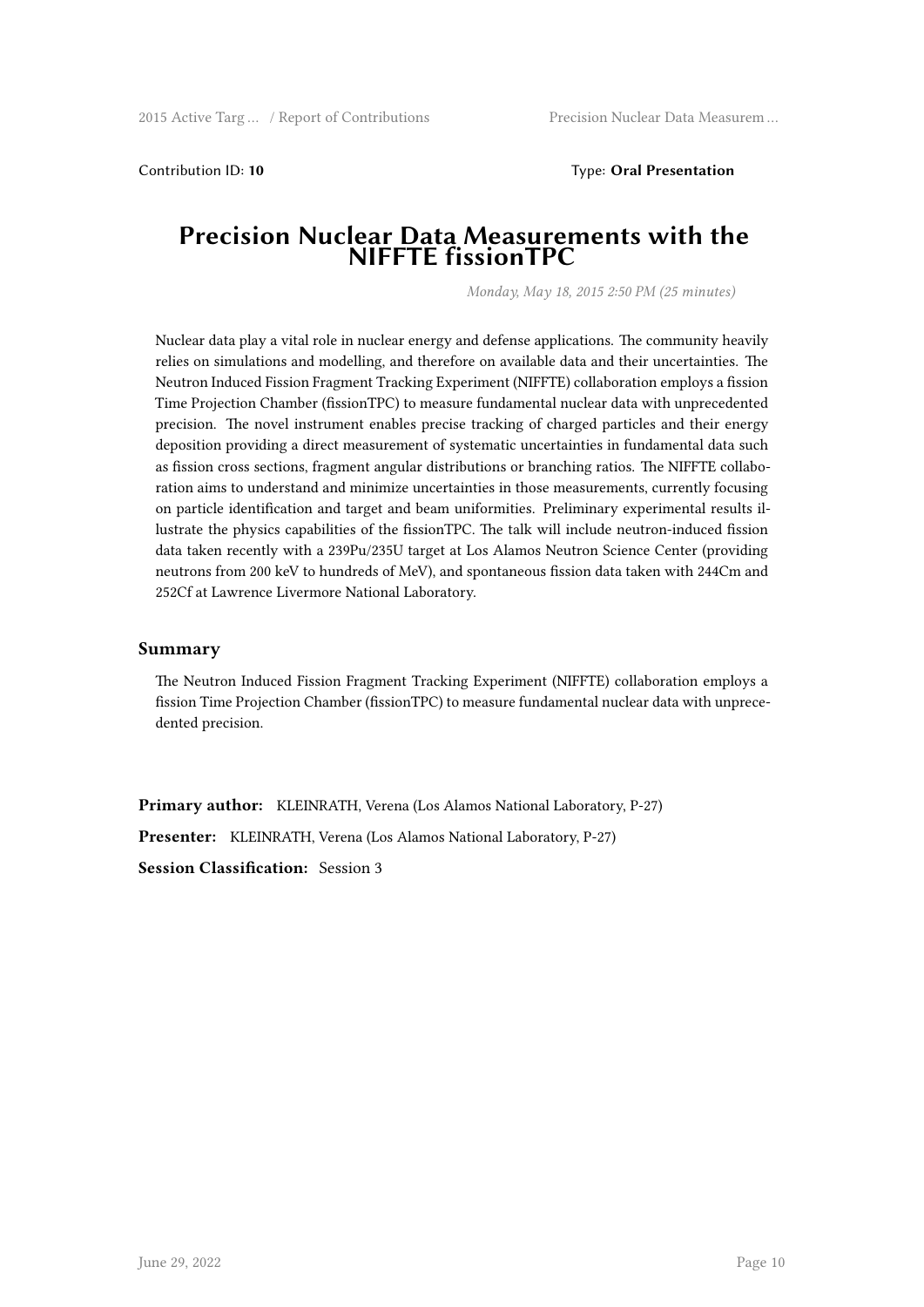Contribution ID: **11** Type: **Invited speaker**

# **Active target developments in Japan**

*Tuesday, May 19, 2015 9:35 AM (35 minutes)*

Active target is a key device expanding the studies with nuclear scattering experiment, owing to its high detection efficiency, high luminosity and detection capability of the low energy recoil. In Japan, several active targets have been developed for the studies with wide-energy-range unstable nuclei beam available in RIBF and RCNP and for the studies with gamma source in NewSUBARU facility.

An active target using multi-wire amplification was developed for the measurement of photodisintegration of 4He. MAIKo has been developed aiming at the study of the cluster structure in nuclei and used for the measurement of the photo-disintegration. GEM-MSTPC has been developed for application in studying low-energy nuclear reactions using radio-isotope beams. CAT with deuterium gas has been developed for the high-intensity intermediate-energy radio-isotope beams.

This talk will introduce these active target developments in Japan and their outlook.

**Primary author:** Dr OTA, Shinsuke (Center for Nuclear Study, the University of Tokyo)

**Presenter:** Dr OTA, Shinsuke (Center for Nuclear Study, the University of Tokyo)

**Session Classification:** Session 5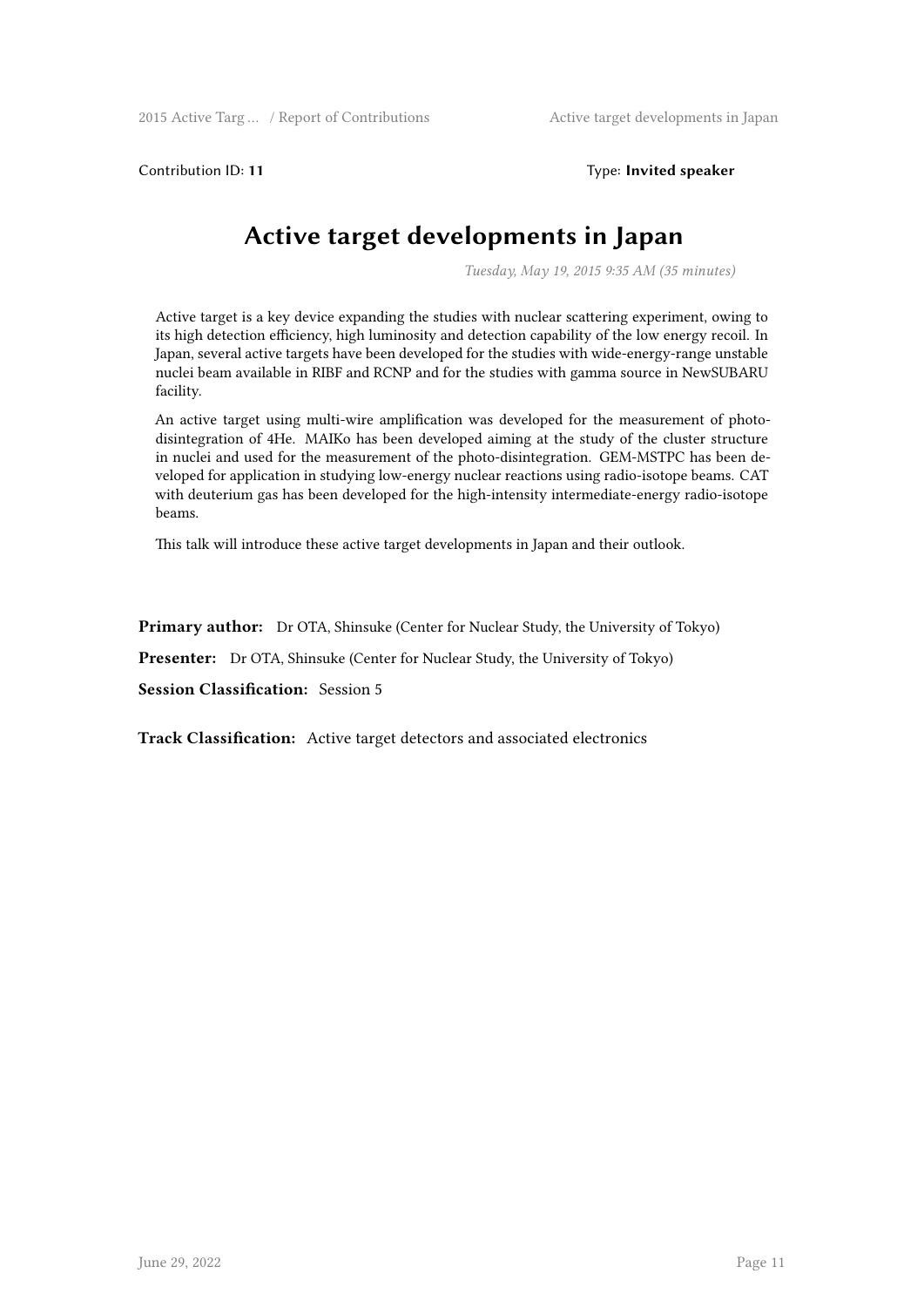Contribution ID: **13** Type: **Oral Presentation**

### **The SπRIT-TPC data acquisition system and analysis framework**

*Tuesday, May 19, 2015 3:15 PM (25 minutes)*

The SAMURAI-SπRIT project will aim to constrain the symmetry-energy term of the nuclear Equation of State (EoS) at supra-saturation densities [1]. For such purpose, a Time Projection Chamber (TPC) was recently constructed in order to measure π−/π+ and t/3He yield ratios in central collisions of neutron-rich heavy ions. The TPC will be installed inside the SAMURAI superconducting dipole magnet (at RIKEN, Japan) to benefit from its large magnetic rigidity. To deal with the large particle multiplicities, the pad plane is highly segmented in 12,096 pads of 12x8 mm2 of area. Signals are digitized and read out by the General Electronics for TPC system [2,3], with a maximum of 512 time buckets at 1 to 100 MHz of sampling rate. In order to process the large amount of data expected (Hundreds of MB/s) and to combine the data from auxiliary detectors, the NARVAL data acquisition system was adopted. Moreover, an advanced analysis framework is also being developed by our collaboration to reconstruct the relevant observables by using sophisticated tracking algorithms, and transport codes to simulate the underlying physics. In this contribution we report the performance and present status of the SπRIT-TPC data acquisition system and the dedicated analysis framework, called SπRITROOT.

This material is based on work supported by the DOE under Grant No. DE-SC0004835, Japanese MEXT Grant-in-Aid for Scientific Research on Innovative Area Grant No. 24105004 and the National Research Foundation of Korea under grant No. 2012M7A1A2055596.

- [1] R. Shane et al., Nucl. Instrum. and Meth. A (accepted for publication).
- [2] T. Isobe et al., RIKEN Accel. Prog. Rep. 46, 151 (2014).
- [3] E. Pollaco et al., Physics Procedia 37, 1799 (2012).

**Primary author:** JHANG, Genie (Department of Physics, Korea University, Seoul 136-701, Republic of Korea)

**Co-authors:** HONG, Byungsik (Department of Physics, Korea University, Seoul 136-701, Republic of Korea); LEE, Jung Woo (Department of Physics, Korea University, Seoul 136-701, Republic of Korea); TSANG, ManYee Betty (NSCL, Michigan State University, East Lansing, Michigan, 48824, USA); PALNI, Prabhakar (NSCL, Michigan State University, East Lansing, Michigan, 48824, USA); SΠRIT COLLAB-ORATION, SπRIT collaboration (SπRIT collaboration); ISOBE, TadaAki (RIKEN Nishina Center, Hirosawa 2-1, Wako, Saitama 351-0198, Japan); MURAKAMI, Tetsuya (Department of Physics, Kyoto University, Kita-shirakawa, Kyoto 606-8502, Japan); LYNCH, William (NSCL, Michigan State University, East Lansing, Michigan, 48824, USA); AYYAD, Yassid (Research Center for Nuclear Physics, Osaka University, Ibaraki, Osaka, 567-0047, Japan and NSCL, Michigan State University, East Lansing, Michigan, 48824, USA)

**Presenter:** AYYAD, Yassid (Research Center for Nuclear Physics, Osaka University, Ibaraki, Osaka, 567-0047, Japan and NSCL, Michigan State University, East Lansing, Michigan, 48824, USA)

#### **Session Classification:** Session 7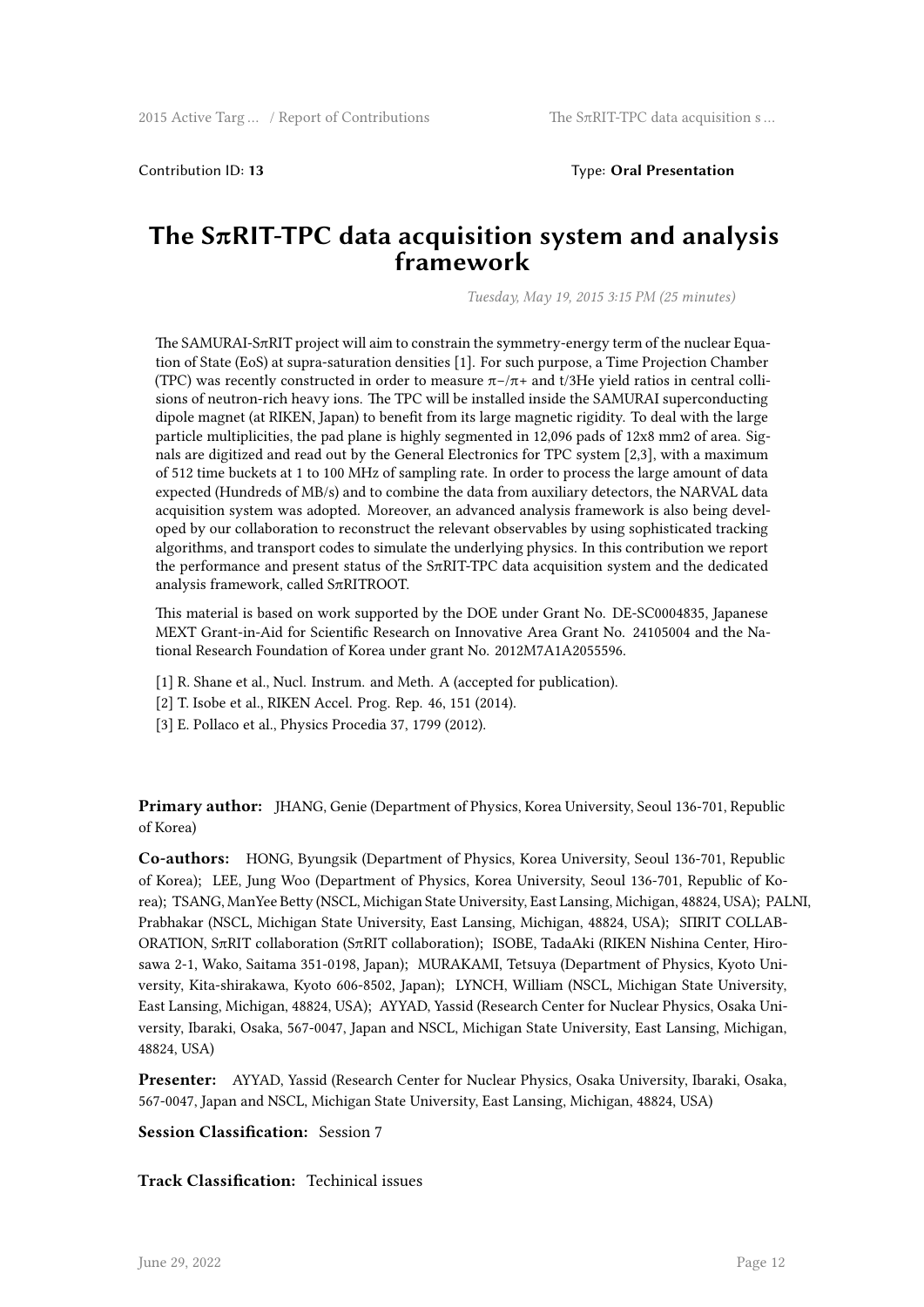Contribution ID: **14** Type: **Oral Presentation**

### **Current Status of SπRIT Time-Projection Chamber Project**

*Tuesday, May 19, 2015 2:50 PM (25 minutes)*

The SAMURAI Pion-Reconstruction and Ion-Tracker (SπRIT) has recently been constructed at Michigan State University as part of an international effort to constrain the symmetry-energy term in the nuclear Equation of State (EoS). The  $S\pi RIT-TPC$  is designed for measurements of the density dependence of the symmetry-energy term at around twice the saturation density. This study will be performed in the SAMURAI spectrometer at the Radioactive Isotope Beam Factory (RIBF) at RIKEN by measuring yield ratios for pions and other light isospin observables from central collisions of neutron-rich ions, such as 132Sn + 124Sn. The SπRIT-TPC was designed to fit inside the SAMURAI spectrometer, and thus has an overall design height of 742 mm, with a vertical drift length of 500 mm in the detection volume. The installation of the TPC into the spectrometer has been successfully tested in the summer of 2014, and an operational test was performed using the magnetic field. Signals from cosmic rays were multiplied with a multi-wire anode and image charges from this multiplication were read out on portions of the 12096 channel pad-plane using the recently developed Generic Electronics for TPCs. Significant progress has been achieved for the SπRIT-TPC experiment, and preparations continue to move forward. The current status of the SpRIT-TPC project will be presented in this talk. This material is based on work supported by the DOE under Grant No. DE-SC0004835, NSF under Grant No. PHY-1102511 and the Japanese MEXT Grant-in-Aid for Scientific Research on Innovative Area Grant No. 24105004

**Primary authors:** Mr BARNEY, Jonathan (NSCL); Dr KURATA-NISHIMURA, Mizuki (RIKEN)

**Co-authors:** Dr MCINTOSH, Alan (Cyclotron Institute, Texas A&M University); Prof. TSANG, Betty (Michigan State University); Ms ANDERSON, Corinne (National Superconducting Cyclotron Laboratory and Department of Physics and Astronomy, Michigan State University); Mr JHANG, Genie (RIKEN Nishina Center,Department of Physics, Korea University); Mr SETIAWAN, Hananiel (National Superconducting Cyclotron Laboratory and Department of Physics and Astronomy, Michigan State University); Mr ESTEE, Justin (National Superconducting Cyclotron Laboratory and Department of Physics and Astronomy, Michigan State University); Dr SHANE, Rebecca (National Superconducting Cyclotron Laboratory and Department of Physics and Astronomy, Michigan State University); Dr YENNELLO, Sherry J. (Cyclotron Institute, Texas A&M University); ISOBE, Tadaaki (RIKEN); Dr MURAKAMI, Tetsuya (Department of Physics, Kyoto University); Prof. LYNCH, William (National Superconducting Cyclotron Laboratory and Department of Physics and Astronomy, Michigan State University); Mr POWELL, William (Department of Physics, University of Liverpool); Mr TANGWANCHAROEN, suwat (National Superconducting Cyclotron Laboratory)

**Presenter:** Dr KURATA-NISHIMURA, Mizuki (RIKEN)

**Session Classification:** Session 7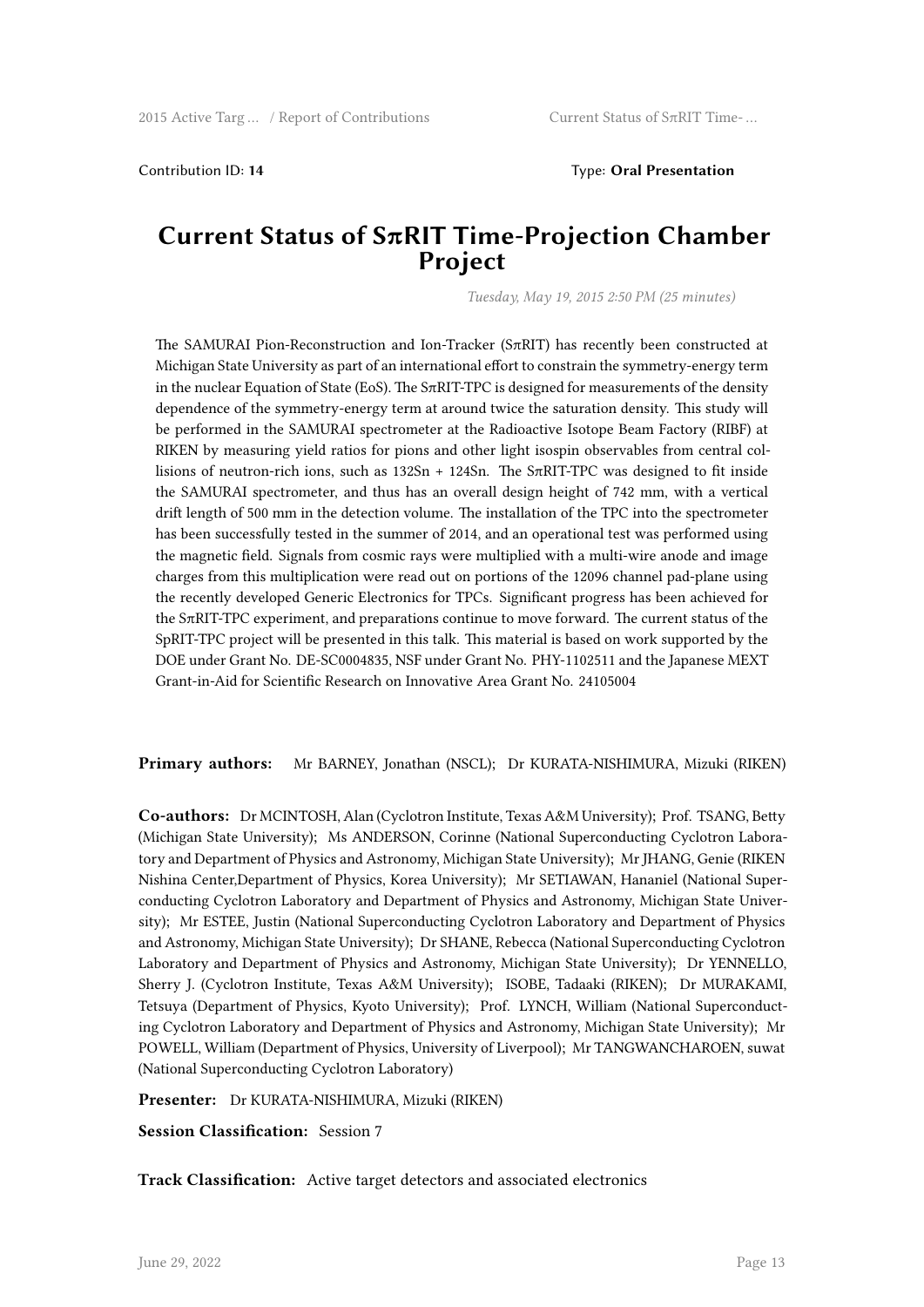Contribution ID: **15** Type: **Oral Presentation**

# **Hyperon Time Projection Chamber for J-PARC experiments**

*Tuesday, May 19, 2015 2:00 PM (25 minutes)*

We are developing a Hyperon Time Projection Chamber (HypTPC) as the main detector of two experiments at the J-PARC Hadron Facility.

The J-PARC E42 experiment proposes to search for the H-dibaryon resonance in  $\Lambda\Lambda$  production from (*K−, K*+) reactions off nuclei and the bound H-dibayron by its weak decays in order to answer the long-standing question about the existence of the H-dibaryon, which has a "*uuddss*" quark configuration.

The J-PARC E45 experiment approaches to fundamental understanding of non-perturbative QCD through high-precision data of baryon resonance spectra for  $\pi N \to \pi \pi N$  and  $\pi N \to KY$  channels.

Both experiments demand high-intense hadron beams of  $10^6$  cps and detector acceptance of almost 4*π* solid angle around a experimental target.

HypTPC is designed to have a sensitive volume of *ϕ*~500\,mm~*×* H~550\,mm and a inner target holder.

Since beams are directly injected into the sensitive volume, we are able to reconstruct the primary vertex by measuring the beam trajectory in addition to the trajectories for produced particles. However, it is very challenging to operate a TPC with a exposure to the high-rate beam.

Our solutions are electron amplification using Gas Electron Multipliers (GEMs) and a gating method of electric filed with wires to control electron drift.

A specialized frontend electronics are also essential to handle about 6000 channels of HypTPC readout pads.

We collaborate with the GET (General Electronics for TPC) project led by Saclay, GANIL, MSU, IRFU and CERNBG. The project provides us the total readout system including hardware and software.

In this presentation, we will discuss physics interests of the J-PARC experiments. R\&D status of HypTPC with the GET system will also be reported.

**Primary author:** Dr SAKO, Hiroyuki (Japan Atomic Energy Agency)

**Co-author:** Dr HOSOMI, Kenji (Japan Atomic Energy Agency)

**Presenter:** Dr SAKO, Hiroyuki (Japan Atomic Energy Agency)

**Session Classification:** Session 7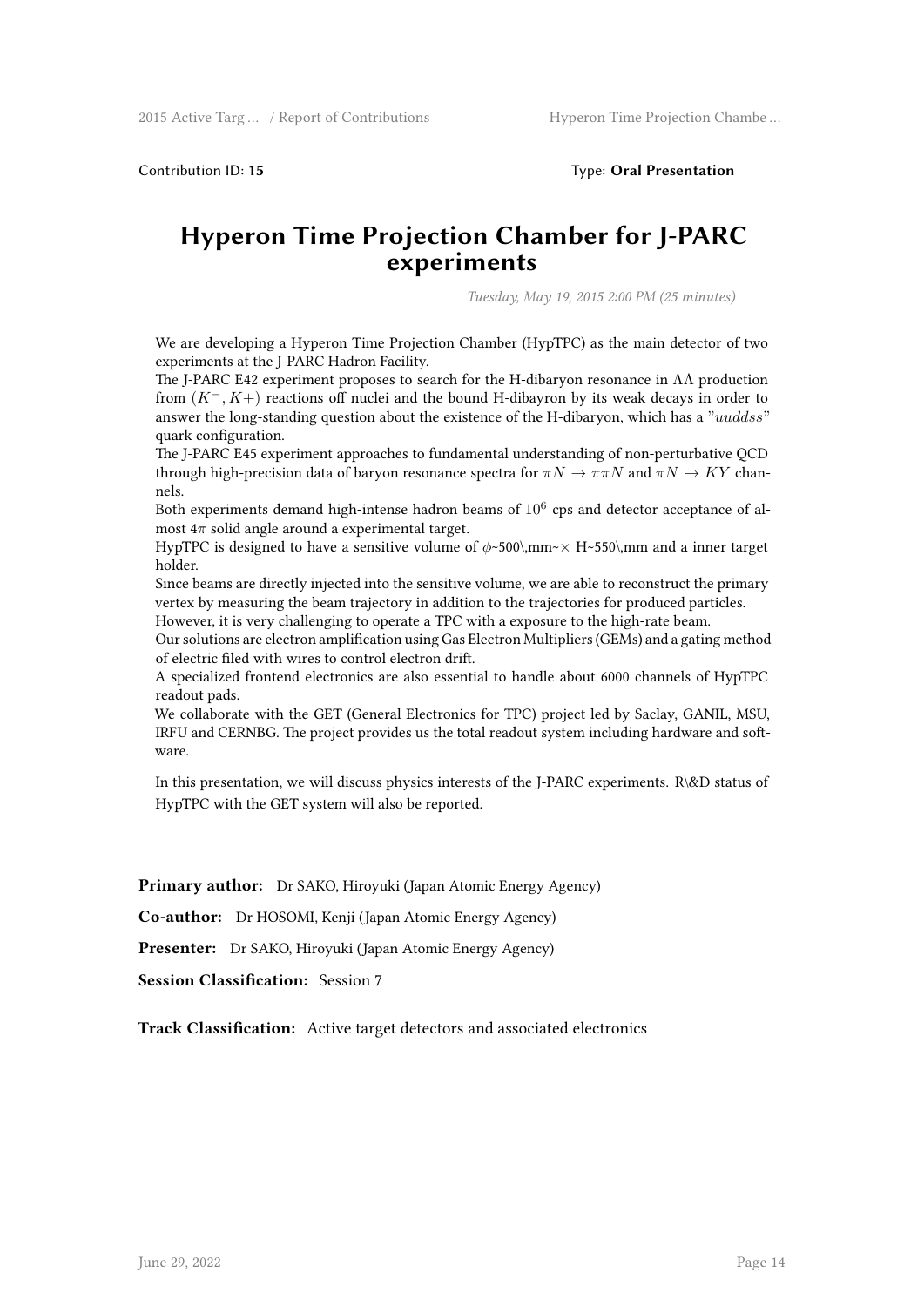Contribution ID: 16 Type: Oral Presentation

# **One-dimensionality in atomic nuclei: linear-chain alpha clustering in 14C**

*Tuesday, May 19, 2015 10:10 AM (25 minutes)*

The clustering of alpha particles in atomic nuclei results in the self-organization of various geometrical arrangements at the femtometer scale. The one-dimensional alignment of multiple alpha particles is known as linear-chain structure, evidence of which has been highly elusive since its proposal in the 1950s. We show via resonant alpha scattering of a radioactive 10Be beam that excited states in the neutron-rich nucleus 14C agree with recent predictions of linear-chain structure based on an anti-symmetrized molecular dynamics model. Our results support the model's claim that the linear-chain states in 14C are stable against bending; their wavefunctions satisfy the orthogonality condition to lower-lying triaxially-deformed states that largely contain the bending 3-alpha configurations, thus stressing the importance of the fundamental quantum mechanical law of orthogonality in the one-dimensional formation of alpha clusters in atomic nuclei.

**Primary author:** Dr FRITSCH, Adam (College of Wooster)

**Co-authors:** Dr BECEIRO-NOVO, Saul (NSCL-MSU); AHN, Tan (University of Notre Dame); Prof. MITTIG, Wolfgang (MSU-NSCL)

Presenter: Dr FRITSCH, Adam (College of Wooster)

**Session Classification:** Session 5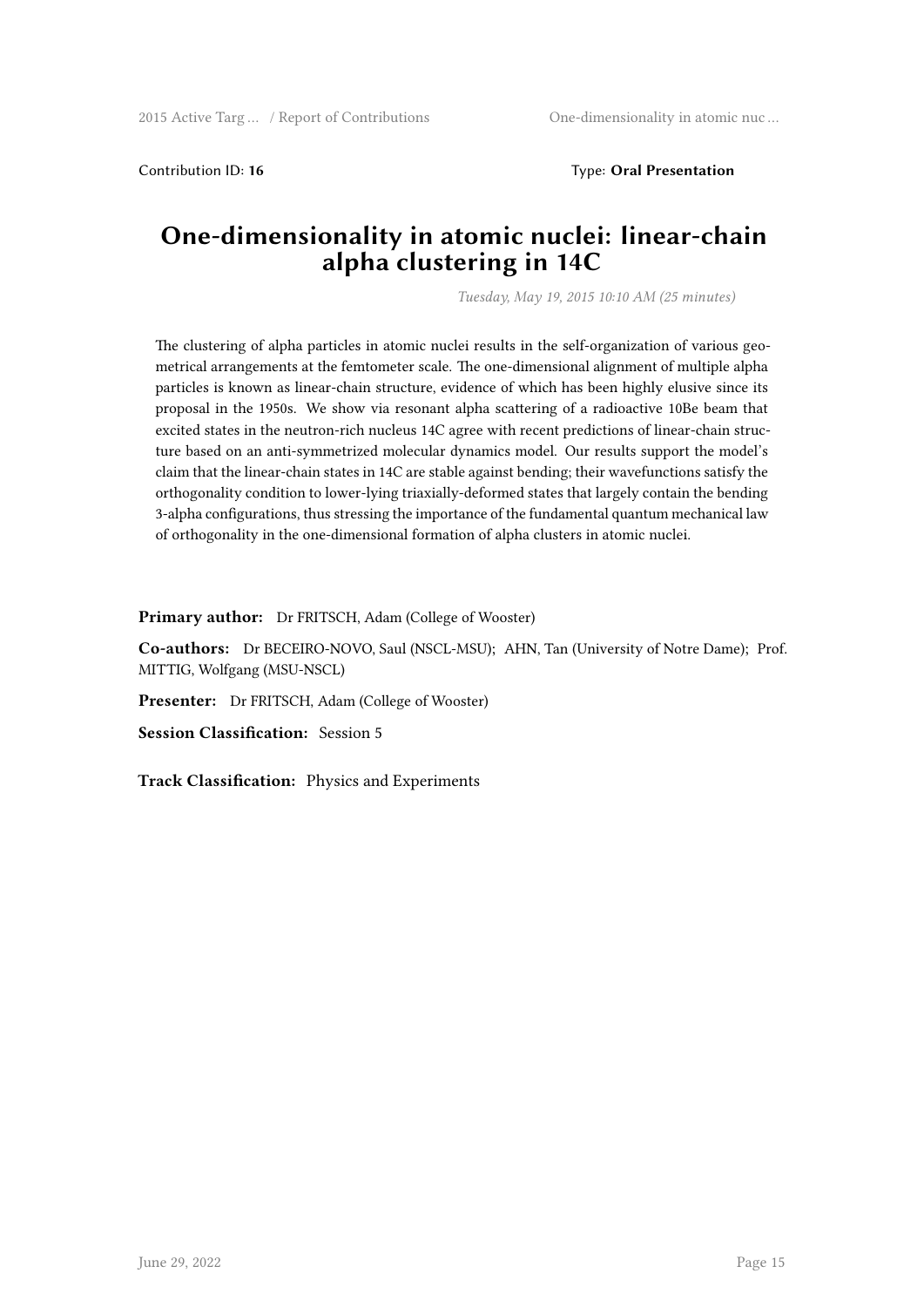Contribution ID: **17** Type: **Oral Presentation**

# **Integration of GET electronics on TPC for HIC program at RIBF**

*Tuesday, May 19, 2015 2:25 PM (25 minutes)*

A Time Projection Chamber~(TPC) for the heavy ion collision experiments has been produced as the main detector of SAMURAI-SPiRIT project for the study of nuclear equation of state. As the readout system for the SPiRIT-TPC, we are integrating the GET system, which stands for the Genaral Electronics for Tpc and was developed mainly by France and USA collaboration. For the integration of GET electronics, development of interfaces in terms of both hardware and software are nessesary. For example, the interface of the electronics of GET to TPC depending on the each detector specifications, such as type of connector and characteristics of detector signal, has to be developed. We call such interface ZAP board, which is for adapting connector on TPC and for protection of electrical circuit. The board was designed to fit in the space on the TPC which is supposed to be installed in SAMURAI chamber, to reduce the noise to gain the dynamic range, and to reduce the distortion of gain among the different channel. The achived noise level with our ZAP is 4~ADC under the configuration of dynamic range of 120~fC and shaping time of 233~nsec. It can be reduced to be 2*∼*3~ADC after the subtraction of fixed noise pattern line which is not connected to TPC pads. In addition to the report of the status of development and intergration of electronics, the benchmark test data of GET system on Brahms-TPC performed at HIMAC at 2014 Nov will be presented.

This material is based on work supported by the DOE under Grant No. DE-SC0004835, and Japanese MEXT Grant No. 24105004.

#### **Primary author:** ISOBE, Tadaaki (RIKEN)

**Co-authors:** Ms PERREVOORT, Ann-Kathrin (RIKEN); Dr TAKETANI, Atsushi (RIKEN); Prof. TSANG, Betty (Michigan State University); Mr JHANG, Genie (Korea University); Dr BABA, Hidetada (RIKEN); Prof. SAKURAI, Hiroyoshi (RIKEN/U-Tokyo); Mr BARNEY, Jonathan (NSCL); Dr HOSOMI, Kenji (JAEA); Dr KURATA-NISHIMURA, Mizuki (RIKEN); Mr NAKATSUKA, Noritsugu (Kyoto University); Dr HASEGAWA, Shoichi (JAEA); Dr MURAKAMI, Tetsuya (Kyoto University); Prof. LYNCH, William (NSCL); Mr POWELL, William (University of Liverpool); Dr AYYAD, Yassid (Research Center for Nuclear Physics)

**Presenter:** ISOBE, Tadaaki (RIKEN)

**Session Classification:** Session 7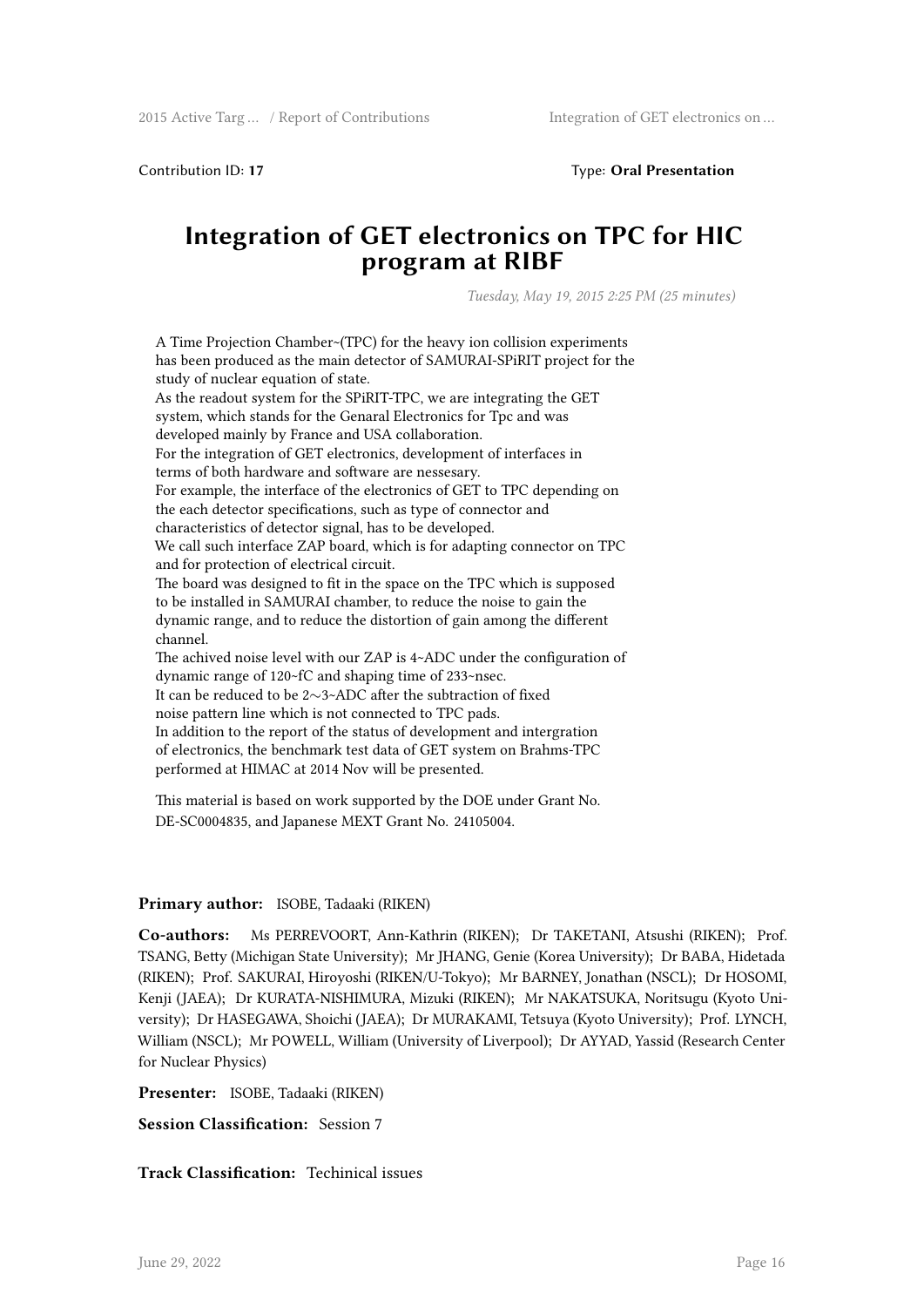Contribution ID: **18** Type: **Oral Presentation**

# **SpecMAT: An array of gamma-ray detectors around an active gas target**

*Tuesday, May 19, 2015 5:15 PM (25 minutes)*

The ACTAR TPC active target project, which is based at GANIL and supported by an ERC grant, is being developed to investigate exotic nuclei at various laboratories in Europe. A rich research program including direct and resonant reactions, as well as decays, will be addressed with this new instrument.

In many cases, it is highly desirable to collect gamma-ray information concurrently to the particle track information obtained with the ACTAR TPC. The project SpecMAT, funded by a second ERC grant, seeks this objective through either scintillators (LaBr3:Ce or CeBr3), or Broad Energy highpurity Germanium (BEGe) detectors, around the active gas target. Tests are to be performed with prototype detectors to determine the optimum combination of materials, dimensions and electronics to be used in the final SpecMAT setup, while working within certain mechanical limitations. This talk will present results of these tests, as well as simulations performed in Geant4 for the final array of detectors.

**Primary author:** Dr SWARTZ, Jacobus (KU Leuven) **Co-authors:** Dr DE WITTE, Hilde (KU Leuven); Prof. RAABE, Riccardo (KU Leuven) **Presenter:** Dr SWARTZ, Jacobus (KU Leuven) **Session Classification:** Session 8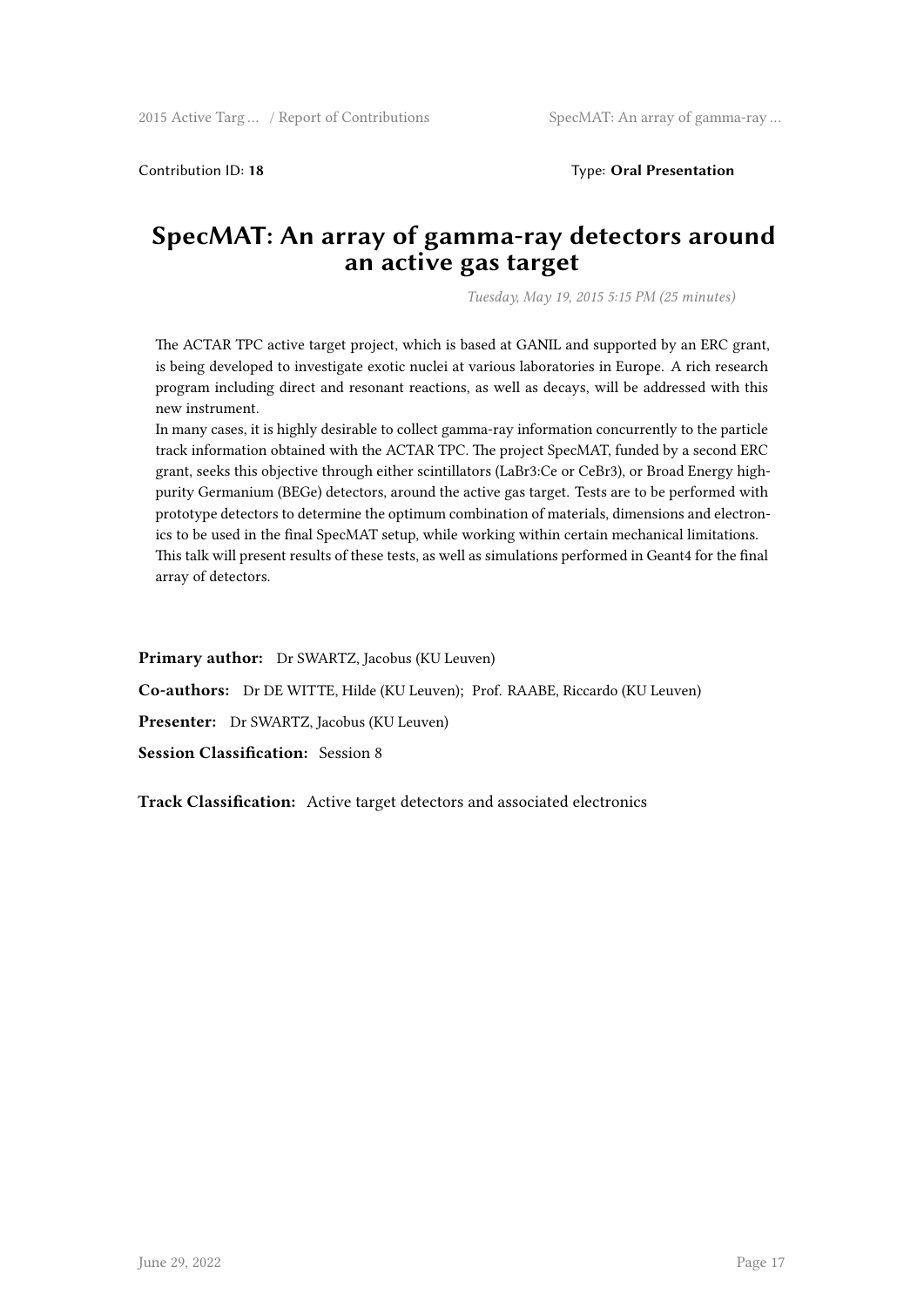Contribution ID: **19** Type: **Oral Presentation**

# **Upgrade of the TAMU MDM-Focal Plane Detector with MicroMegas Technology**

*Tuesday, May 19, 2015 3:40 PM (25 minutes)*

MicroMegas is a relatively new detector technology that operates as a two stage parallel plate avalanche chamber. It consists of a small amplification gap (50-300 um) and a much larger drift gap (on the order of cm) separated by a thin electroformed micromesh. It has been shown to provide gains of up to  $10<sup>16</sup>$ . [1]

We have previously used this technology at our Institute in the AstroBox [2], a detector system built specifically for low noise and used to detect very low-energy protons from beta-delayed proton emitters. During these decay experiments, we observed that this device also detected the incoming energetic heaver ions with good resolution for particle identification.

This latter result was the starting point for the upgrade of

the MDM-Oxford detector, which is the principle focal plane detector of the Multipole-Dipole-Multipole spectrometer at Texas A&M Cyclotron Institute. It is used to identify particles and measure their positions along the dispersive x-direction. Using raytrace reconstruction we can determine the scattering angle at the target as a function of the angle of the particle path in the detector. In the nuclear astrophysics group, this setup has been used primarily to study scattering and transfer reactions involving nuclei with A≤26. However at higher masses than that, we found that we are having significant difficulties with the particle identification due to the insufficient resolution of both the dE and E signals.

A detailed description of the MDM detector can be found in ref [3]. Briefly, dE is the energy lost by particles passing through an ionization gas and is measured by three Aluminum anode plates. Currently, the first two plates connected produce a signal we call ΔE1 with energy resolution of 10-15%. This is enough for particles with A <20 but starts becoming problematic above that. The third plate, ΔE2, gives a signal that is too noisy to be of any use. For this reason, we decided to replace this anode with a MicroMegas plate of identical size.

Due to technical constraints, the new plate was divided into 28 pads (4 rows x 7 columns). Therefore, instead of one ΔE2 energy loss signal, we now detect 28. We tested the new setup with three beams, 16O, 22Ne and 28Si scattered elastically off gold foil. Preliminary results indicate a definite improvement in dE detection. We operated the Micromegas without issues at isobutane pressures from 100 Torr down to 30 Torr. Energy resolution varies from 5-6% at higher pressure to 10-11% at lower pressure. For all three beams, we obtained improved Z separation and intend to continue testing with heavier beams, A>28.

Given the current results we feel that we can go forward with using the upgraded system for experiments in the mass region of the tests. Specifically, we intend to continue studying nucleon capture reactions that present an interest in explosive nucleosynthesis, 27Al(n,g), as well various peripheral transfer reaction for optical potential model studies, 22Ne(n,g), 28Si(n,g).

When the facility-wide upgrade is completed, the modified detector is intended to also be used in experiments with radioactive ion beams.

- [1] Y. Giomataris et al., Nuclear Instruments and Methods in Physics Research A 376 , 29-35 (1996)
- [2] Pollacco et al., Nuclear Instruments and Methods in Physics Research A, 723, 102 (2013)
- [3] D. H. Youngblood et al., Nuclear Instruments and Methods in Physics Research A 361, 359 (1995)

**Primary author:** Ms SPIRIDON, Alexandra (Cyclotron Institute-Texas A& M University)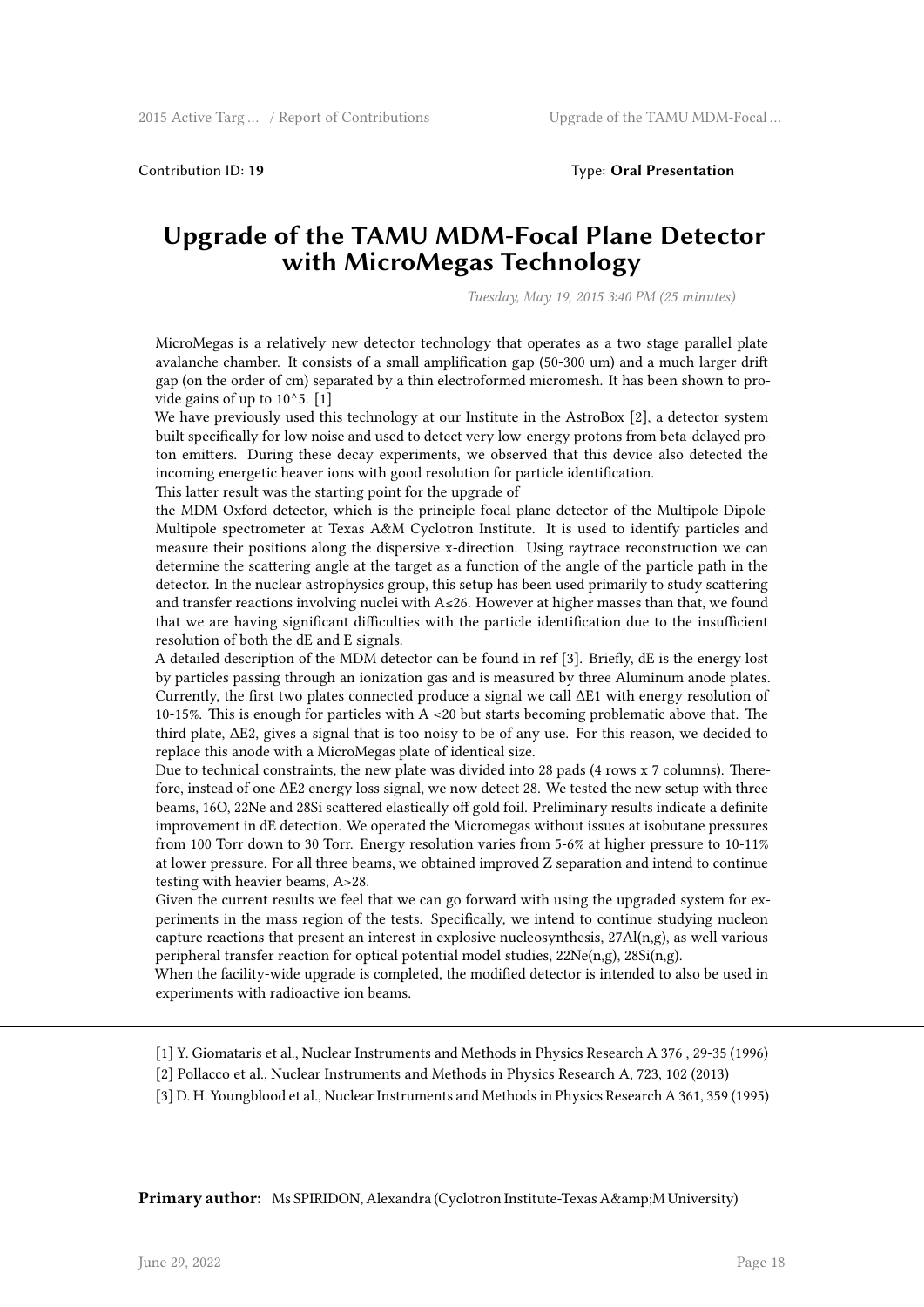Presenter: Ms SPIRIDON, Alexandra (Cyclotron Institute-Texas A&M University) **Session Classification:** Session 7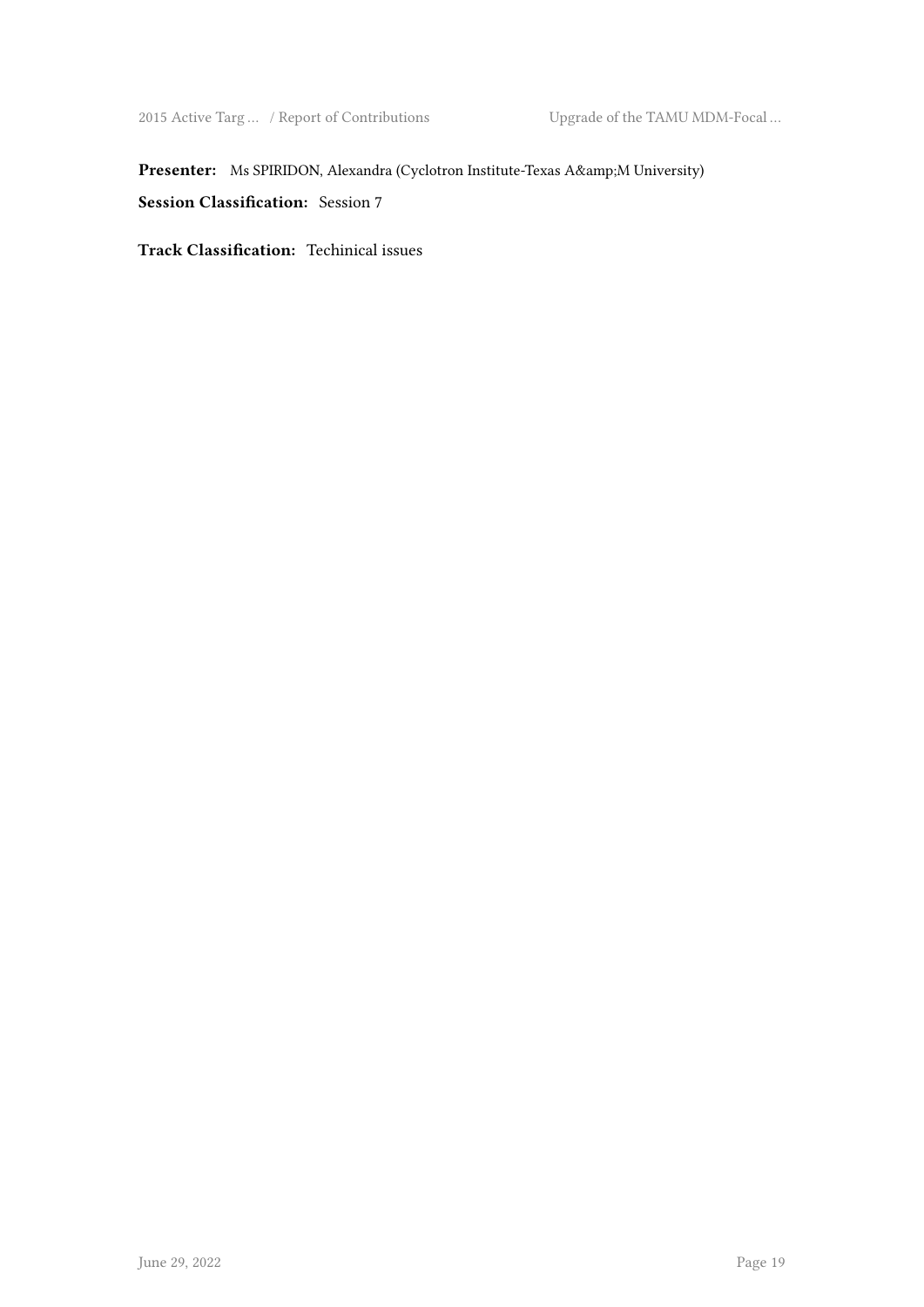Contribution ID: **20** Type: **Oral Presentation**

### **GEANT4 Simulations for Astrobox2 and the MDM-Oxford Spectrometer Detector Upgrade**

*Monday, May 18, 2015 12:05 PM (25 minutes)*

During the commissioning of the prototype AstroBox1 detector at TAMU [1], it was noticed that a gas detector with Micro Pattern Gas Amplifiers (MPGAD) [2] had two applications. First, such a detector was useful for detecting low-energy protons ( < 1 MeV) from beta-delayed proton decay because the energy deposit of the beta-particles in the gas was small and the signal from the proton energy loss in the gas could be amplified many times by the MPGAD. Second, it was noticed that the detector also could be used as a high-resolution gas detector for heavy-ions. These two applications were successfully modeled by GEANT4 simulations [1, 3].

With these applications in mind, the Astrobox2 detector has been designed to attempt to improve upon the results obtained with Astrobox1, and an MPGAD has been installed into the MDM-Oxford Spectrometer detector [4]. These two devices have been simulated in the GEANT4 framework as part of the design process. The simulations have been useful in the understanding of the data obtained with these devices.

I plan to present a brief overview of the Astrobox2 and Oxford detector upgrade and to explain how the devices are currently being modeled in the GEANT4 framework using a few example cases. The simulations will be compared to existing experimental data, if available.

- [1] E. Pollacco et al., Nucl. Instr. and Meth. A 723 (2013) 102-108.
- [2] Y. Giomataris et al., Nucl. Instr. and Meth. A 376 (1996) 29.
- [3] S. Agostinelli et al., Nucl. Instr. and Meth. A 506 (2003) 250.
- [4] J.S. Winfield et al., Nucl. Instr. and Meth. A 251 (1986) 297.

**Primary author:** Dr ROEDER, Brian (Cyclotron Institute, Texas A&M University)

Co-authors: Ms SPIRIDON, Alexandra (Cyclotron Institute-Texas A&M University); Dr SAAS-TAMOINEN, Antti (Cyclotron Insititute, Texas A&M University); Dr POLLACCO, E. (IRFU, CEA-Saclay); Dr TRIBBLE, Robert (Cyclotron Institute, Texas A&M University)

**Presenter:** Dr ROEDER, Brian (Cyclotron Institute, Texas A&amp:M University)

**Session Classification:** Session 2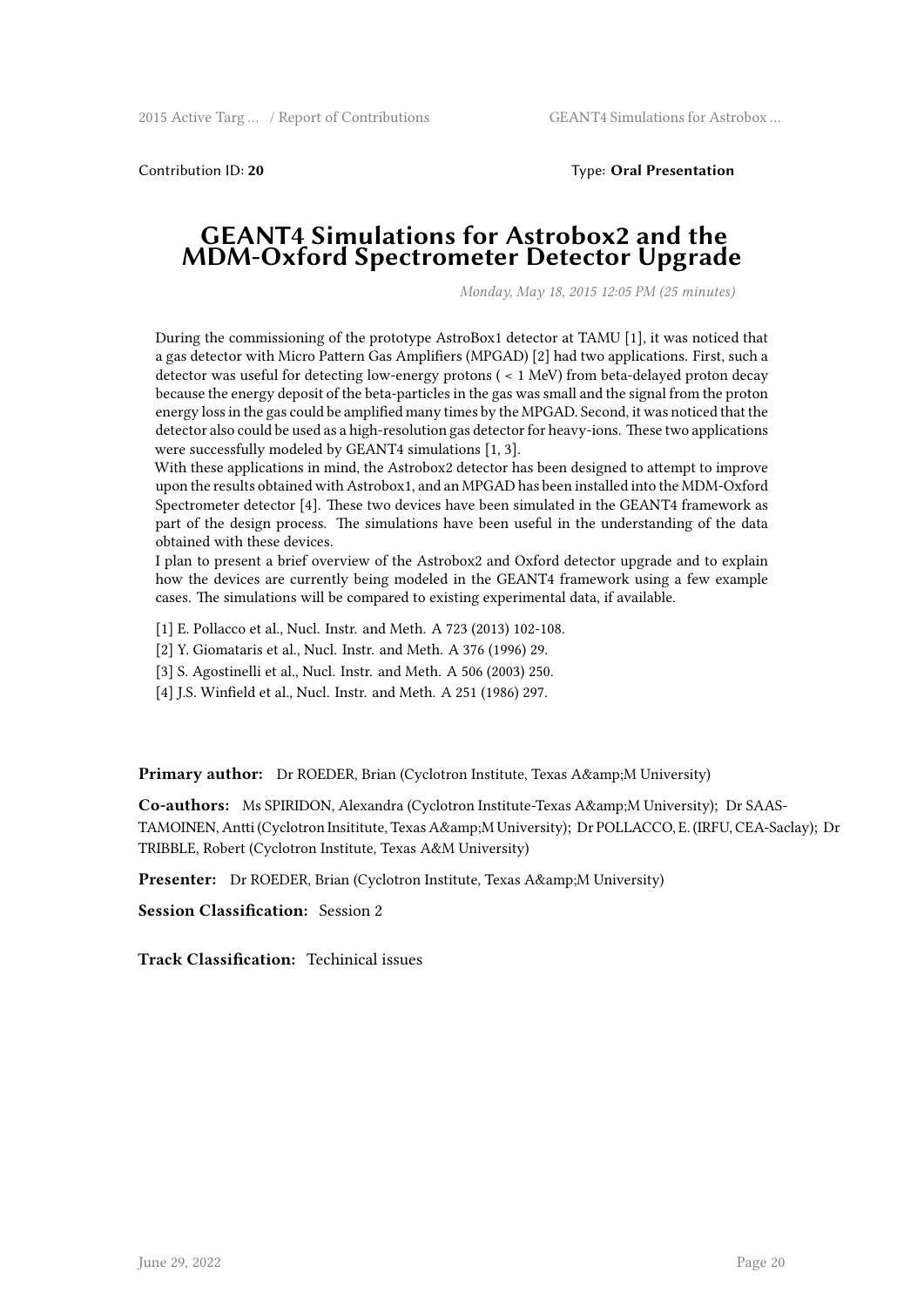Contribution ID: **21** Type: **Oral Presentation**

# **Garfield Simulation of the SpiRIT TPC Field Cage**

*Wednesday, May 20, 2015 11:50 AM (25 minutes)*

The SAMURAI Pion-Reconstruction and Ion-Tracker (SpiRIT), a Time Projection Chamber (TPC), is designed to measure the density dependence of the nuclear symmetry energy around twice the saturation density. The heart of the TPC is a field cage designed to measure the momentum distributions of pions and light particles emitted in heavy ion collisions. The interior of the field cage is 145 cm long x 97 cm wide x 52 cm high. The side and front walls are constructed of 1.6 mm thick halogen-free G10 printed circuit boards (PCBs) with 6 mm wide copper strips and 4 mm gaps between strips corresponding to a 1 cm pitch on both the interior and exterior sides of each PCB. The exterior strips are offset by 5 mm from the interior strips to expel electrons from the insulating gap. The top of the field cage is open to the wire and pad plane region and the cathode is located at the bottom. This rigid and gas tight structure has a thin (4 micrometer) PPTA upstream beam entrance window (6 cm wide x 7 cm high), and a larger (39cm x 81cm) and thicker (125 micrometer) polyamide exit window that allows passage of light charged particles and heavy ions with minimal energy loss to ancillary detectors downstream. Aluminum electrode surfaces were evaporated on the entrance and exit windows. These and the copper electrodes on the PCBs provide the electric field that drifts the ionized electrons to the wire planes.

We use GARFIELD simulations to study the uniformity of the electric field within the field cage geometry, the transmission properties through the gating grids and their dependence on the voltages set, and to investigate ExB drift effects in the avalanche wire region. Garfield is used because of its predictive power of optimizing drift properties of electrons, and ions, through the gas volume. In this talk, I will present the important simulations related to the design and operation of SpiRIT and the strengths and limitations of these calculations.

This material is based on work supported by the DOE under Grant No. DE-SC0004835, NSF under Grant No. PHY-1102511 and the Japanese MEXT Grant-in-Aid for Scientific Research on Innovative Area Grant No. 24105004.

**Primary author:** ESTEE, Justin (NSCL)

**Co-authors:** Prof. TSANG, Betty (NSCL and Department of Physics and Astronomy, Michigan State University); Mr BARNEY, Jonathan (NSCL); Dr SHANE, Rebecca (NSCL and Department of Physics and Astronomy, Michigan State University); TANGWANCHAROEN, Suwat (NSCL); ISOBE, Tadaaki (RIKEN); Prof. MURAKAMI, Tetsuya (Department of Physics, Kyoto University); Prof. LYNCH, William G. (NSCL and Department of Physics and Astronomy, Michigan State University); Prof. ZHANG, Yaofeng (Beijing Normal University)

**Presenter:** ESTEE, Justin (NSCL)

**Session Classification:** Session 10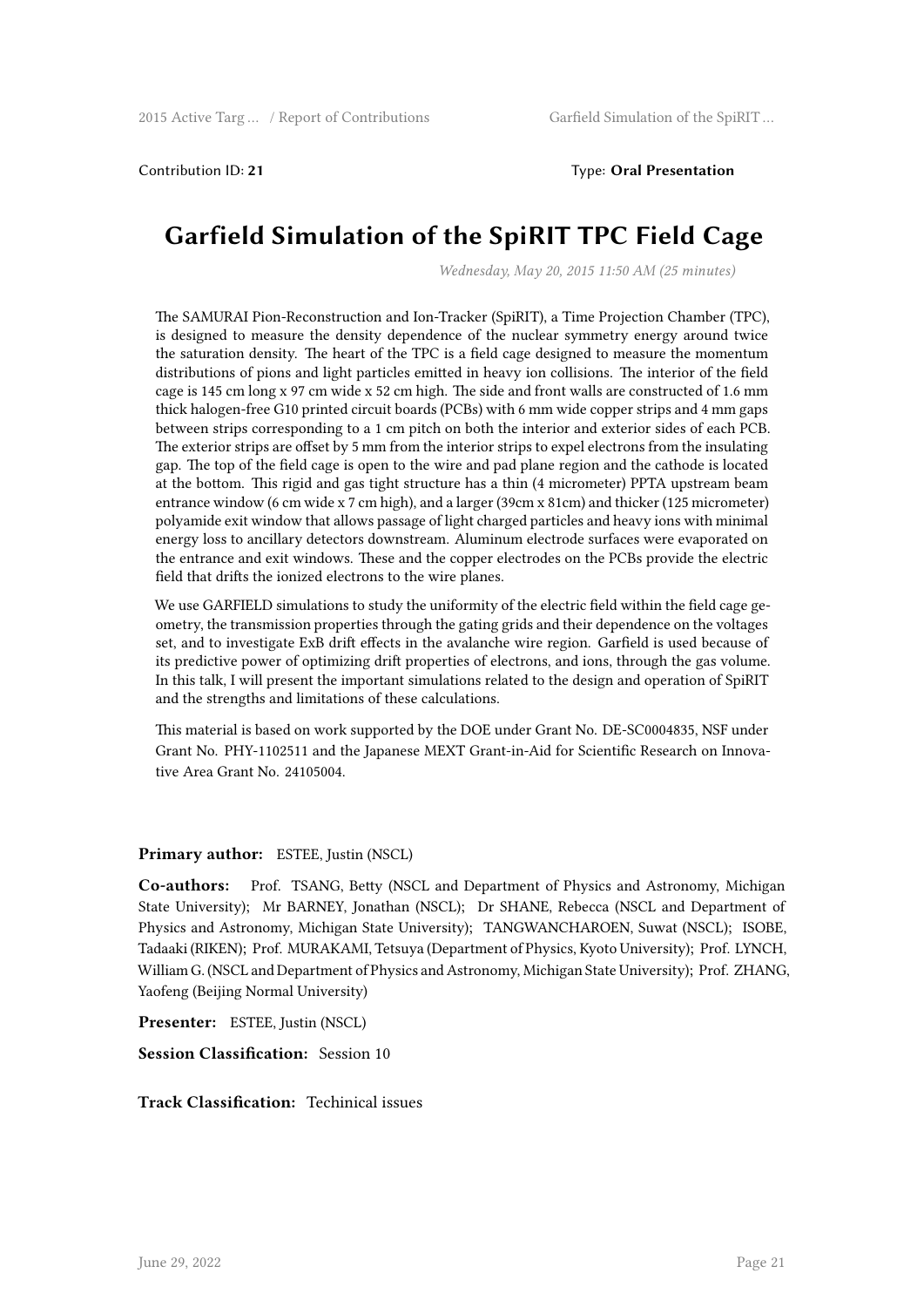Contribution ID: **22** Type: **Oral Presentation**

# **Photogrammetry measurements of the SpiRIT TPC**

*Wednesday, May 20, 2015 11:25 AM (25 minutes)*

The SAMURAI Pion‐Reconstruction and Ion‐Tracker (SpiRIT), a Time Projection Chamber (TPC), is designed for measurements of the density dependence of the nuclear symmetry energy around twice the saturation density. This TPC will be used inside the large SAMURAI dipole magnet in the Rare Isotope Beam Facility (RIBF) in RIKEN Wako, Japan. To understand the relative locations of the TPC drift volume, with respect to the enclosure of the TPC, the dipole, and other auxiliary detectors, we use a calibrated camera system from Geodetic in which multiple photographs can be reconstructed into a 3-dimenstional coordinate system to make 3D measurements of the SpiRIT TPC. This measurement technique known as photogrammetry is accurate to <100 micrometers and commonly used in SAMURAI experiments [2]. In this talk, I will describe the precise measurements and the uncertainties in mapping various TPC components in the magnet chamber using the photogrammetry technique.

This material is based on work supported by the DOE under Grant No. DE-SC0004835, NSF under Grant No. PHY-1102511 and the Japanese MEXT Grant-in-Aid for Scientific Research on Innovative Area Grant No. 24105004

[1] R. Shane et al., Nucl. Instrum. and Meth. A (accept for publication) [2] H.Otsu, et. al., RIKEN accelerator progress report vol. 46 (2013) 149.

**Primary author:** Dr MCINSTOSH, Alan (2Cyclotron Institute, Texas A&M University, College Station, TX 77843, USA)

**Co-authors:** OTSU, Hideaki (RIKEN Nishina Center); Mr BARNEY, Jonathan (NSCL); ESTEE, Justin (NSCL); Dr KURATA-NISHIMURA, Mizuki (RIKEN Nishina Center); Dr SHANE, Rebecca (NSCL and Department of Physics and Astronomy, Michigan State University); Prof. YENNELLO, Sherry (Cyclotron Institute, Texas A&M University, College Station); ISOBE, Tadaaki (RIKEN); Prof. MURAKAMI, Tetsuya (Department of Physics, Kyoto University, Kita-shirakawa, Kyoto); Prof. LYNCH, William G. (NSCL and Department of Physics and Astronomy, Michigan State University)

**Presenter:** Mr BARNEY, Jonathan (NSCL)

**Session Classification:** Session 10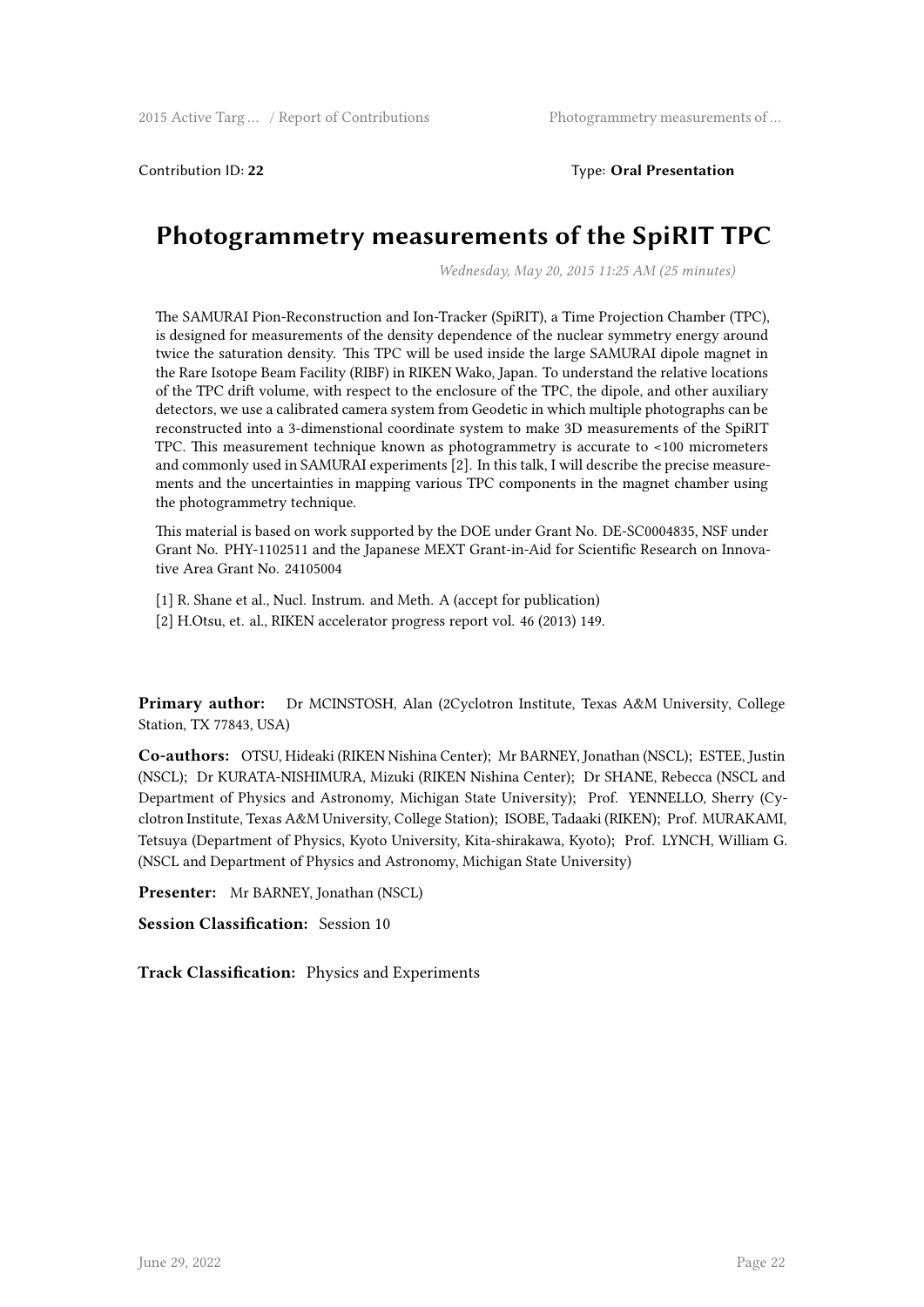# **Design of Gating grid driver for SπRIT Time Projection Chamber**

*Tuesday, May 19, 2015 5:40 PM (25 minutes)*

The SAMURAI Pion-Reconstruction and Ion-Tracker (SπRIT), a Time Projection Chamber (TPC) is part of an international effort to constrain the nuclear symmetry energy around twice the saturation density [1]. The field cage of the SπRIT TPC is designed to measure the momentum distribution of pions and isotopically resolved light particles emitted in heavy ion collisions. The field cage consists of a drift volume and three wire (gating grid, ground and anode) planes located just below the pad plane at the top. Positive ions produced in an electron avalanche near the anode wires can distort the electric field in the drift volume of a Time Projection Chamber. A gating grid is designed to prevent these ions from going back into the drift volume and to block electrons ionized by unreacted beam particles from entering the multiplication region. In the "open" mode, all the gating grid wires are set to have the same potentials (nominally -110 V). This condition allows drifting electrons to pass into the multiplication region consisting of the ground wire and anode wire planes. When the gating grid is "closed", alternate wires are biased up or down by about 70 V (-40 V and -180 V). The electric field created between the wires assures that no electrons pass through the gating grid wire plane to the anode plane. The gating grid has a dead region in which ionization electrons drift to the grid before it is opened. The size of this dead region is governed by the electron drift time and the time needed to open the gate. It is also related to the properties of the detector gas, pressure, and the electric field. We have investigated how to minimize the dead region by matching impedance of the driving circuit, estimate the inductance of the system and tune resistance, capacitance and inductance values so that the gating grid runs slightly underdamped. The designs, properties and operation of different gating grid drivers and the time each takes for the gating grid to open will be discussed.

This material is based on work supported by the DOE under Grant No. DE-SC0004835, and Japanese MEXT Grant No. 24105004.

[1] R. Shane et al., Nucl. Instrum. and Meth. A (accept for publication)

#### **Primary author:** Mr TANGWANCHAROEN, suwat (National Superconducting Cyclotron Laboratory)

**Co-authors:** Prof. TSANG, Betty (Michigan State University); Mr JHANG, Genie (Korea University); Dr BABA, Hidetada (RIKEN, Nishina Center); Dr KURATA-NISHIMURA, Mizuki (RIKEN); Dr SHANE, Rebecca (National Superconducting Cyclotron Laboratory); Mr WANG, Rensheng (Tsinghua University); ISOBE, Tadaaki (RIKEN); Mr USUKURA, Takumi (Rikkyo University); Prof. LYNCH, William (Michigan State University); Ms ZHANG, Yan (Tsinghua University)

**Presenter:** Mr TANGWANCHAROEN, suwat (National Superconducting Cyclotron Laboratory)

#### **Session Classification:** Session 8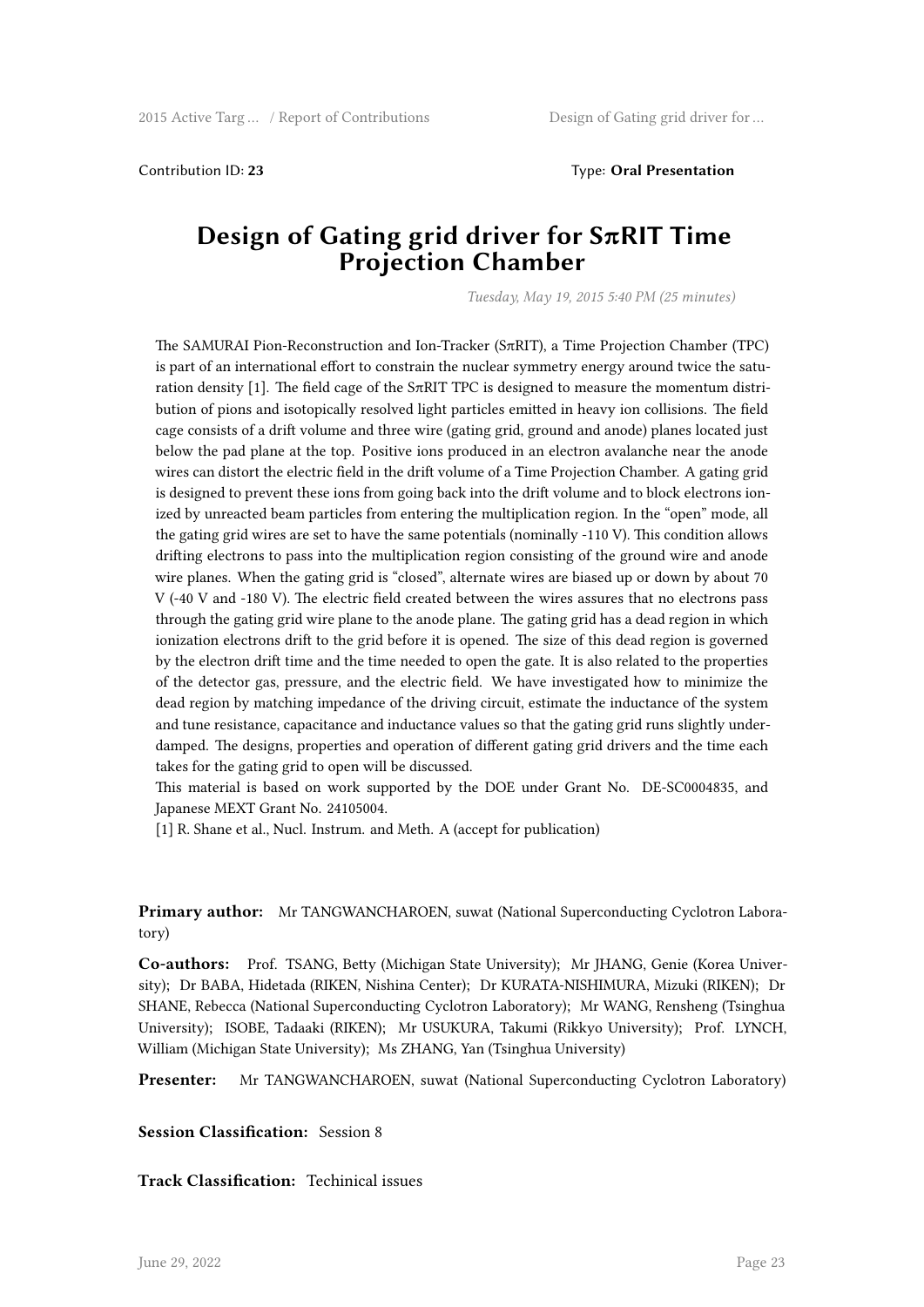#### Contribution ID: **25** Type: **Oral Presentation**

# **Development of the TexAT Detector at Texas A&M University**

*Tuesday, May 19, 2015 6:05 PM (25 minutes)*

With the upgrade to the facilities nearing completion, the Cyclotron Institute at Texas A&M University is poised to provide a range of new high quality re-accelerated radioactive ion beams to compliment the existing rare isotope beam capabilities based on the in-flight separator MARS. To take full advantage of the opportunities available for low-energy nuclear structure and astrophysics, a general purpose active target detector, TexAT, is currently under development. The TexAT detector will be a high efficiency TPC, combining a MicroMegas plane with nearly 3pi solid angle coverage by CsI-backed silicon detectors, and will be optimized for high resolution scattering, nucleon transfer, and decay spectroscopy experiments. This talk will discuss the current status of the project, including results from detailed Monte Carlo simulations of the key reactions envisioned for study using the TexAT detector.

**Primary author:** Dr UBERSEDER, Ethan (Texas A&M University)

**Co-authors:** Dr POLLACCO, Emanuel (IRFU/SPhN, CEA-Saclay); Dr ROGACHEV, Grigory (Texas A&M University); Dr KOSHCHIY, Yevgen (Texas A&M University)

**Presenter:** Dr UBERSEDER, Ethan (Texas A&M University)

**Session Classification:** Session 8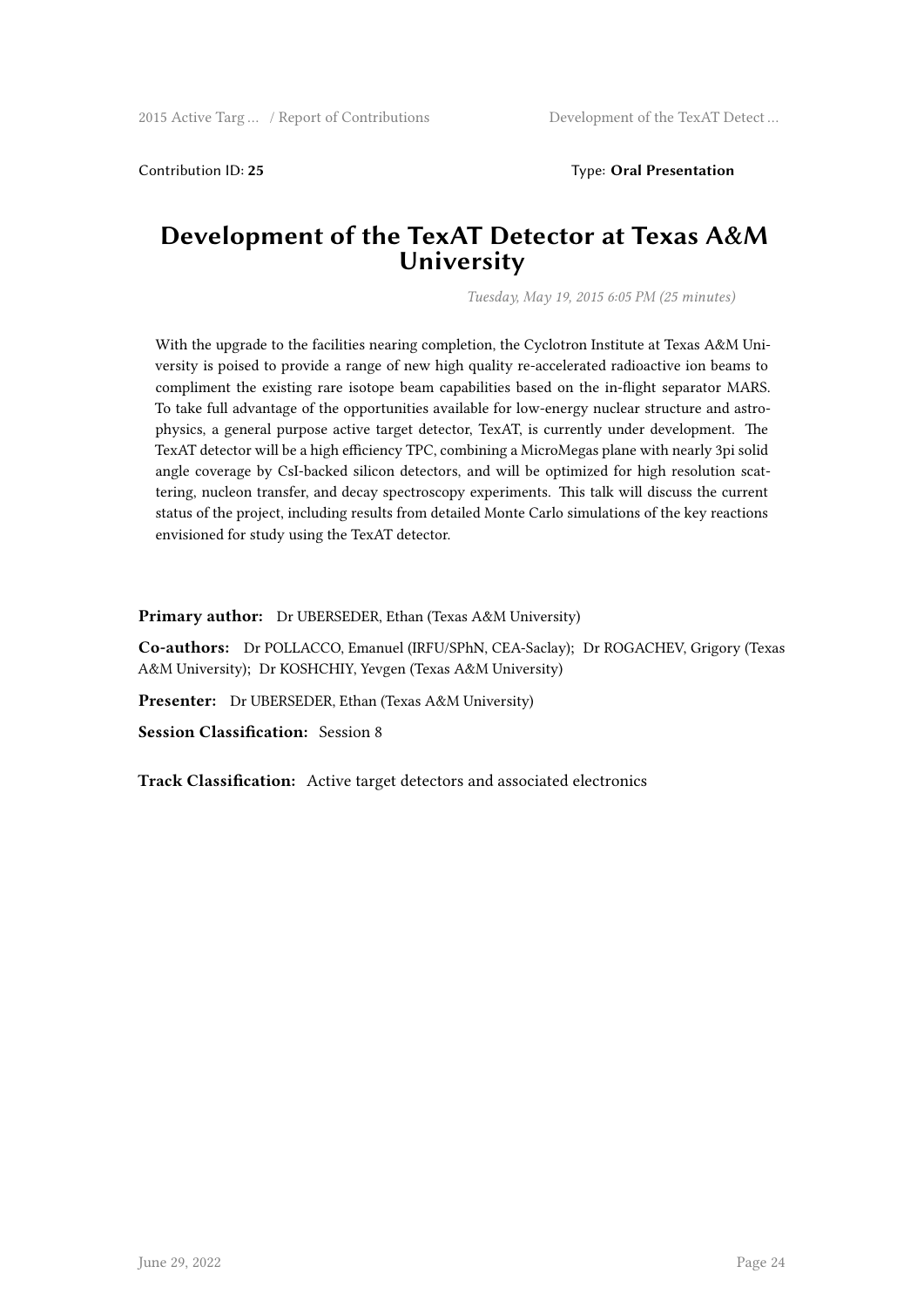Contribution ID: **26** Type: **Oral Presentation**

# **Development of WeMATar (Western Michigan Active Target) - An active target time projection chamber for fast rare isotope beam experiments**

*Monday, May 18, 2015 3:15 PM (25 minutes)*

Many experiments with fast energetic beams require an open geometry allowing, in some cases, the identification of heavy residues downstream in a magnetic spectrometer or detection of particles in ancillary detectors. An optimized and portable Active Target detector is essential to accommodate a broad experimental program and the coupling to a wide range of equipment the science requires. We present a cost effective solution to these challenges by developing the WeMATar –Western Michigan Active Target time projection chamber to be used to study reactions induced by fast rare isotope beams at the National Superconducting Cyclotron Laboratory (NSCL) and at the future Facility for Rare Isotope Beams (FRIB). The technical details of the project as well as its physics motivation will be discussed.

Primary author: Prof. CHAJECKI, Zbigniew (Western Michigan University)

**Co-authors:** Prof. KAYANI, Asghar (Western Michigan University); Prof. TSANG, Betty (Michigan State University); Dr BAZIN, Daniel (NSCL/MSU); Dr CORTESI, Marco (National Superconducting Cyclotron Laboratory (Michigan State University)); Prof. PANCELLA, Paul (Western Michigan University); Prof. LYNCH, William (NSCL/MSU); Prof. MITTIG, Wolfgang (MSU-NSCL)

**Presenter:** Prof. CHAJECKI, Zbigniew (Western Michigan University)

**Session Classification:** Session 3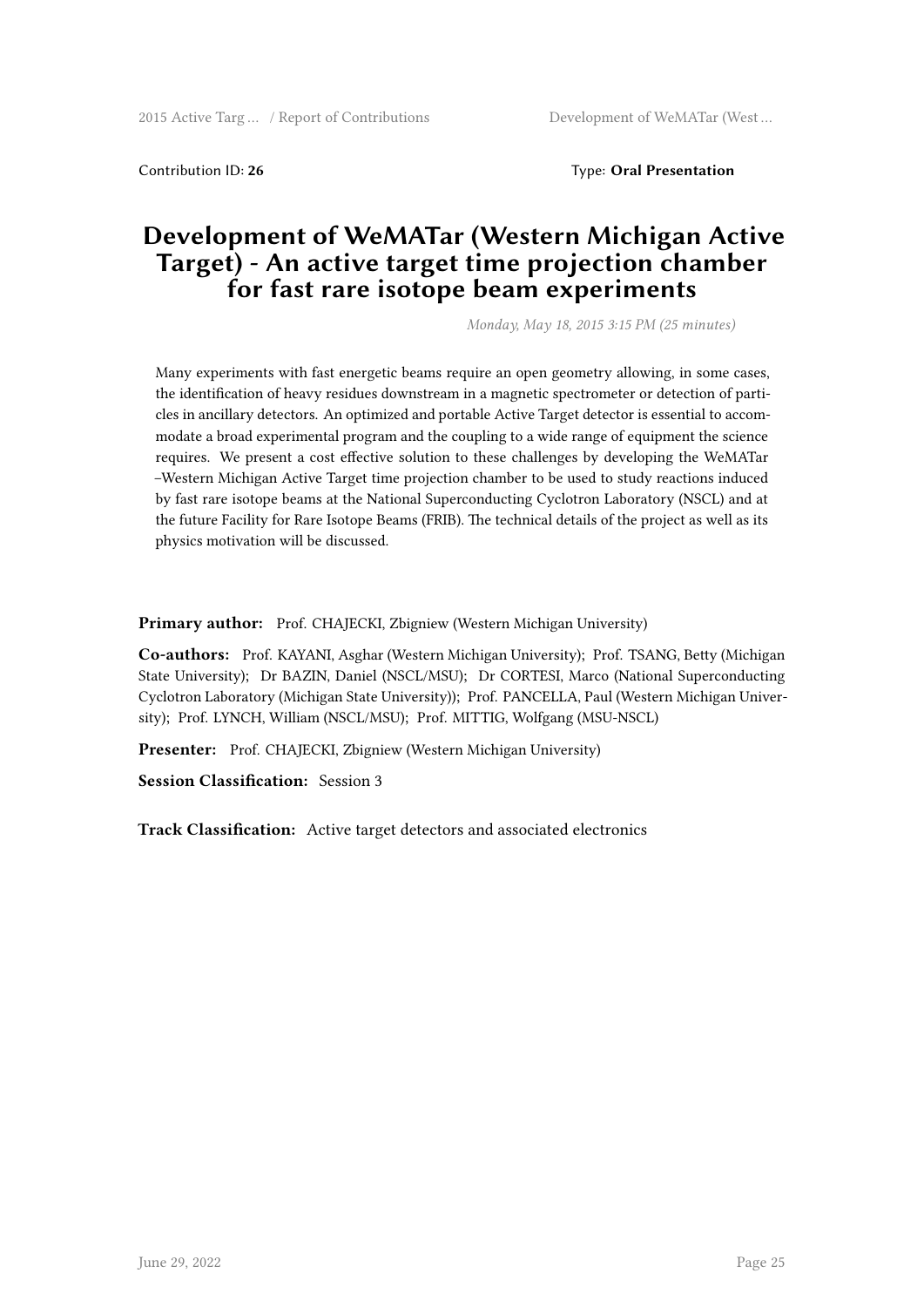Contribution ID: **27** Type: **Oral Presentation**

### **Active Target and Time Projection Chamber (ACTAR TPC)**

*Monday, May 18, 2015 4:25 PM (25 minutes)*

The Active Target and Time Projection Chamber (ACTAR TPC) is the foremost European project in the development of a high-luminosity and versatile gas-filled detection system for experiments in nuclear physics. The core of the detector will consist of micro pattern gaseous detectors coupled to a highly pixelated pad plane (25 channels per cm2) with a total of more than 16k electronic channels. Physics cases include rare and exotic modes of nuclear decay, resonant elastic and inelastic scattering, and single and multi-nucleon transfer reactions that will be performed at rare isotope beam facilities worldwide including GANIL and ISOLDE. Technical challenges associated with mechanics and readout of such a high-density front end have required several parallel developments including the design and construction of a comprehensive ASIC-based electronics system within the General Electronics for TPCs (GET) collaboration. An overview of the ACTAR TPC project and first results obtained from an in-beam test with a 2048-channel prototype version of the final design will be presented.

**Primary author:** Dr GRINYER, Geoffrey-Fathom (GANIL) **Presenter:** Dr PANCIN, julien (GANIL) **Session Classification:** Session 4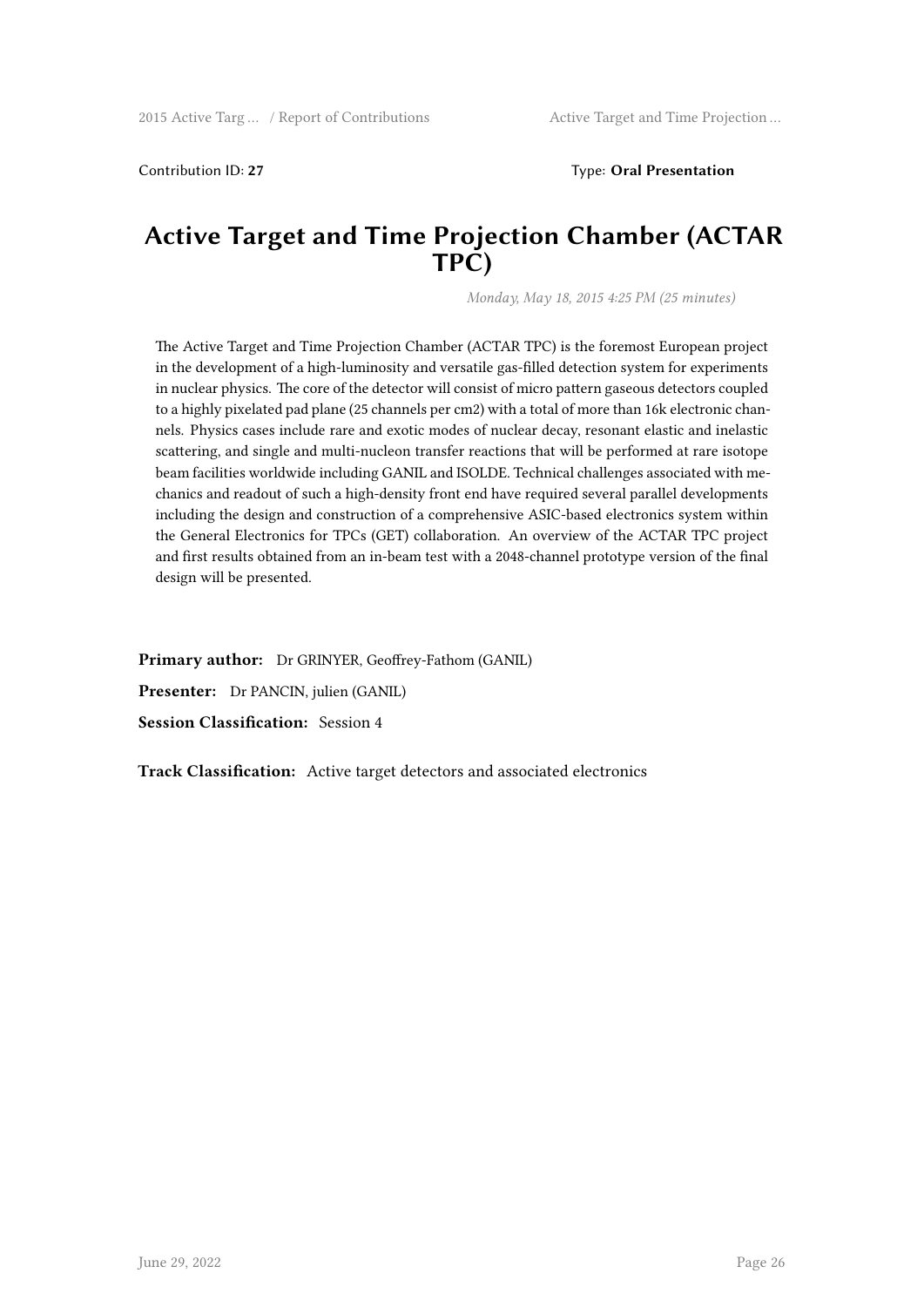Contribution ID: **28** Type: **Invited speaker**

# **Exotic decays and processes beyond drip lines**

*Wednesday, May 20, 2015 10:10 AM (35 minutes)*

The isotopes within the limiting lines of bound nuclei (or drip-lines) are goals of exploration for as many elements as possible. However the drip-line is not the end of the nuclear existence, and nuclei beyond the proton and neutron drip-lines may live much longer than the characteristic time of an orbital motion of nucleons in nuclei. These nuclei called resonances have lifetimes determined by the centrifugal and Coulomb barriers and also are strongly affected by pair nucleon correlations. Nuclear resonances can be studied by their decays via emission of proton(s) or neutron(s), or proton or neutron radioactivity, respectively. Outside the proton drip-line, proton radioactivity prevails and some isotopes with two-proton decays have been observed. They allow studying two-proton correlations in nuclei. Four-proton decay is also expected in some very exotic proton-rich nuclei. The new experimental results on two-proton decays of 19Mg and previously unobserved 30Ar isotopes will be presented. Their decays in-flight have been studied by using tracking technique which allows for measurements of lifetime and decay energy. Also neutron radioactivity will be reviewed. Theoretical predictions of this still unobserved phenomenon, the recent experimental activity and plans will be presented. In particular, the case of two-neutron decay of 26O will be considered in detail. Prospective candidates for observation of neutron radioactivity and the related experimental methods and detectors will be discussed.

**Primary author:** Dr MUKHA, Ivan (Helmholzzentrum GSI) **Presenter:** Dr MUKHA, Ivan (Helmholzzentrum GSI) **Session Classification:** Session 9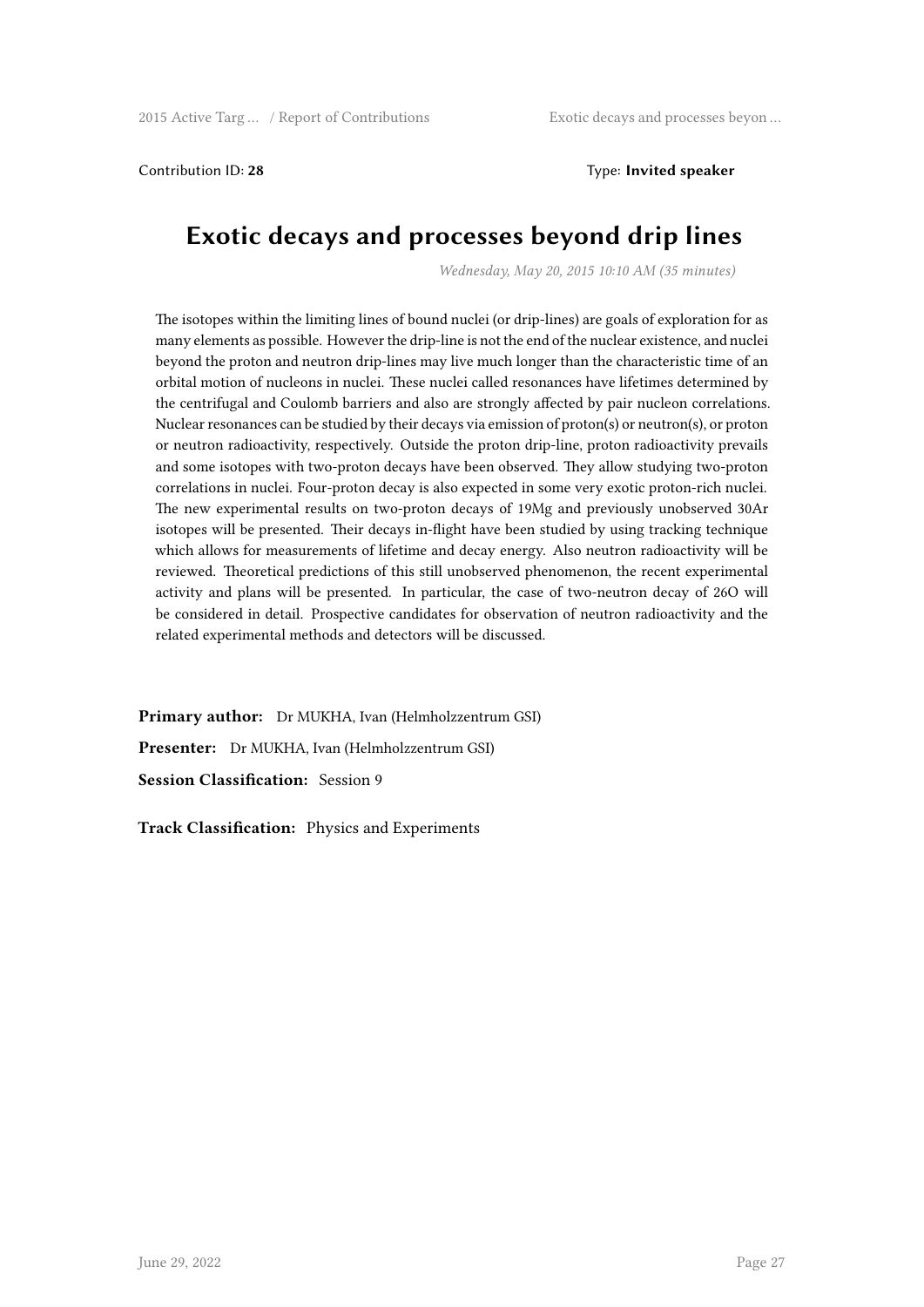#### Contribution ID: **29** Type: **Oral Presentation**

# **Development of the Online Analysis Software for the CRIB Active Target**

*Wednesday, May 20, 2015 11:00 AM (25 minutes)*

An active target, which acts as both a reaction target and a detector, is one of the promising particle detection systems in nuclear physics experiment. It provides comprehensive physical information such as traces of injected particles and particle discrimination in atomic numbers based on energyloss information. Our active target is basically a gas-filled time projection chamber developed by CNS in-flight radioactive ion beam separator at low energy (CRIB) in the RIKEN Nishina Center, Japan. As a part of preparatory steps for experiments at CRIB, a software dedicated to online monitoring and event reconstruction of the CRIB active target has been developed as the user-friendly graphical interface in the framework of ROOT. With modification of existing codes that can meet requirements for beta delayed alpha decay measurements, new features have been successfully implemented an evaluated with N-16 radioactive ion beams. We present a detailed description of signal processing and data analysis for the CRIB active target.

**Primary author:** Mr LEE, Pilsoo (Dept. of Physics, Chung-Ang University)

**Co-authors:** Prof. LEE, Chun Sik (Dept. of Physics, Chung-Ang University); Dr SIGNORINI, Cosimo (Physics Department of the University and INFN); Dr KAHL, David M. (Center for Nuclear Study, the University of Tokyo); Prof. YAMAGUCHI, Hidetoshi (Center for Nuclear Study, the University of Tokyo); Dr MOON, Jun Young (Institute for Basic Science); Prof. CHAE, Kyung Yuk (SungKyunKwan University); Dr HAYAKAWA, Seiya (INFN); Dr KUBONO, Shigeru (RIKEN); Prof. CHERUBINI, Silvio (INFN); Ms CHA, Soo Mi (SungKyungKwan University); Dr NAKAO, Taro (Center for Nuclear Study, the University of Tokyo)

**Presenter:** Mr LEE, Pilsoo (Dept. of Physics, Chung-Ang University)

**Session Classification:** Session 10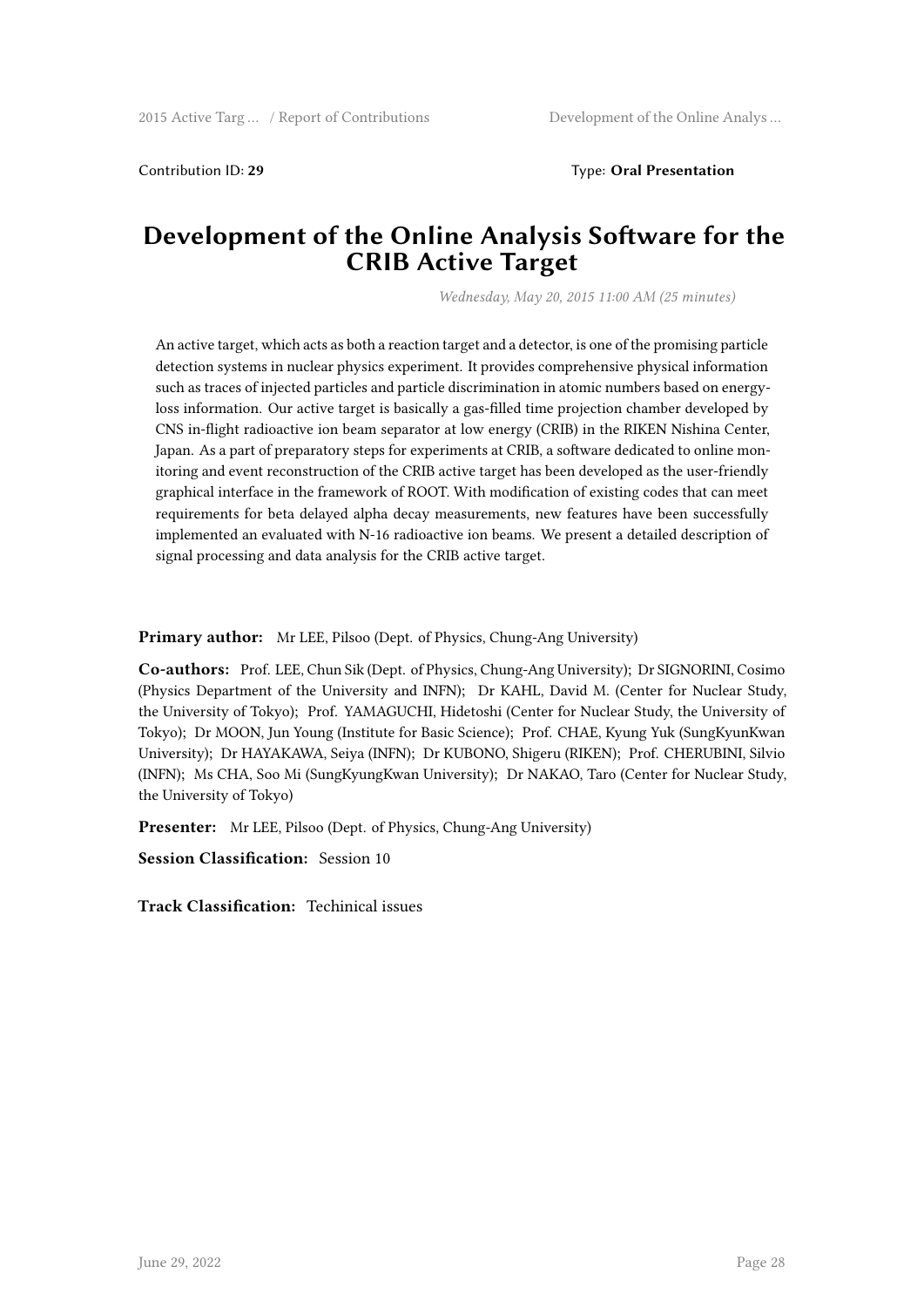Contribution ID: **30** Type: **Invited speaker**

# **Coincidence auxiliary detection devices**

*Wednesday, May 20, 2015 9:35 AM (35 minutes)*

Active targets are very versatile instruments. On some aspects, like the luminosity of a reaction measurement, they have a clear advantage over more traditional setups. In other areas, sometimes a compromise has to be chosen in order to obtain usable information on various parameters such as energy, channel and particle identification.

The use of auxiliary detectors and techniques can help improve the performances of active targets. The dynamic range for the detection of charged particles in the gas can be extended by the use of magnetic fields and/or solid-state detectors surrounding the active volume. These devices, besides providing direct information, also give additional degrees of freedom in the choice of the optimal configuration of the whole detection setup, for example allowing more freedom in the choice of the gas parameters.

The demand for energy resolution becomes especially important when dealing with medium-mass and heavier nuclei, for which a high density of states is expected. The addition of an array of gamma-ray detectors may represent a viable solution, provided that a high detection efficiency is ensured. At the same time, granularity is necessary for an effective correction of Doppler broadening. Electronic integration of the auxiliary arrays with the new-generation active target devices is also an important factor.

We will review these aspects and present some results of ongoing studies and tests.

**Primary author:** Mr RAABE, Riccardo (KU Leuven - Instituut voor Kern- en Stralingsfysica)

**Presenter:** Mr RAABE, Riccardo (KU Leuven - Instituut voor Kern- en Stralingsfysica)

**Session Classification:** Session 9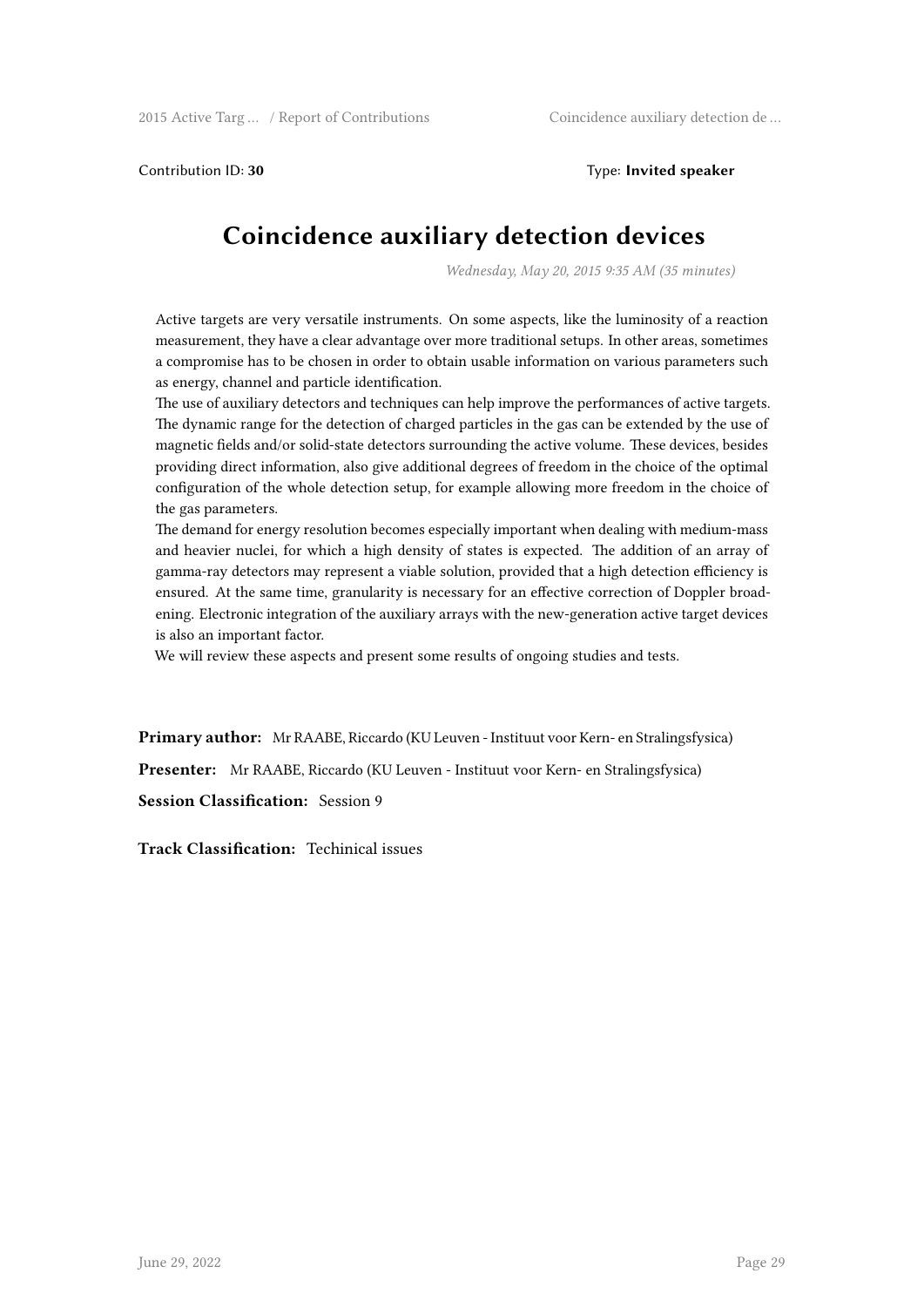Contribution ID: **32** Type: **Invited speaker**

# **Giant resonances in exotic nuclei**

*Tuesday, May 19, 2015 11:30 AM (35 minutes)*

Large efforts have been undertaken in the past years in order to develop the experimental tools for an investigation of giant resonances in unstable nuclei. Data are still scarce, but promising results have emerged, in particular concerning the dipole and monopole giant resonances. The interest in studying the multipole response of exotic nuclei is on one hand the nuclear structure aspect concerned with the collective response of neutron-rpoton asymmetric nuclei, where a change is expected towards a softer response, including possibly new modes of excitation related to the excess nucleons. On the other hand, the giant resonances or the multipole response of heavy nuclei in general can be related to nuclear matter properties. Measurements for neutron-proton asymmetric nuclei will be able to constrain parameters of the equation of state for asymmetric nuclear matter, as the giant monopole resonance energy for the incompressibility, and the dipole polarizability for the density dependence of the symmetry energy. I will discuss some recent results and developments.

\*supported by BMBF under contract 05P12RDFN8

**Primary author:** Prof. AUMANN, Thomas (TU Darmstadt)

Presenter: Prof. AUMANN, Thomas (TU Darmstadt)

**Session Classification:** Session 6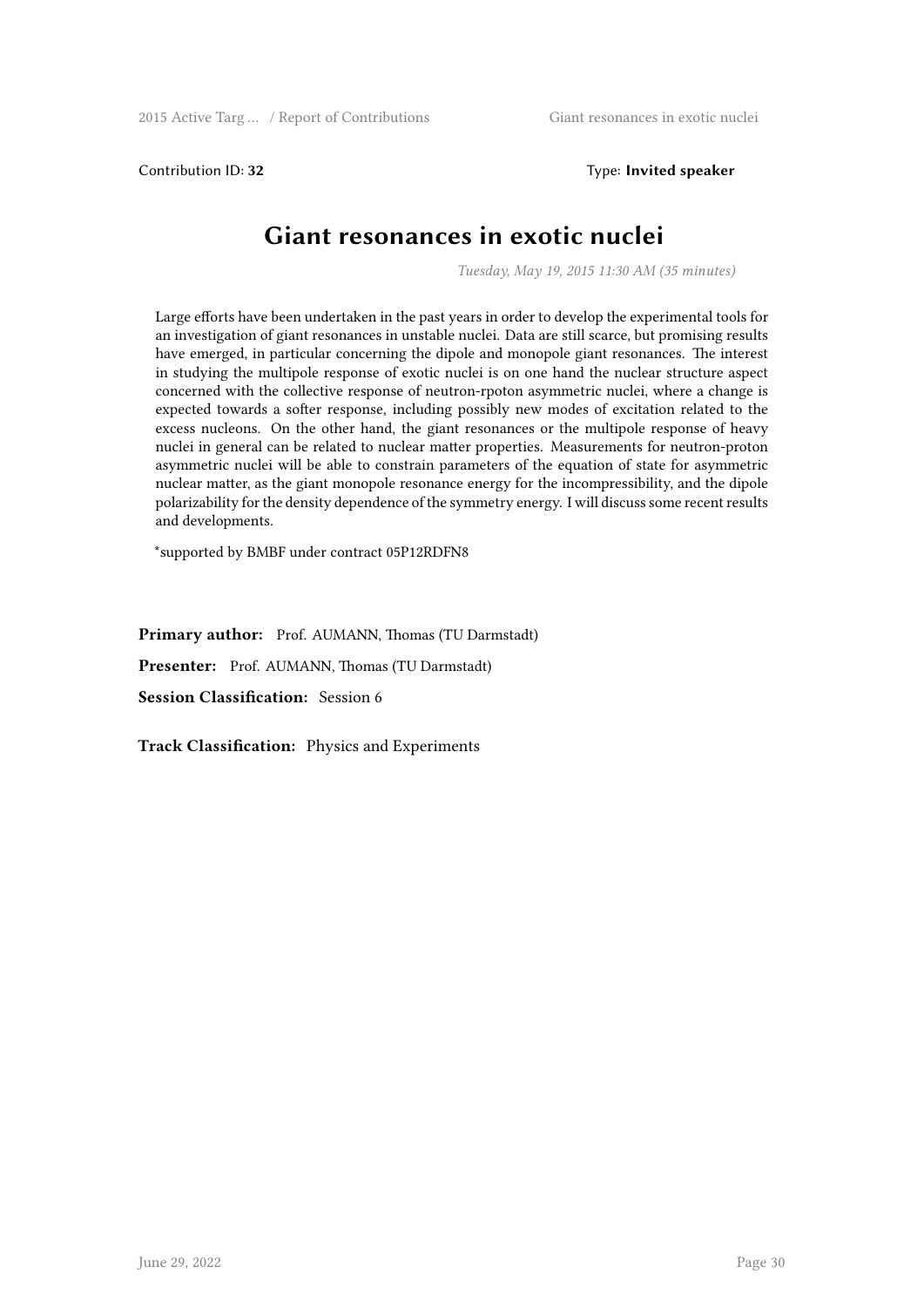Contribution ID: **33** Type: **Invited speaker**

# **Transfer reactions: opportunities and challenges for the modern era**

*Tuesday, May 19, 2015 9:00 AM (35 minutes)*

Much of what has been learned about the structure of atomic nuclei over the past several decades has been determined from studies of transfer reactions. Typically, these are reactions where one or two nucleons are exchanged between a beam and a target. The data can provide information such as the excitation energies and quantum numbers for nuclear states, as well as other more subtle properties such as spectroscopic factors which are sensitive to many aspects of the nuclear wave function. Data from transfer reactions can be used to guide theoretical calculations of nuclear structure, and are important for understanding the properties of exotic nuclei produced in modern laboratories. The latest experiments utilize radioactive beams which make studies of transfer reactions technically more difficult than those performed with stable nuclei in the past. Many new methods have been developed recently to contend with the technical challenges, and active-target experiments in particular will play an important role in future research in this area. This talk will present some background of the physics that can be studied with transfer reactions, review the technical challenges, and describe how new experimental approaches can best utilize the exotic beams produced by today's modern facilities.

**Primary author:** Prof. WUOSMAA, Alan (University of Connecticut) **Presenter:** Prof. WUOSMAA, Alan (University of Connecticut) **Session Classification:** Session 5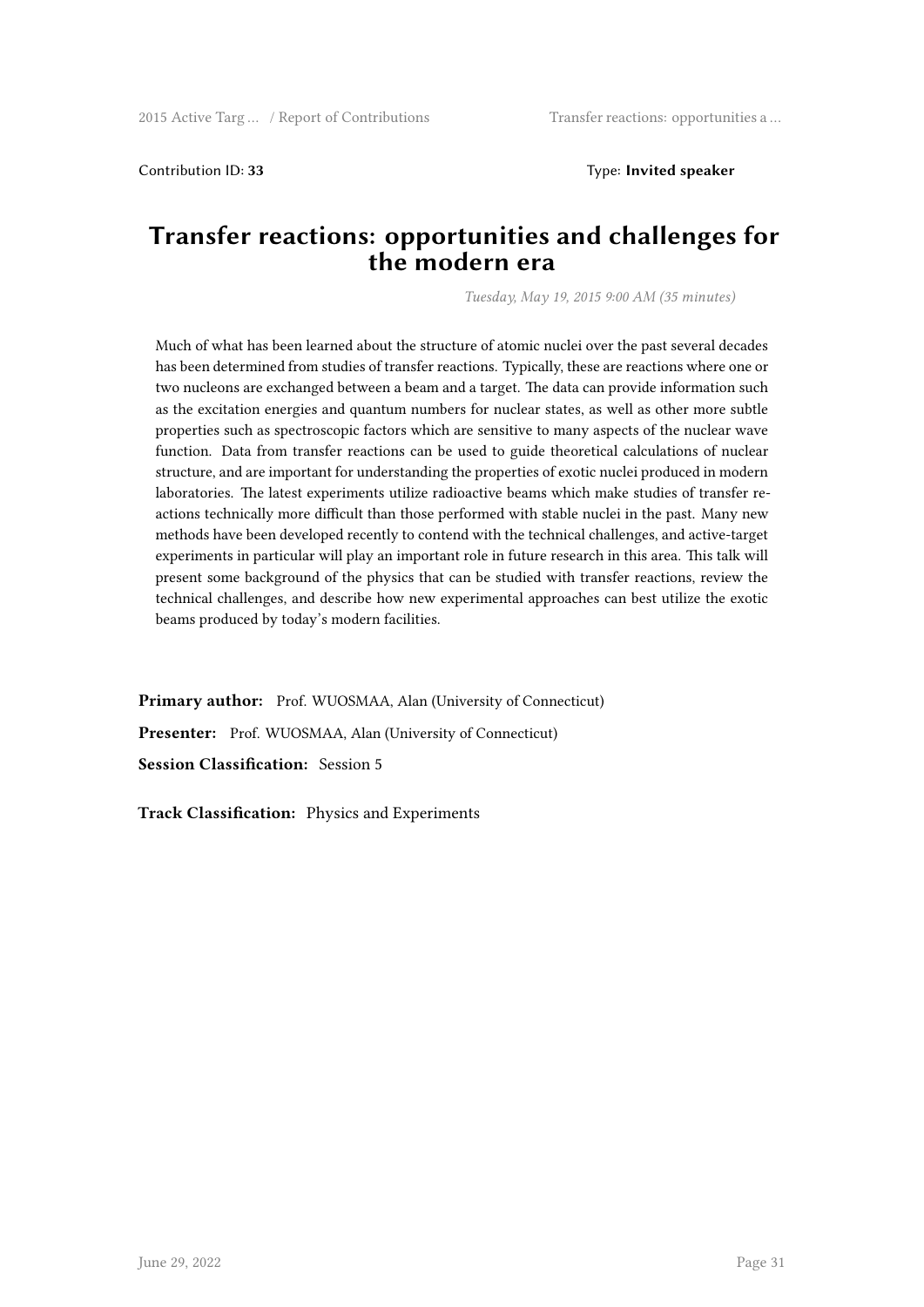Contribution ID: **34** Type: **Invited speaker**

# **Developments and Applications of Micro-pattern Gaseous Detectors (MPGD): a concise review**

*Tuesday, May 19, 2015 10:55 AM (35 minutes)*

Gaseous detectors are fundamental components at the frontier of present and planned physics experiments. Over the past decade Micro-Pattern Gas Detector (MPGD) technologies have become increasingly important; the high radiation resistance, large sensitive area, high rate capability and excellent spatial and time resolution make them an invaluable tool to confront future detector challenges at the next generation of colliders. Originally developed for the high energy physics, MPGD applications have expanded to nuclear physics, astrophysics, neutrino physics, material science, neutron detection and medical imaging. This talk provides an overview of the state-ofthe-art of the MPGD technologies: it presents and discusses operation mechanisms, properties and main applications of the most popular MPGD designs, with particular focus on charge-particle tacking applications.

**Primary author:** Dr CORTESI, Marco (National Superconducting Cyclotron Laboratory (Michigan State University))

**Presenter:** Dr CORTESI, Marco (National Superconducting Cyclotron Laboratory (Michigan State University))

**Session Classification:** Session 6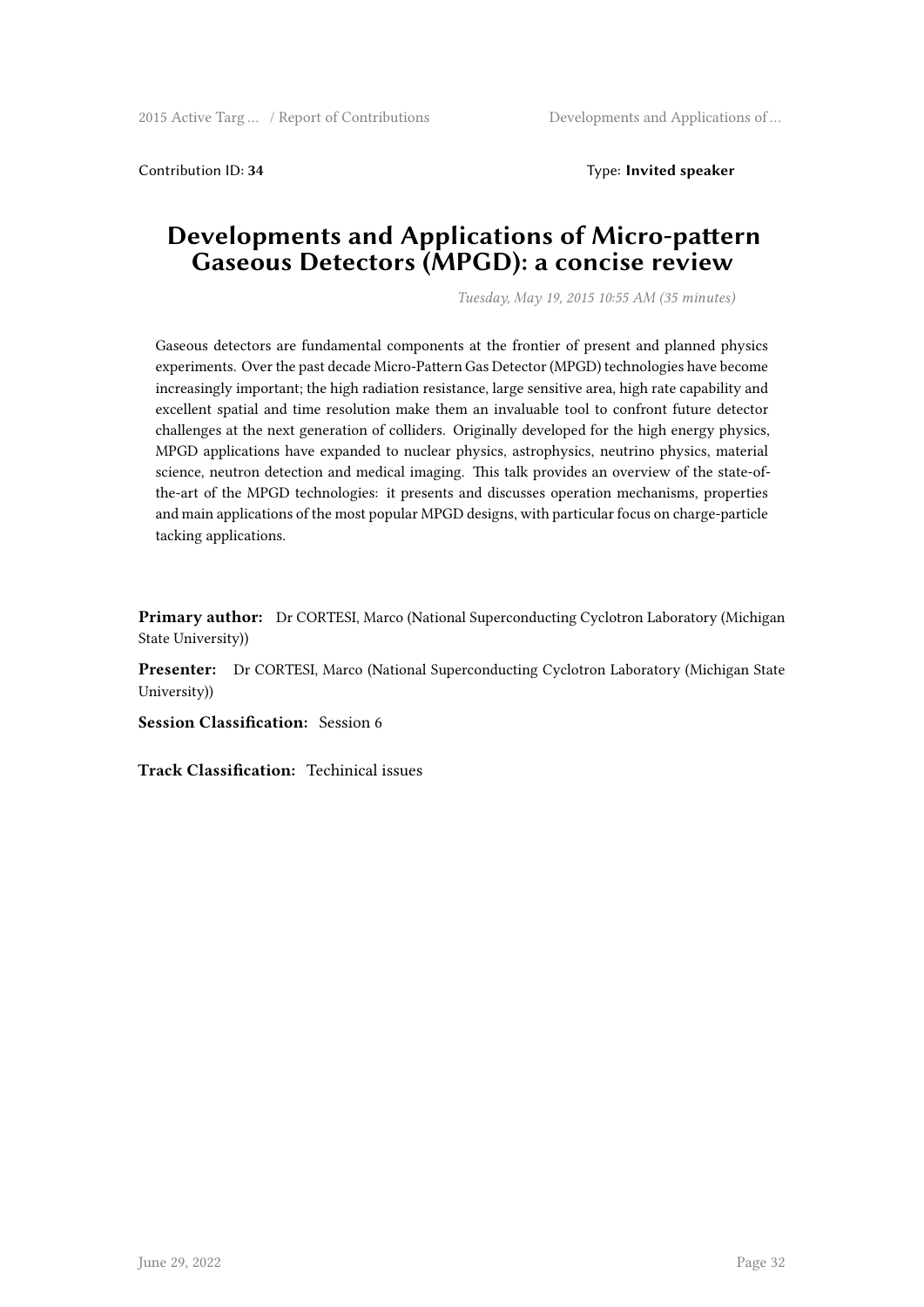Contribution ID: **35** Type: **Invited speaker**

# **Gas properties and optimization for active targets**

*Monday, May 18, 2015 10:55 AM (35 minutes)*

Active targets have been used for a wide variety of nuclear physics experiments since the eighties. These systems are somehow strange animals in the world of gas detectors. While the gas or mixture of gas usually chosen is adapted to the nuclei or particle you want to detect (gain, counting rate…), the gas and pressure in gaseous active targets is determined in terms of target nuclei quantity.

After a general introduction on gaseous detection processes and TPCs, the presentation will focus on active target peculiarities like the characteristics of the gases usually used and the pressure regime. The problematic linked to high counting rates and/or high energy deposits will be discussed. Moreover, the detector quality is of primary importance and some calibrations methods will be presented. The problem of energy resolution, that is influencing the performances of the chamber, will be also treated.

**Primary author:** Dr PANCIN, julien (GANIL) **Presenter:** Dr PANCIN, julien (GANIL) **Session Classification:** Session 2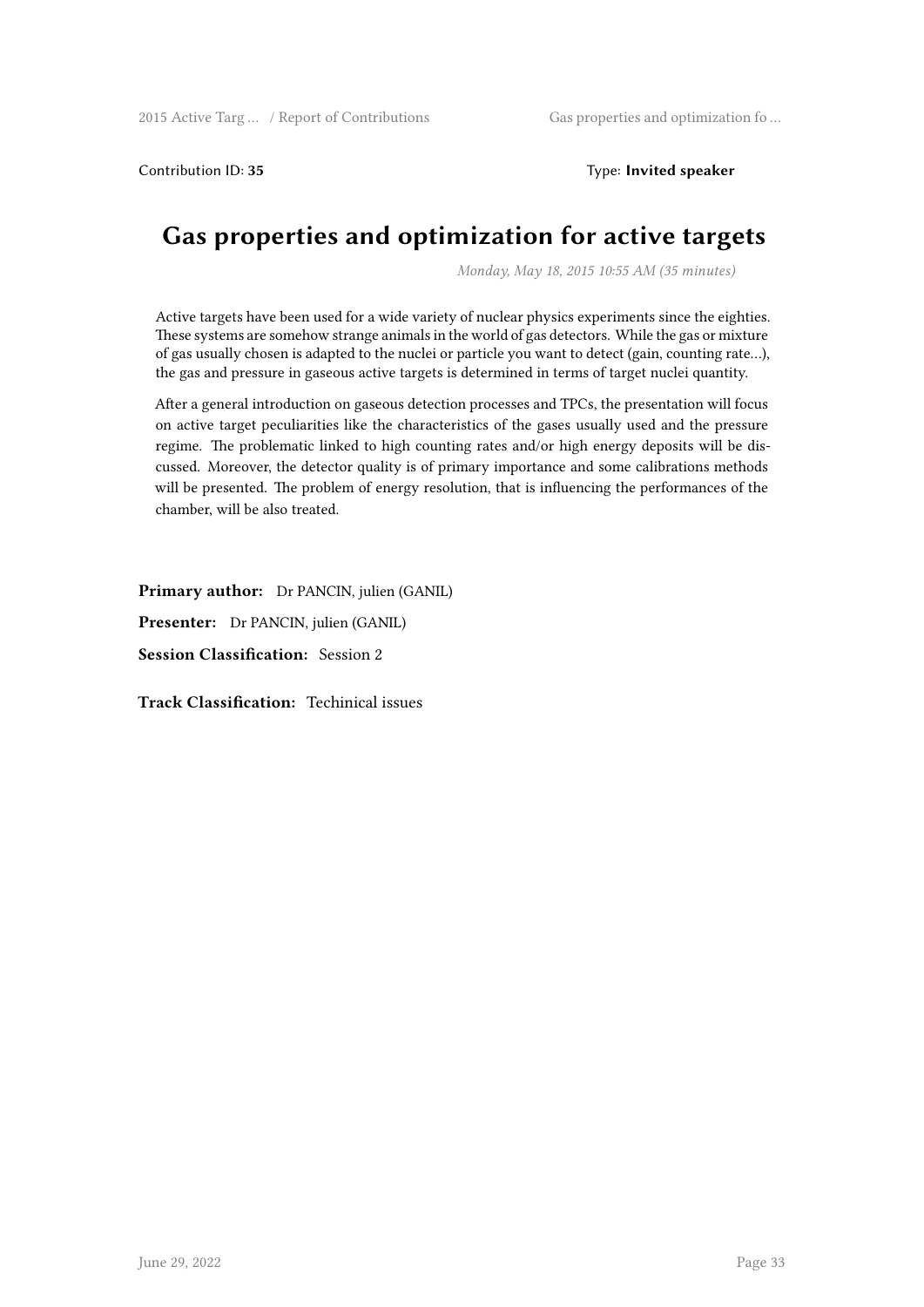Contribution ID: **36** Type: **Invited speaker**

# **Nuclear Astrophysics: the unfinished quest for the origin of the elements**

*Wednesday, May 20, 2015 9:00 AM (35 minutes)*

Nuclear astrophysics aims to understand the cosmic origin of the chemical elements and the energy generation in stars. It constitutes a truly multidisciplinary arena that involves researchers in theoretical astrophysics, observational astronomy, cosmochemistry and nuclear physics.

New tools, developments and achievements have revolutionized our understanding of the origin of the elements: supercomputers have provided astrophysicists with the required computational capabilities to study the evolution of stars in a multidimensional framework; the emergence of high-energy astrophysics with space-borne observatories

has opened new windows to observe the Universe, from a novel panchromatic perspective; cosmochemists have isolated tiny pieces of stardust embedded in primitive meteorites, giving clues on the processes operating in stars as well as on the way matter

condenses to form solids (e.g., planets); and nuclear physicists have measured reactions at or near stellar energies, through combined efforts in stable and radioactive ion beam facilities.

This talk will provide an overview of the nuclear history of the Universe and related topics: starting from the Big Bang, when the ashes from the primordial explosion were transformed to hydrogen, helium, and few trace elements, to the rich variety of nucleosynthesis mechanisms and sites in today's Universe. Particular emphasis will be devoted to explosive nucleosynthesis occurring in core-collapse and thermonuclear supernovae, gamma-ray bursts, classical novae, X-ray bursts, superbursts, and stellar mergers.

Primary author: Prof. JOSE, Jordi (UPC Barcelona)

**Presenter:** Prof. JOSE, Jordi (UPC Barcelona)

**Session Classification:** Session 9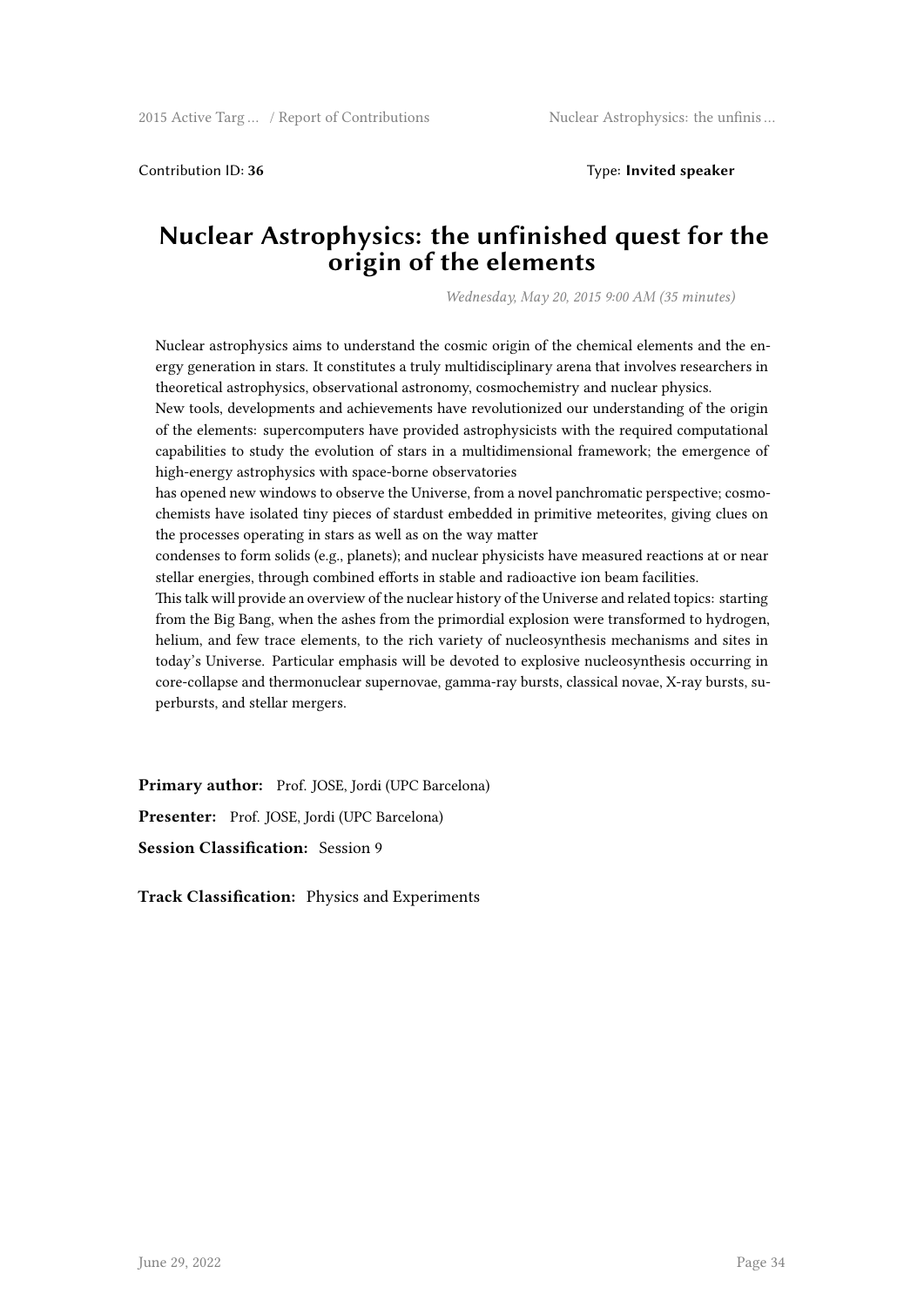Contribution ID: **37** Type: **Invited speaker**

# **Resonance Studies with Active-Target Detectors: Examples from Prototype AT-TPC**

*Monday, May 18, 2015 11:30 AM (35 minutes)*

Resonance studies are of great importance in the study of nuclear structure and the production of elements in astrophysical scenarios. Active-target detectors are well suited to study resonances with radioactive beams due to their tracking ability and the large of amount of target material they provide. An overview of using active-target detectors to perform resonance studies will be presented with examples from experiments performed with the Prototype Active-Target Time-Projection Chamber.

**Primary author:** AHN, Tan (University of Notre Dame)

**Co-authors:** FRITSCH, Adam (Wooster College); SUZUKI, Daisuke (IPN Orsay); BAZIN, Daniel (Michigan State University); BECEIRO NOVO, Saul (Michigan State University); MITTIG, Wolfgang (Michigan State University)

**Presenter:** AHN, Tan (University of Notre Dame)

**Session Classification:** Session 2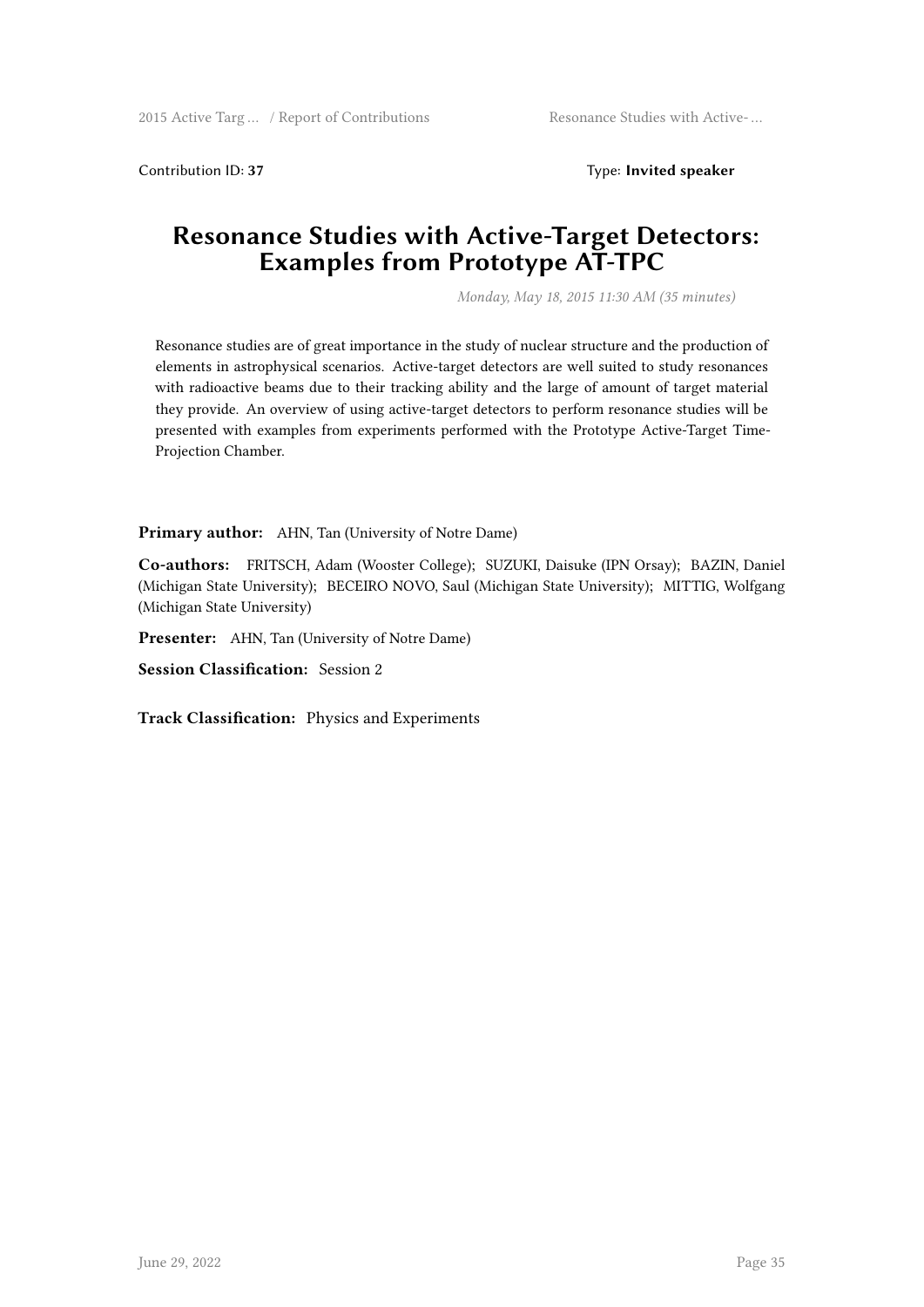Contribution ID: 38 Type: Invited speaker

# **Active Target Detector types**

*Monday, May 18, 2015 9:50 AM (30 minutes)*

In this talk I will review different types of Active Target detectors and their application to various experimental situations. Although Active Target detectors have clear advantages from the points of view of luminosity and angular coverage, their optimization to particular experimental goals often require different configurations. Several of the parameters that can be considered will be covered in relation with their implications towards the fulfillment of the experimental goals. The concept of Active Target is relatively new in Nuclear Physics, but already a large number of ideas on how to use it are starting to emerge in laboratories around the world.

**Primary author:** Mr BAZIN, Daniel (NSCL/MSU)

**Presenter:** Mr BAZIN, Daniel (NSCL/MSU)

**Session Classification:** Session 1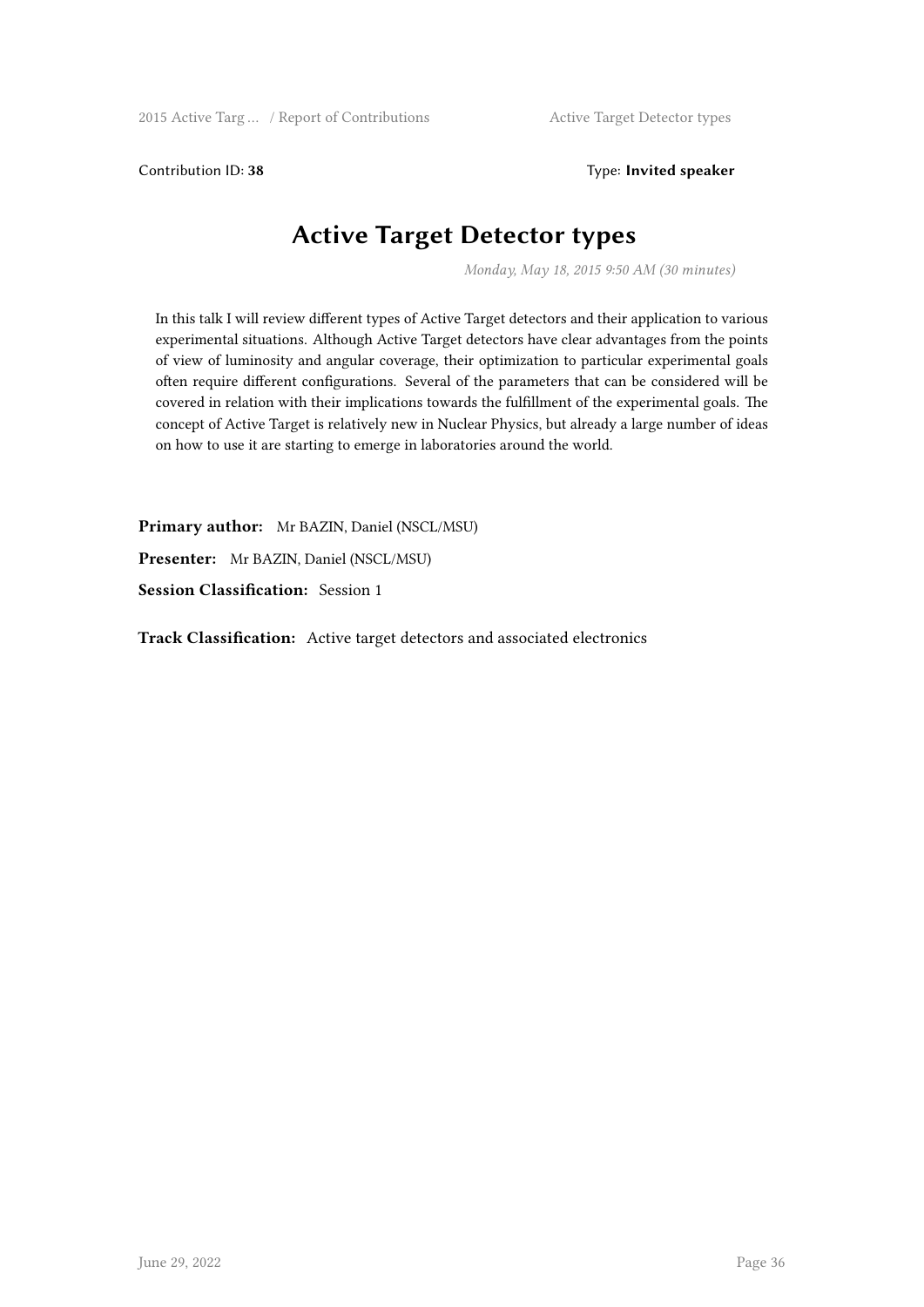Contribution ID: **39** Type: **Oral Presentation**

# **Conceptual design and simulation of a Proton Detector for studying low-energy resonances relevant in thermonuclear reactions**

*Monday, May 18, 2015 5:15 PM (25 minutes)*

Classical novae and type I x-ray bursts are explosive events that occur in close binary systems where hydrogen-rich material is accreted on the surface of a compact object.

This accreted material is heated and compressed until a thermonuclear runaway occurs. During this explosion heavier nuclei are produced via proton captures and beta decays.

In many proton capture reactions, resonant capture dominates the reaction rate. Sometimes the measurement of these resonances cannot be done directly with radioactive ion beams. However, they can be studied indirectly via beta-delayed proton emission of proton-rich nuclei. The main challenges in the detection of these emitted protons are that the kinetic energies and the branching ratios of the protons are very low and the corresponding peaks are overcome by beta particle backgrounds using standard solid state detectors .

In order to overcome this difficulty, a novel detection system has been developed by a group at Texas A&M and CEA Saclay. It consists of a gas volume where radioactive ions are implanted. Gas reduces the sensitivity to the beta-particles emitted minimizing their contribution to the background. The use of Micro Pattern Gas Detectors like MICROMEGAS assures a good resolution, efficiency and gain.

A detection system based on this technique is being designed at NSCL to measure these resonances using intense NSCL beams and the SeGA array of HPGe detectors. References:

[1] E. Pollacco et al. NIMA 723, 102 (2013)

**Primary author:** Dr PEREZ LOUREIRO, David (NSCL/MSU)

**Co-authors:** Prof. WREDE, Christopher (NSCL/MSU); Dr POLLACCO, Emmanuel (CEA/Saclay)

**Presenter:** Dr PEREZ LOUREIRO, David (NSCL/MSU)

**Session Classification:** Session 4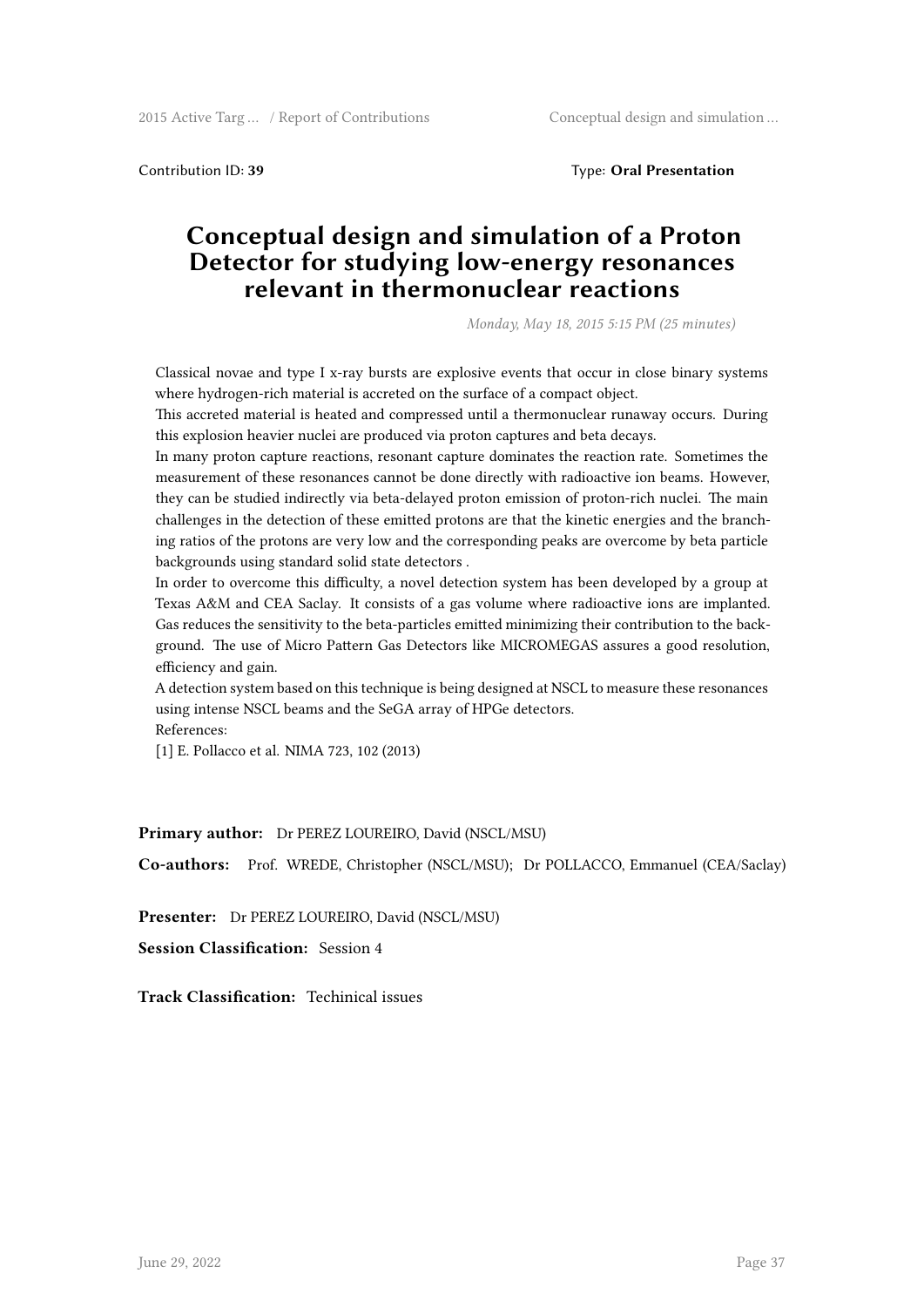Contribution ID: **40** Type: **Oral Presentation**

### **Nuclear reactions studied at small momentum transfers**

*Tuesday, May 19, 2015 4:25 PM (25 minutes)*

Several nuclear reactions are best investigated when the momentum transfer to the nucleus is small. Among these are the IsoScalar Giant Monopole Resonance (ISGMR) which helps determine one of the parameters of the equation of state, namely the incompressibility of nuclear matter, and proton elastic scattering from nuclei which is sensitive to parameters of nuclear density such as the matter root-mean-square radius. These have been extensively studied in the past using stable beams. However, with the advent of radioactive ion facilities around the world, it is desirable to study these reactions with unstable nuclei. The reactions, however, have to take place in inverse kinematics in which the radioactive ions impinge on a light target (hydrogen or helium). Simple kinematics calculations show that the outgoing recoil particles should be measured at extremely low energies (down to few hundred keV). Solid targets are, therefore, not suitable for these reactions. There are two methods to deal with this challenge: either do the experiments in storage rings with gas jet targets or any other thin targets, or perform the measurements with an active target which also acts as a detector. In both cases, the energy threshold will be much lower than a fixed target of a reasonable thickness.

We have performed measurements with the radioactive 56Ni using both methods. In the ring measurements, proton elastic scattering was the main goal for this nucleus while feasibility studies were done with 58Ni and a helium target to study ISGMR. With the active target, the main goal was to study ISGMR with an active target of helium. Preliminary results of both methods will be presented during the workshop and the methods will be compared to each other.

**Primary author:** Prof. KALANTAR, Nasser (KVI-CART/Univ. of Groningen)

**Co-authors:** ZAMORA, Juan Carlos; MAYA AND EXL COLLABORATIONS; Mr BAGCHI, Soumya (KVI-CART, University of Groningen, The Netherlands); MIRKO, Von Schmid (TU Darmstadt)

**Presenter:** Prof. KALANTAR, Nasser (KVI-CART/Univ. of Groningen)

**Session Classification:** Session 8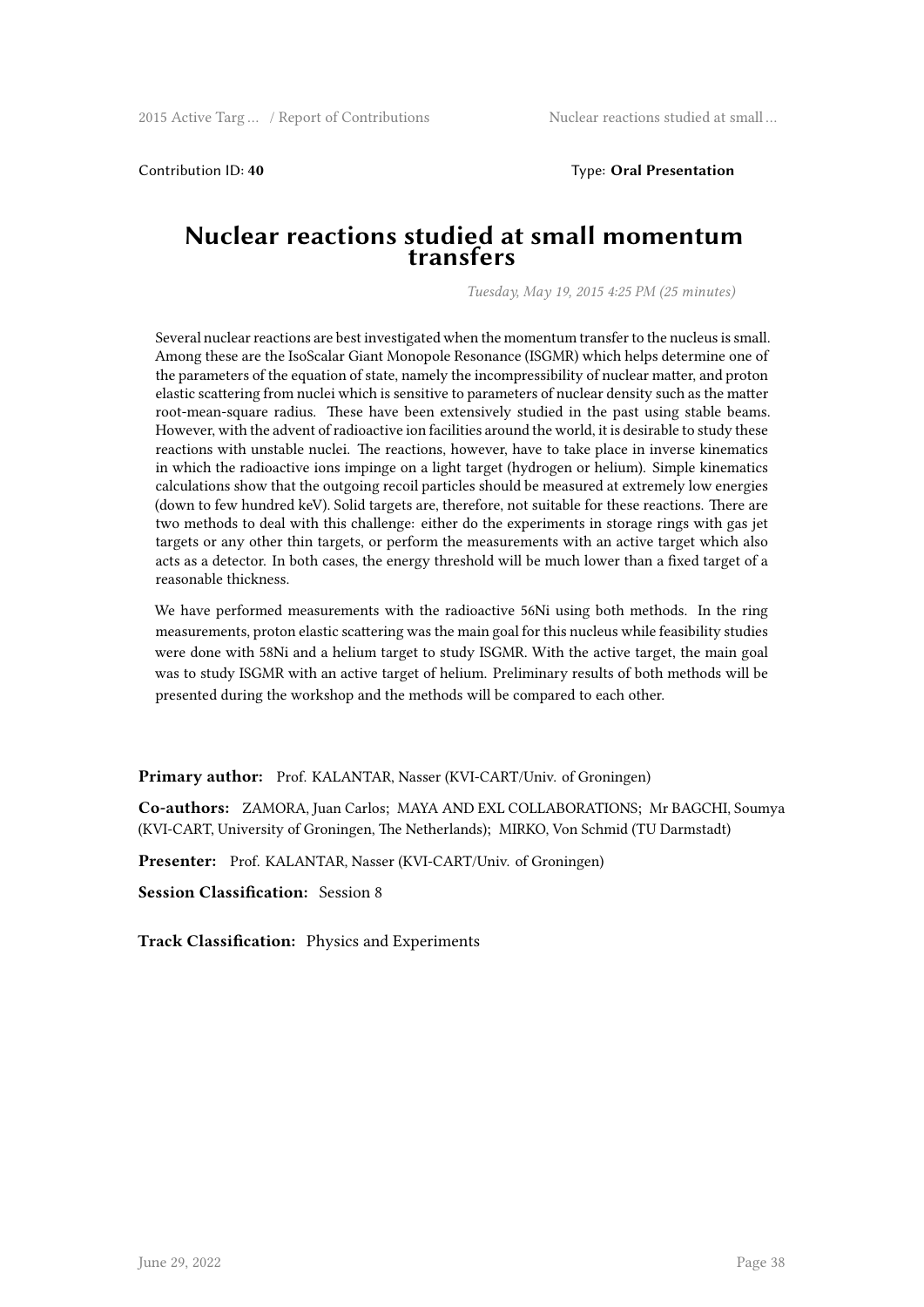#### Contribution ID: **41** Type: **Oral Presentation**

# **Preliminary Results from the Commissioning of the AT-TPC at MSU**

*Wednesday, May 20, 2015 12:15 PM (25 minutes)*

The Active-Target Time Projection Chamber (AT-TPC) was recently commissioned at MSU using a stable beam of 4He at 3 MeV per nucleon from ReA3 on a target of He+CO2 gas. Tracks were measured in the detector at magnetic field strengths of 0, 0.5 and 1 Tesla. Analysis of the data is underway. This talk will focus on the application of the Kalman filter method to this highly nonlinear problem, and preliminary results will be presented.

**Primary author:** Mr BRADT, Joshua (NSCL/MSU)

**Co-authors:** Mr BAZIN, Daniel (NSCL/MSU); Ms CARPENTER, Lisa (Michigan State University); Dr BECEIRO-NOVO, Saul (NSCL-MSU); AHN, Tan (University of Notre Dame); Prof. LYNCH, William (NSCL/MSU); Prof. MITTIG, Wolfgang (MSU-NSCL); Dr AYYAD, Yassid (Research Center for Nuclear Physics)

**Presenter:** Mr BRADT, Joshua (NSCL/MSU)

**Session Classification:** Session 10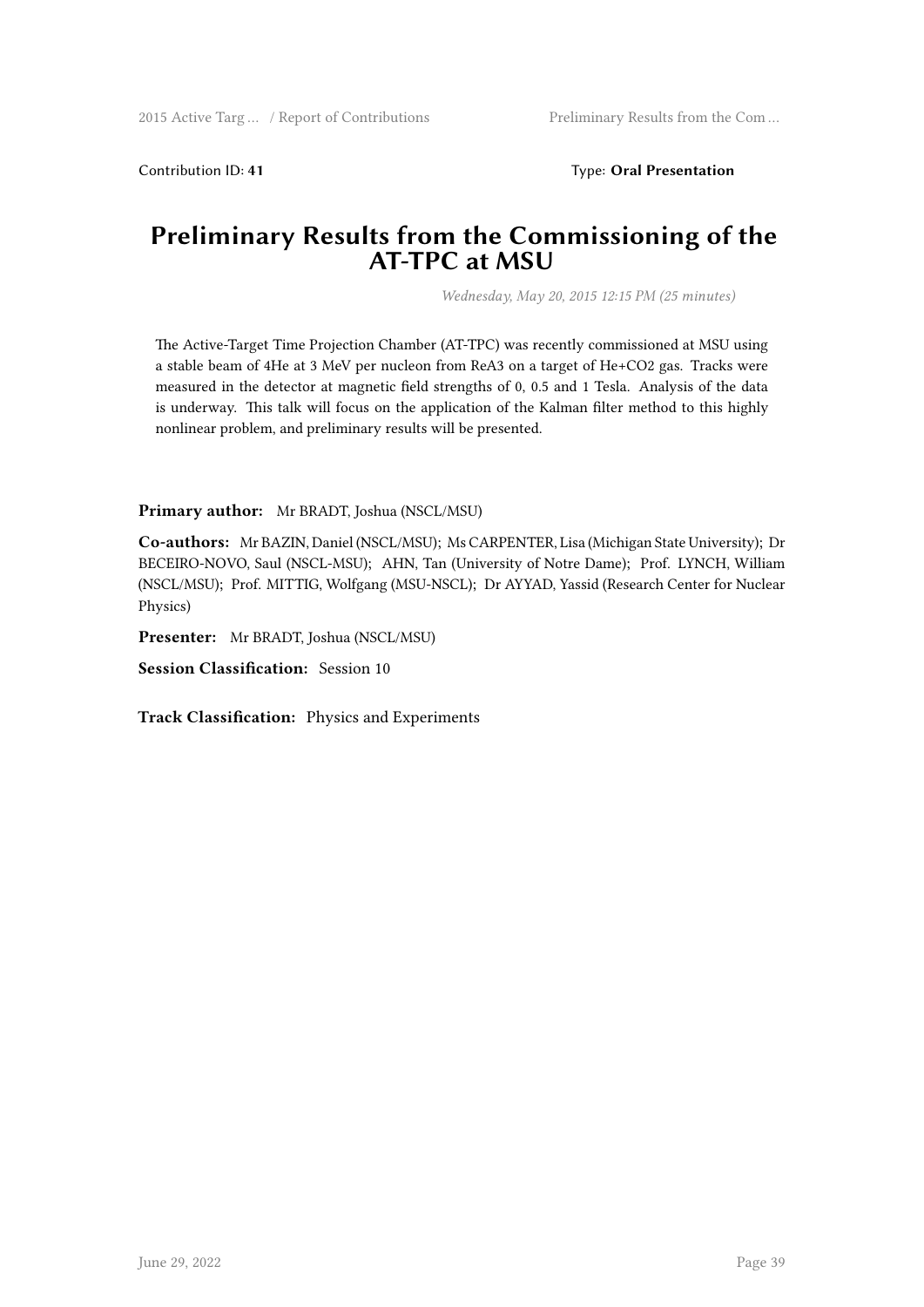Contribution ID: **42** Type: **Invited speaker**

# **From nuclear forces to structure and astrophysics**

*Monday, May 18, 2015 9:15 AM (35 minutes)*

In this talk I will introduce the big picture of modern low-energy nuclear theory. Specifically, I will first go over the efforts toward connecting nucleon-nucleon and three-nucleon interactions with the fundamental theory of Quantum Chromodynamics, in the context of what is known as chiral Effective Field Theory (EFT). I will then discuss first-principles studies of the many-nucleon problem that use chiral EFT to assess some of the systematic uncertainties involved in theoretical predictions. This overview will include both finite nuclei and infinite matter, that is, systems that are of both terrestrial and astrophysical relevance.

**Primary author:** Prof. GEZERLIS, Alexandros (University of Guelph) **Presenter:** Prof. GEZERLIS, Alexandros (University of Guelph) **Session Classification:** Session 1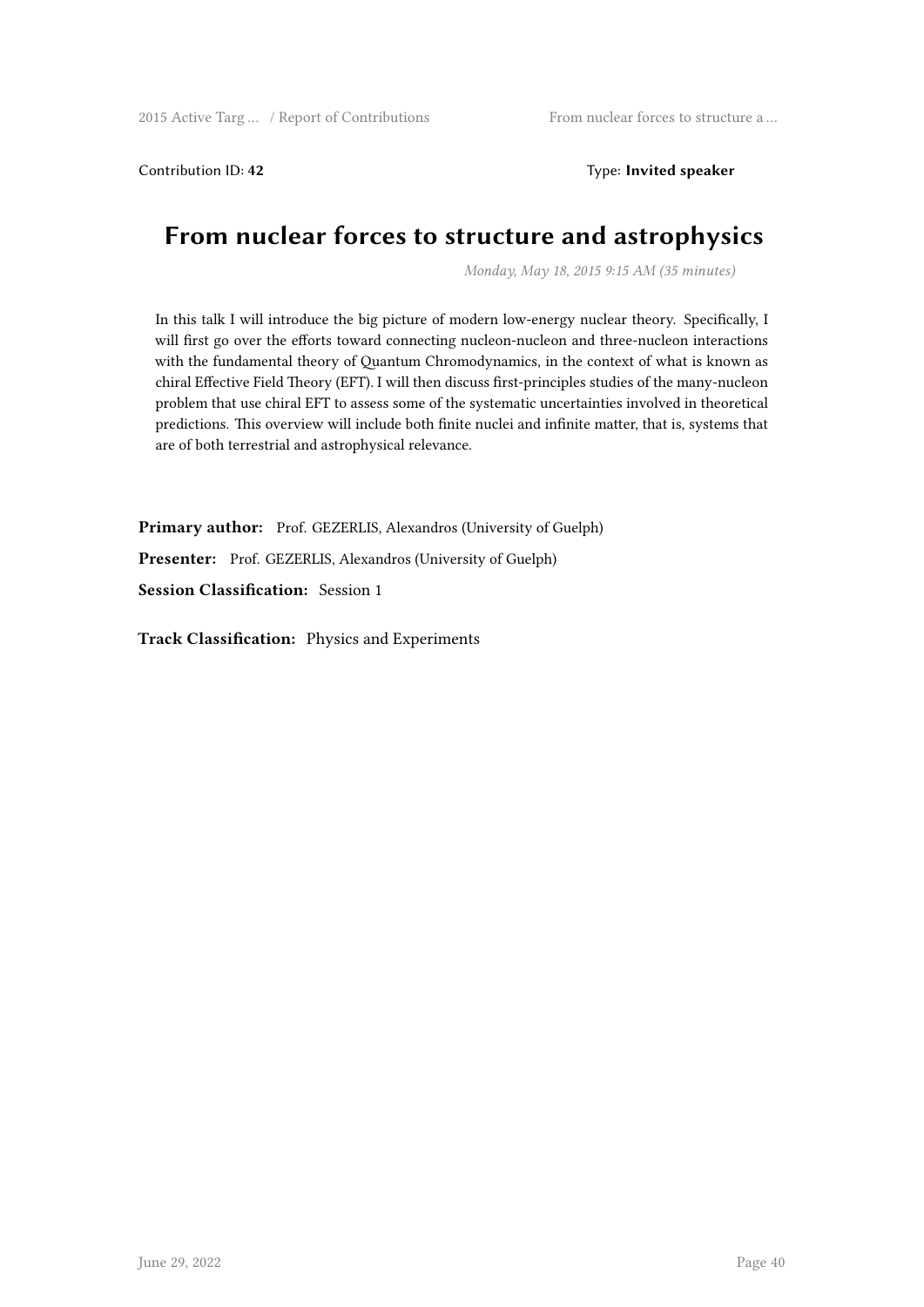#### Contribution ID: **43** Type: **Oral Presentation**

# **Development of low pressure TPC within the FIPPS project.**

*Monday, May 18, 2015 2:00 PM (25 minutes)*

The FIPPS (Fission Product Prompt gamma-ray Spectrometer) project was presented during the Vision 2020 conference in Grenoble in 2010 and is now part of the ILL ENDURANCE program. It addresses two fundamental domains of nuclear physics: fission of heavy elements and structure of neutron rich matter. Neutron capture induced reactions provide a valuable way to investigate these domains. The present ILL instruments Lohengrin and GAMS have over the years made a valuable contribution to this field. Since these very specific instruments have limitations in solid angle, access to time scales and sample environment, a complementary instrument would overcome these limitations and complement the existing Nuclear Physics instrument suite at the ILL.

FIPPS consists of a high efficiency gamma detector array surrounding a fission target with a thick backing, coupled to a fission fragment spectrometer based on a gas filled magnetic (GFM) device. The new instrument will be positioned at an external neutron beam at the ILL. The combined spectrometer will give access to new nuclear spectroscopy information of neutron-rich nuclides by tagging the complementary fragment and new insight into the fission process via combined measurements of mass A, nuclear charge Z, kinetic energy Ek and excited states .

The final design of the magnet is ongoing. It includes the possibility to accommodate different additional instrumentation for particle tracking (positioning, TPC, dE/dx, TOF) inside the magnet itself. In particular, the TPC option would allow the individual 3D tracking of the fragments maximizing the angular acceptance of the spectrometer without compromising the mass resolution. However, the working principal of a gas-filled magnet requires for TPC to be used with light gases at low pressure (10-50 mbar). Such a possibility is under study and preliminary results of experiments with a Micromegas TPC prototype performed at the Lohengrin mass spectrometer will be discussed. A conceptual design of the new FIPPS instrument will also be presented.

#### **Primary author:** Dr BLANC, Aurelien (ILL Grenoble)

**Co-authors:** Mr CHEBBOUBI, Abdelaziz (LPSC, Université Grenoble-Alpes, CNRS/IN2P3); Dr POL-LITT, Andrew (ILL Grenoble); Dr SAGE, Christophe (LPSC grenoble); Dr KESSEDJIAN, Gregoire (LPSC Grenoble); Dr FAUST, Herbert (ILL Grenoble); Dr JENTSCHEL, Michael (ILL Grenoble); Dr PANEBIANCO, Stefano (CEA Saclay); Dr MATERNA, Thomas (CEA Saclay); Dr KOESTER, Ulli (ILL Grenoble)

**Presenter:** Dr BLANC, Aurelien (ILL Grenoble)

**Session Classification:** Session 3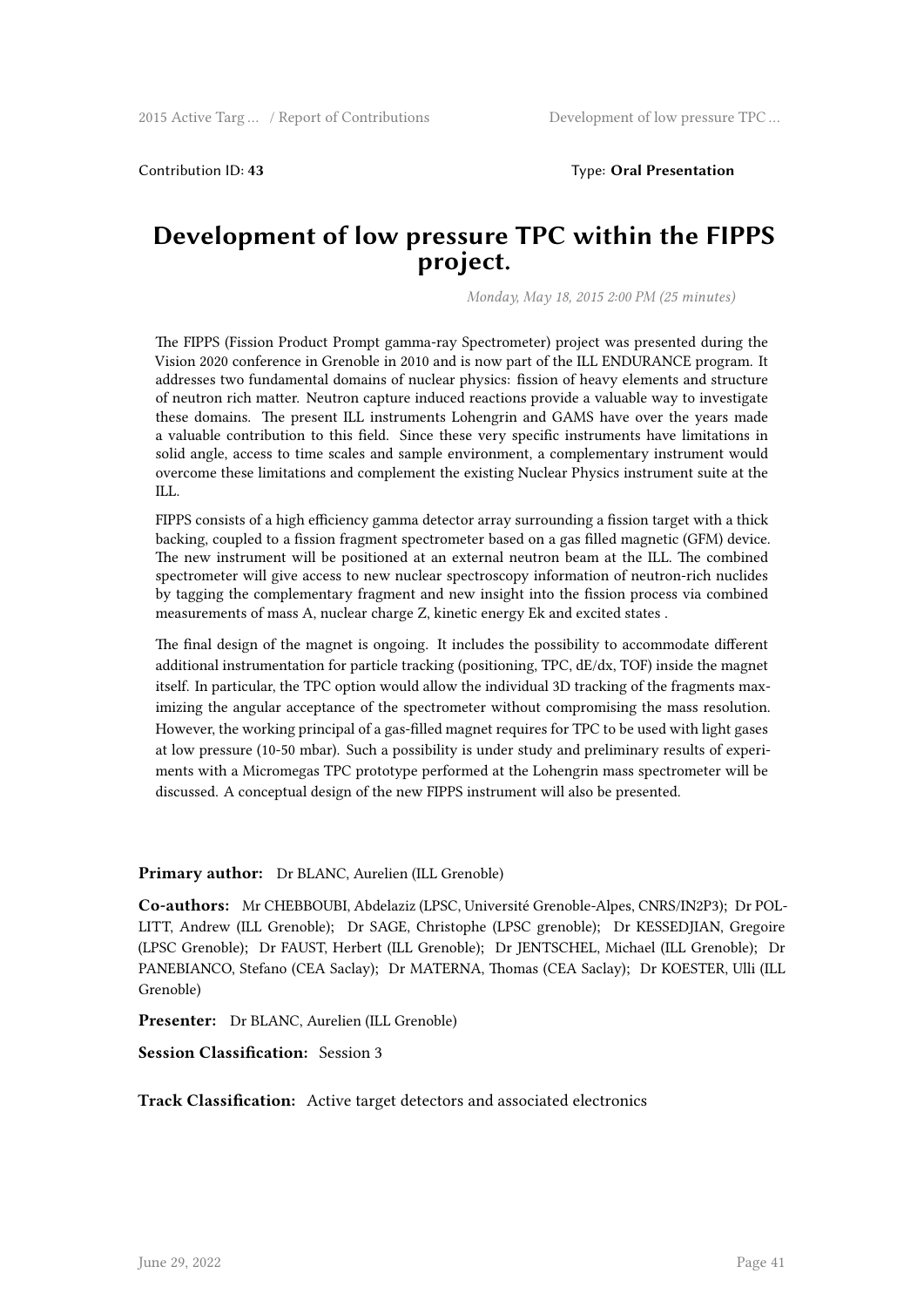Contribution ID: **44** Type: **Oral Presentation**

# **Active Targets for Nuclear Structure Studies with Radioactive Beams at GSI and at FAIR**

*Monday, May 18, 2015 3:40 PM (25 minutes)*

The investigation of light-ion induced reactions using radioactive beams in inverse kinematics gives access to a wide field of nuclear structure studies in the region far off stability. The experimental concept of active targets was already proven to be a usefull tool for such investigations, in particular in the region of low momentum transfer.

The world wide first experiments with radioactive beams interacting with an active target were performed at GSI Darmstadt with the IKAR setup, where the halo structure of light neutron-rich nuclei was investigated within the last 3 decades. A brief overview on recent results will be given. The experimental conditions at the future international facility FAIR will provide outstanding opportunities for nuclear structure and nuclear astrophysics studies on nuclei far off stability, and will allow to explore new regions in the chart of nuclides. Therefore two versions of active targets, dedicated for investigations at the R3B and SUPER-FRS facilities at FAIR, are presently under design and partly under construction, one allowing for coincidence measurements of recoil particles and gammas, the other with a larger range acceptance for the investigation of recoil particles allone. The experimental program for direct reactions at low momentum transfer, which includes elastic proton scattering for the investigation of nuclear matter distributions and neutron skins,

inelastic alpha scattering for the investigation of giant resonances, and charge exchange reactions for the investigation of Gammow-Teller strength, will be discussed, and the complementarity to studies with stored radioactive beams, interacting with internal targets of storage rings, will be displayed.

Finally the status of the design, construction and the results of feasibility studies with prototype setups will be discussed.

**Primary author:** Prof. EGELHOF, Peter (GSI Darmstadt) **Presenter:** Prof. EGELHOF, Peter (GSI Darmstadt)

**Session Classification:** Session 3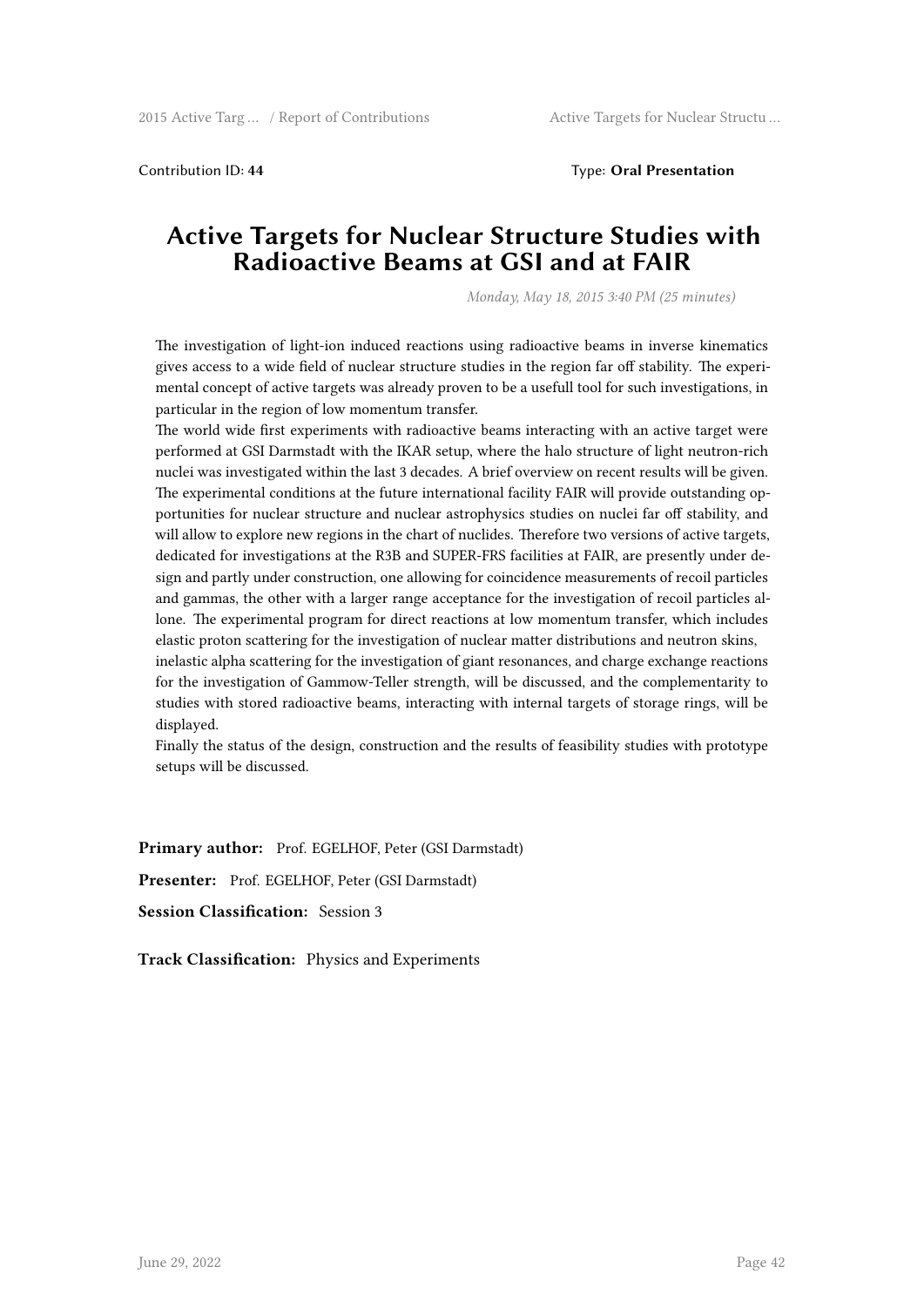2015 Active Targ ... / Report of Contributions Workshop Introduction and Goals

Contribution ID: 45 Type: Invited speaker

# **Workshop Introduction and Goals**

*Monday, May 18, 2015 9:00 AM (15 minutes)*

Workshop Introduction and Goals

**Primary author:** Dr GELBKE, Konrad (NSCL) **Presenter:** Dr GELBKE, Konrad (NSCL) **Session Classification:** Session 1

**Track Classification:** Opening